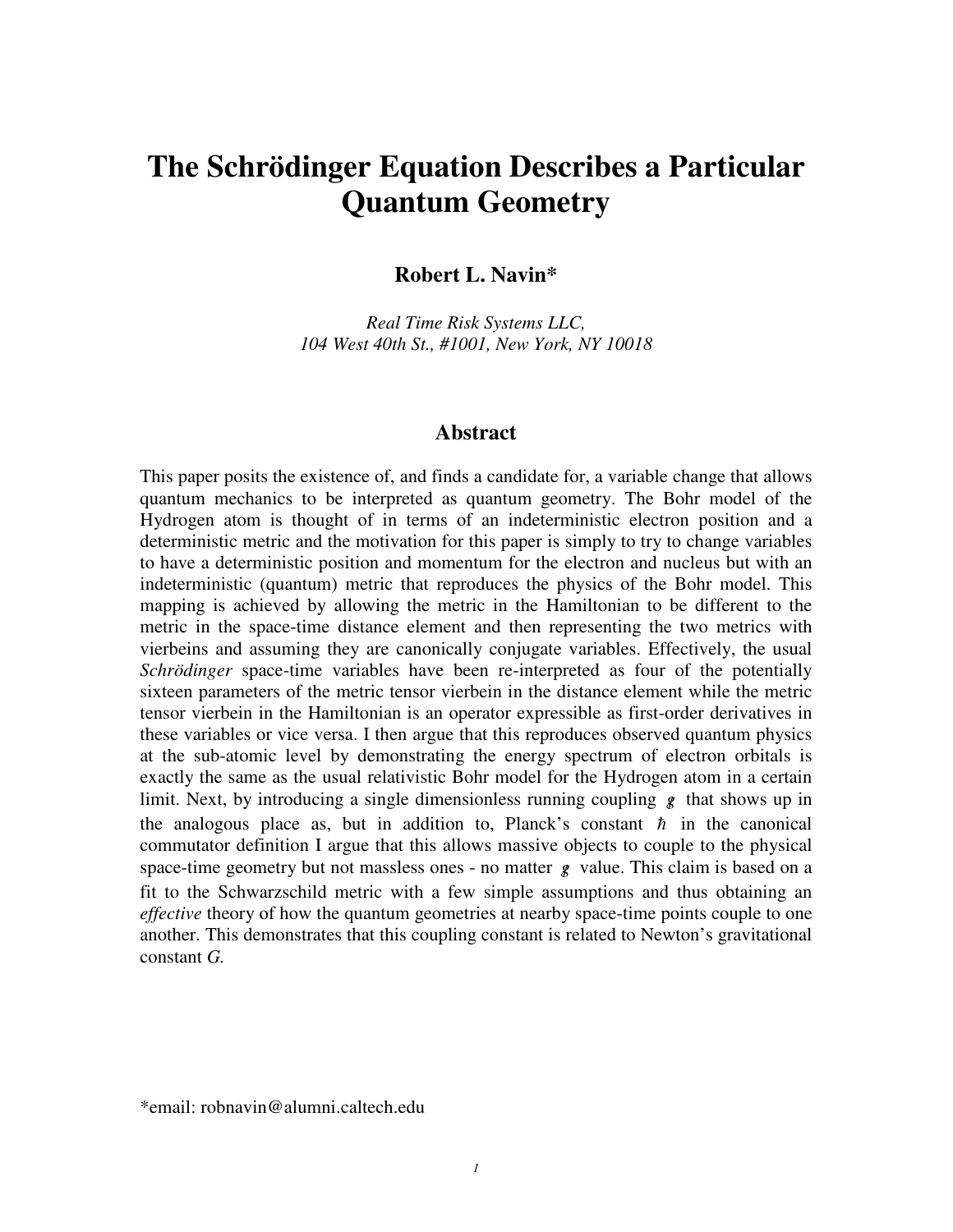# **Table of Contents**

| 6. The Hyperbolic Surface Constraint and the Problem of Time in Quantum Geometry 19                |  |
|----------------------------------------------------------------------------------------------------|--|
| 7. Identifying the Coupling Constant $\mathscr{L}$ as the Gravitational Constant by Fitting to the |  |
|                                                                                                    |  |
|                                                                                                    |  |
| 9. Speculation on Single Phonon-type Excitation of the Vacuum: Exact Schwarzschild                 |  |
|                                                                                                    |  |
|                                                                                                    |  |
|                                                                                                    |  |
|                                                                                                    |  |
|                                                                                                    |  |
|                                                                                                    |  |
|                                                                                                    |  |
|                                                                                                    |  |
|                                                                                                    |  |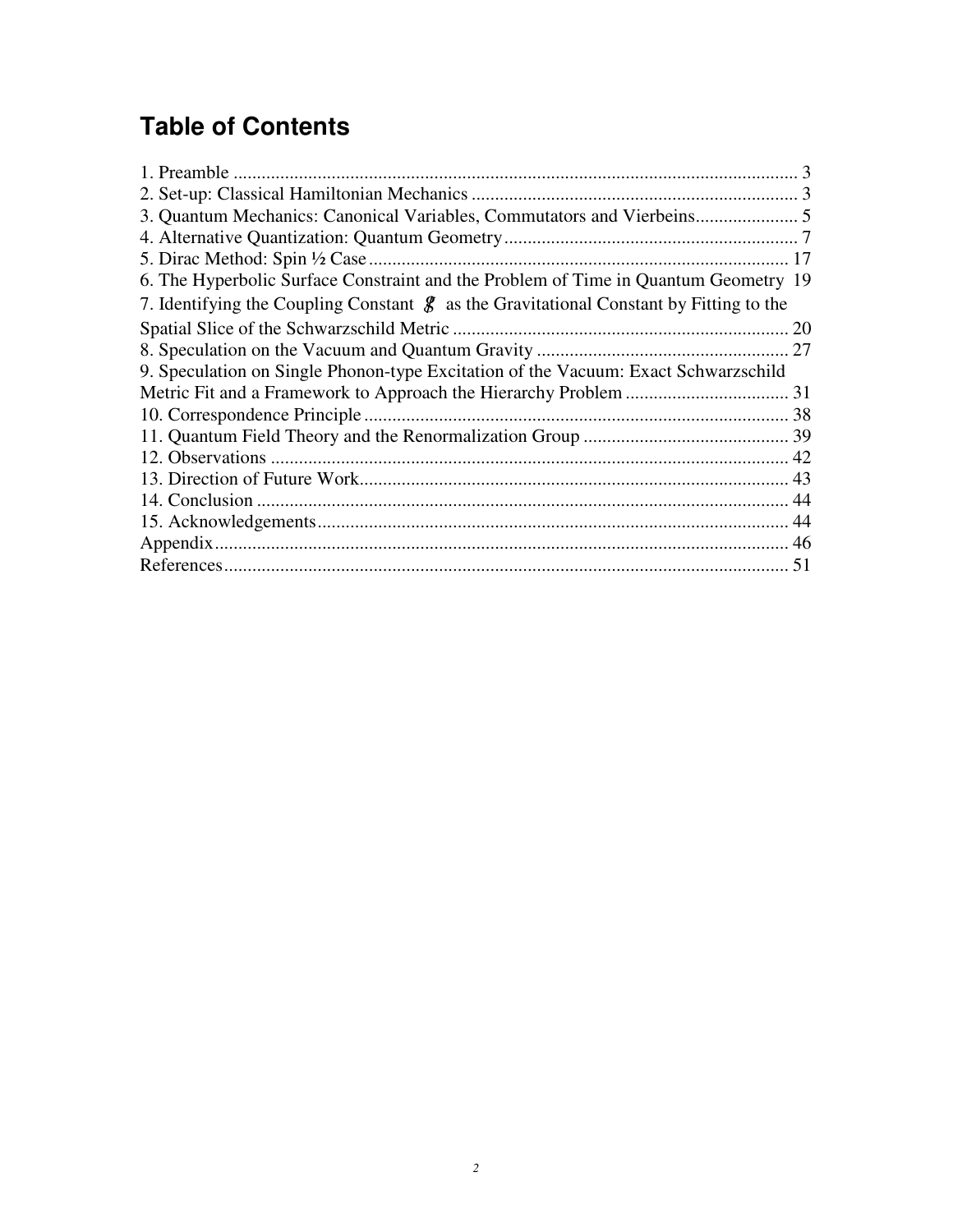#### **1. Preamble**

The central idea offered here is that the Bohr model of the hydrogen atom might be explained by quantum geometry (QG) merely by noting that the usual model with definite metric and indeterminate electron to center-of-mass distance can be mapped via a well defined change of variable, i.e., not a physically different theory, to a model with definite electron position and indefinite (quantum) metric. This idea is potentially paradoxical because it conflicts with the common presumption that quantum geometry effects, i.e., the space-time foam, can only be observed at the Planck length while at the same time realizing another commonly held idea that all Standard Model physics is the low-energy limit of a quantum geometry/gravity theory.

We would like to choose a minimal mapping to have confidence that this QG reproduces the Bohr model of the atom as closely as possible and that the state-space of the Schrödinger equation plus commutation relations and inner product (*IP*) of the familiar Hilbert space structure are inherited. If possible, one might desire there only remain some global effects that could potentially differentiate the pictures.

#### **2. Set-up: Classical Hamiltonian Mechanics**

I start at the Hamiltonian formulation of the dynamics of a (classical) massive point particle in 3+1 Minkowski space-time in Cartesian co-ordinates, and natural units,  $c = \hbar = 1$ , in order to set-up notation, and lay the framework for quantization which we will then implement differently to usual (using summation over repeated indices):

$$
H(X^{\mu}, P_{\nu}) = \frac{1}{2} \eta^{\mu \nu} P_{\mu} P_{\nu},
$$
  
\n
$$
dS^{2} = \eta_{\mu \nu} dX^{\mu} dX^{\nu},
$$
  
\n
$$
\eta = (\eta_{\mu \nu}), \quad \eta^{-1} = (\eta^{\mu \nu}),
$$
  
\n
$$
\eta = \eta^{-1} = diag(1, -1, -1, -1).
$$

The equations of motion, including the metric are written in their most general form by introducing a quantity  $\lambda$  to parameterize paths,

$$
X^{\mu} = X^{\mu}(\lambda),
$$
  
\n
$$
P_{\mu} = P_{\mu}(\lambda),
$$

which enables the Hamiltonian and the metric specification to be written as: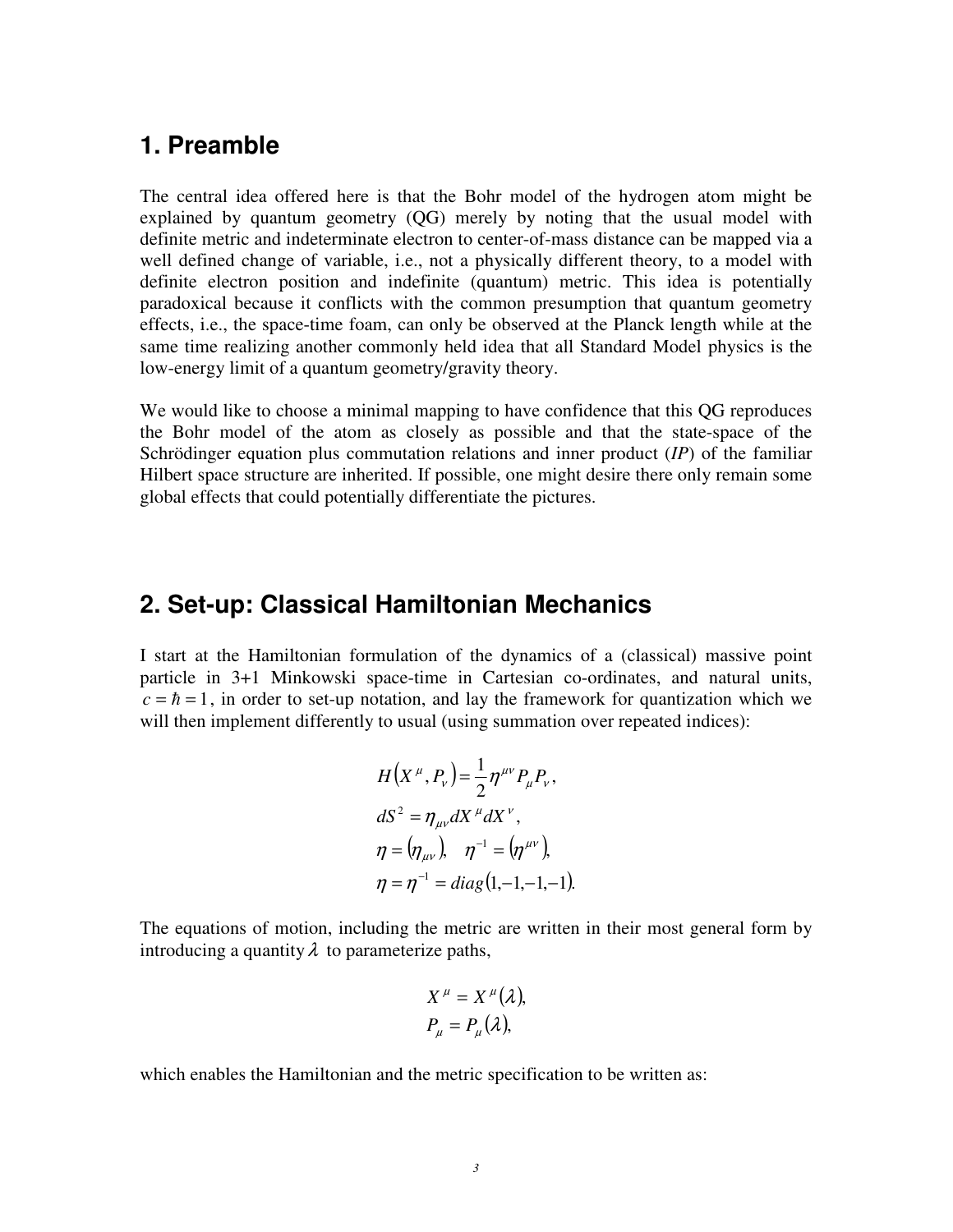$$
H(X^{\mu}, P_{\nu}) = \frac{1}{2} \eta^{\mu\nu} P_{\mu} P_{\nu}, \quad \left(\frac{dS}{d\lambda}\right)^2 = \eta_{\mu\nu} \frac{dX^{\mu}}{d\lambda} \frac{dX^{\nu}}{d\lambda}.
$$

The equations of motion then, in this most general case, are:

$$
\frac{dX^{\mu}}{d\lambda} = \frac{\partial H}{\partial P_{\mu}} = \eta^{\mu\nu} P_{\nu}, \quad \frac{dP_{\mu}}{d\lambda} = -\frac{\partial H}{\partial X^{\mu}}.
$$

Introducing the parameter  $\lambda$  allows us to handle massless and massive particles.

The Poisson bracket on functions  $f = f(X^{\mu}, P_{\nu}, t)$  and  $g = g(X^{\mu}, P_{\nu}, t)$  on phase-space is defined as

$$
\{f, g\} = \frac{df}{dX^{\mu}} \frac{\partial g}{\partial P_{\mu}} - \frac{df}{dP_{\mu}} \frac{\partial g}{\partial X^{\mu}}
$$

and this can be used to reformulate the equations of motion but a principal observation is that constants of motion can be found because

$$
\frac{df}{dt} = \frac{\partial f}{\partial t} + \{f, H\}.
$$

The Hamiltonian itself turns out to be a conserved quantity in the case of a Minkowski space-time in pseudo-Cartesian co-ordinates, i.e.

$$
\eta_{\mu\nu} = diag(1,-1,-1,-1),
$$

and is either 0 or a constant  $m^2/2$  for a massless and massive particle respectively.

In curved space-times and external electromagnetic fields the Hamiltonian may not turn out to be conserved, as the energy of the system may receive extra input via the gravitational and electromagnetic fields. Other quantities, expressed as functions on phase-space, besides the Hamiltonian may then turn out to be conserved quantities and aid with finding the solutions of the equations.

Let us solve for the simplest case of a massive particle in flat space-time and no external fields. For non-zero mass we can make the arbitrary choice of  $\lambda = S$ , the rest-frame time of the massive particle, to write, for observer at  $X^{\mu} = (X^0, \overline{0})$ , particle at  $X^{\mu} = X^{\mu}(S)$ with momentum  $P_{\mu} = P_{\mu}(S)$ . The Hamiltonian itself turns out to be a conserved quantity and is  $m^2/2$  using the invariant rest-frame mass *m* of the particle. The solutions describe a particle that travels at a constant velocity, say  $V_X$  along the *x*-axis,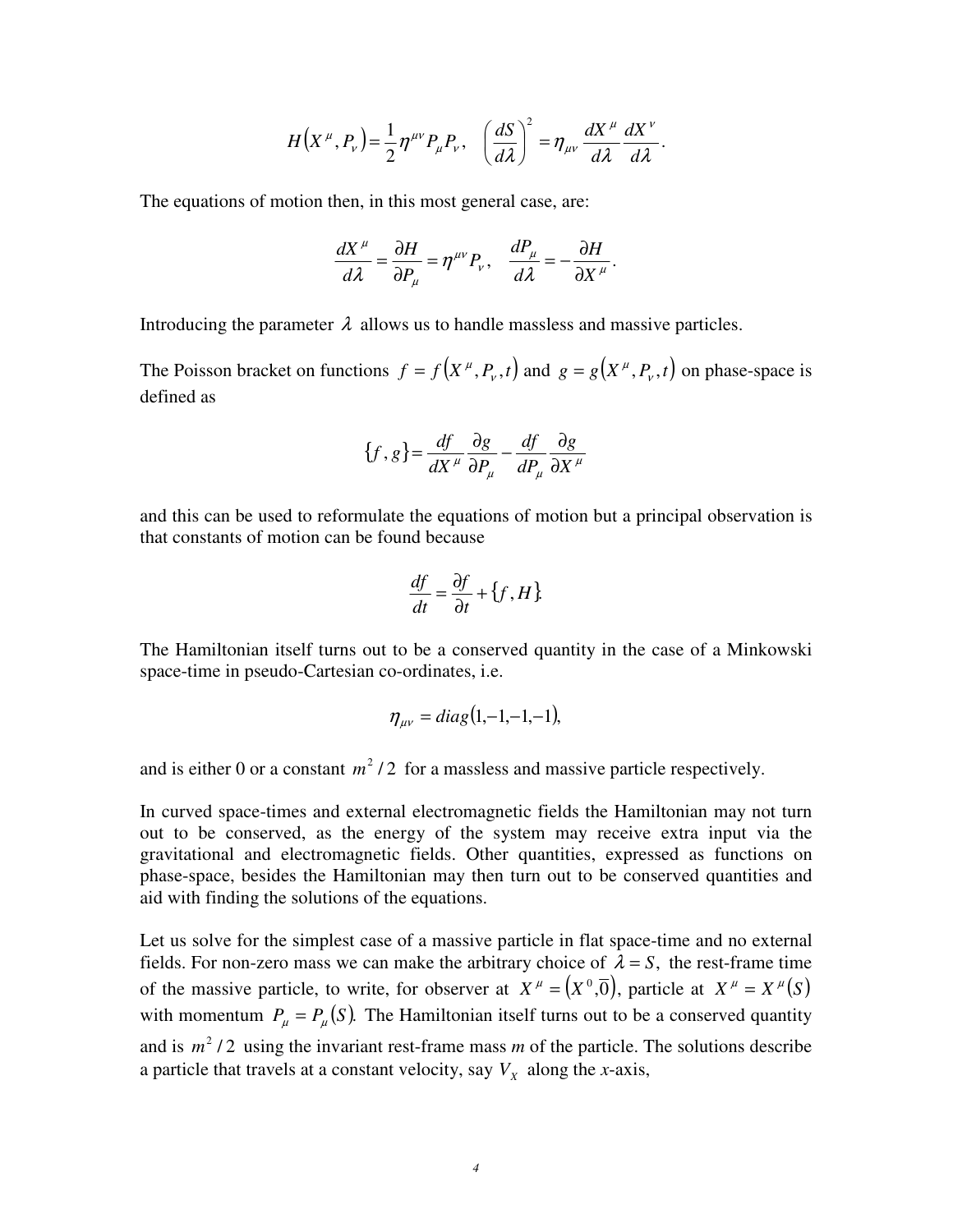$$
\dot{X}^{\mu} = \frac{dX^{\mu}}{dS}, \quad P_{\nu} = ((\gamma m, -\gamma m V_{X}, 0, 0)),\nX^{\mu}(S) = (\gamma (S + V_{X} X), \gamma (X + V_{X} S), Y, Z), \quad \dot{X}^{\mu} = (\gamma, V_{X} \gamma, 0, 0),\n\gamma = \frac{1}{\sqrt{1 - V_{X}^{2}}},
$$

and obviously includes being at rest at the origin

$$
X^{\mu} = (S, \overline{0}),
$$
  

$$
P_{v} = (m, \underline{0}).
$$

### **3. Quantum Mechanics: Canonical Variables, Commutators and Vierbeins**

We can now review relativistic quantization and let us stick to flat Minkowski space. Typically the Poisson bracket of the phase-space co-ordinates of the Hamiltonian formalism

$$
\left\{X^{\mu},P_{\nu}\right\}=\delta_{\nu}^{\mu},
$$

is replaced with a commutator in the following manner:

$$
[X^{\mu}, P_{\nu}] = -i \delta^{\mu}_{\nu},
$$
  
\n
$$
\Rightarrow P_{\mu} = i \frac{\partial}{\partial X^{\mu}};
$$
  
\n
$$
dS^{2} = \eta_{\mu\nu} dX^{\mu} dX^{\nu},
$$
  
\n
$$
P^{\mu} = i \eta^{\mu\nu} \frac{\partial}{\partial X^{\nu}},
$$
  
\n
$$
\Rightarrow [X^{\mu}, P^{\nu}] = -i \eta^{\mu\nu}.
$$

One needs to be careful about operator orderings and definitions when there is spatial dependence in the metric, even in flat space-times, for instance, in polar co-ordinates. But the formalism describes a quantized particle in a possibly curved space-time with possibly external fields as well. The equations of motion become a wave equation with the value of the metric as a separate input. In flat space-time, this quantization leads directly to the Klein–Gordon (KG) equation for a particle of mass *m* and the nonrelativistic limit describes a spin-less scalar obeying the Schrödinger equation.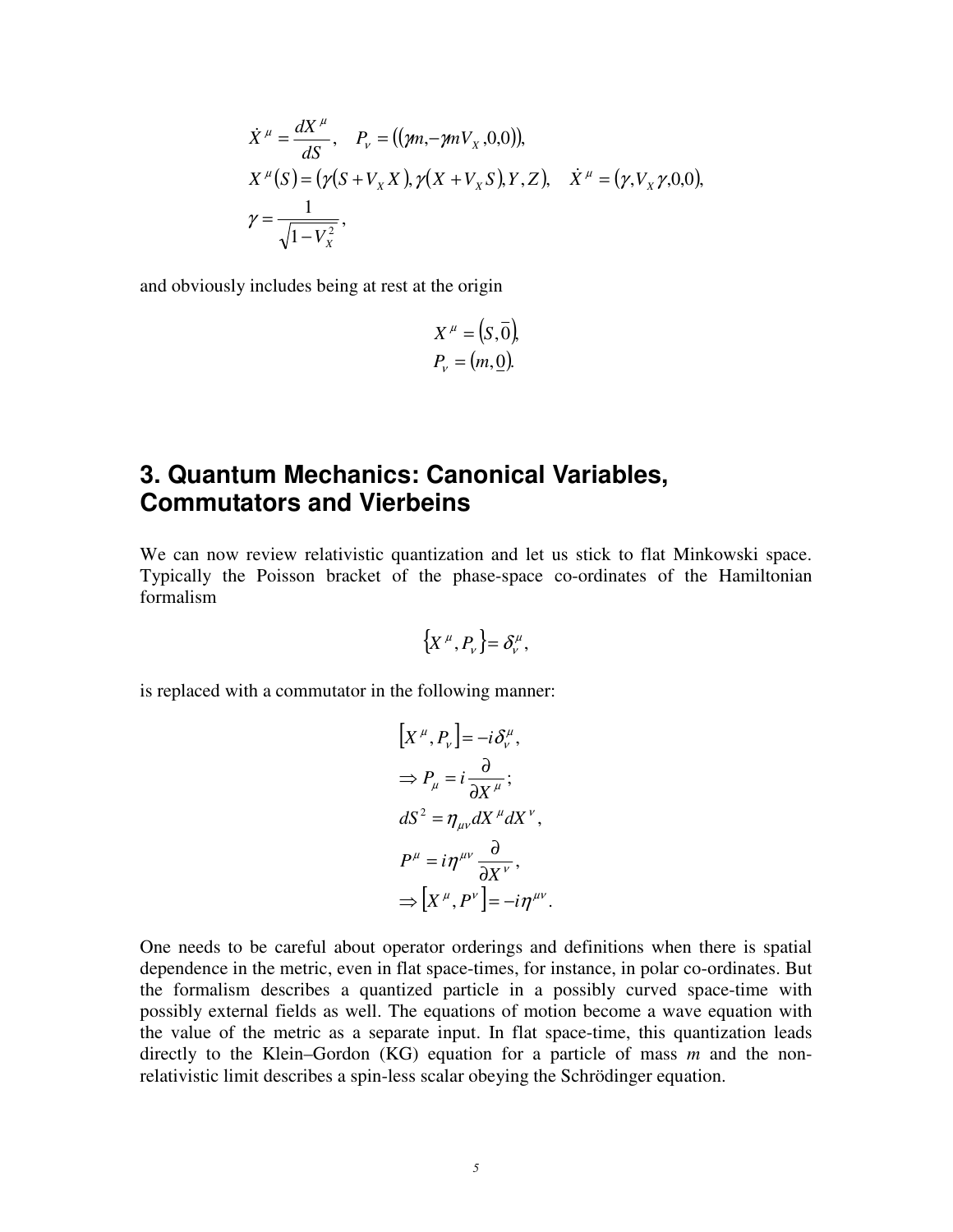Introduce a vierbein of the form

$$
\eta_{\mu\nu} = \eta_{ij} e^i_{\mu} e^j_{\nu}, \quad \eta_{ij} = diag(1, -1, -1, -1)
$$

together with its natural inverse (assuming the determinant is non-zero)

$$
\eta^{\mu\nu} = \eta^{\mu} e_i^{\mu} e_j^{\nu}, \quad \eta^{\mu} = diag(1, -1, -1, -1),
$$
  
\n
$$
(e_i^{\mu}) = (e_{\mu}^{\mu})^{-1},
$$

and we can expand the formalism by replacing the Hamiltonian operator with its Dirac "square-root" of the Hamiltonian, using Dirac matrices,  $\gamma^i$ , the standard 4x4 real matrices satisfying  $\{\gamma^i, \gamma^j\} = \eta^{ij}$ , and so generally

$$
\gamma^{\mu} = e_j^{\mu} \gamma^j,
$$
  

$$
\{\gamma^{\mu}, \gamma^{\nu}\} = \eta^{\mu\nu},
$$

which obviously only makes sense for the quantum theory and describes a spin 2 1 representation of the Lorentz invariance group, *SO(1,3)*, of the relativistic theory:

$$
H(X^{\mu}, P^{\nu}) = \gamma^{\mu} P_{\mu},
$$
  

$$
dS^{2} = \eta_{\mu\nu} dX^{\mu} dX^{\nu},
$$

and again this has the non-relativistic limit of the Schrödinger equation but this time with an extra two states (with energy degeneracy) corresponding to the two eigen-vectors of the (arbitrarily chosen when there is no external field) z-axis spin operator, eigen-values 2  $\pm \frac{1}{2}$ .

This spin 1/2 representation is the relativistic Bohr model of the atom after introducing an electromagnetic potential of form  $A^{\mu} = \begin{bmatrix} 1 & -1 \\ - & -1 \\ 0 & 0 \end{bmatrix}$ , J  $\Big(-\frac{e}{2},0,0,0\Big)$  $\setminus$  = − *r*  $A^{\mu} = \left(-\frac{e}{\mu}\right)$ 

$$
P_{\mu} \mapsto P_{\mu} + eA_{\mu},
$$
  

$$
A_{\mu} = \left(-\frac{e}{r}, 0, 0, 0\right).
$$

The full relativistic case can be solved analogously to the non-relativistic case in polar co-ordinates with polynomials in these co-ordinates and provides a relativistic Bohr model of the atom and has corrections to the non-relativistic case that have been observed for the Hydrogen atom using spectrometry.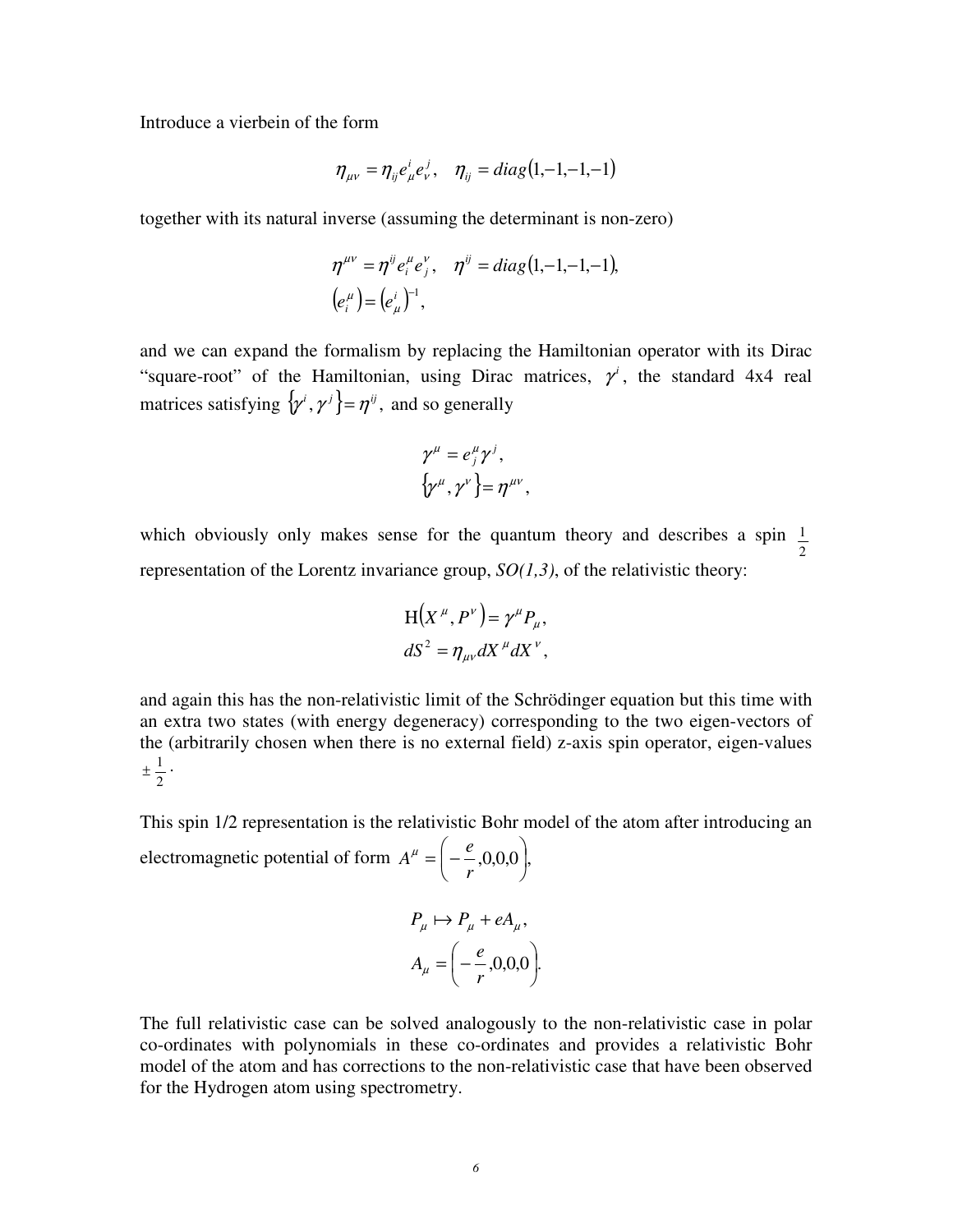#### **4. Alternative Quantization: Quantum Geometry**

I look for a quantum geometry completely equivalent to the formalism of relativistic quantum mechanics (and hence well-defined) simply by implementing the Poisson brackets to commutators in a different manner. I use vierbeins and include the critical step and the core of this paper: *I let the metric in the Hamiltonian be different to the metric on the space-time.*

$$
\eta_{\mu\nu} = \eta_{ij} e^i_{\mu} e^j_{\nu}, \quad \eta_{ij} = diag(1, -1, -1, -1)
$$
  
\n
$$
N^{\mu\nu} = \eta^{ij} E^{\mu}_{i} E^{\nu}_{j}, \quad \eta^{ij} = diag(1, -1, -1, -1)
$$
  
\n
$$
H(X^{\mu}, P^{\nu}) = \frac{1}{2} N^{\mu\nu} P_{\mu} P_{\nu}
$$
  
\n
$$
dS^2 = \eta_{\mu\nu} dX^{\mu} dX^{\nu}
$$
  
\n
$$
\eta = (\eta_{\mu\nu}), \quad N = (N^{\mu\nu}), \quad N \neq \eta^{-1}.
$$

In one place I have used the co-variant metric tensor and in the other the contravariant metric tensor simply to make the formalism less messy below.

In the massive case, parameterizing the particle's motion with rest-frame time, *S,* as above, the commutators become:

$$
X^{\mu}(S) = (\gamma(S + V_{X}X), \gamma(X + V_{X}S), Y, Z), \quad P_{\nu} = ((\gamma m, -\gamma m V_{X}, 0, 0))
$$
  
\n
$$
\dot{X}^{\mu} = \frac{dX^{\mu}}{dS} = (\gamma, V_{X}\gamma, 0, 0),
$$
  
\n
$$
\gamma = \frac{1}{\sqrt{1 - V_{X}^{2}}},
$$
  
\n
$$
\left[\Delta S \frac{dX^{i}}{dS}, P_{j}\right] = \Delta S \left[e_{\mu}^{i} \dot{X}^{\mu}, E_{j}^{\nu} P_{\nu}\right] = \Delta S \dot{X}^{\mu} P_{\nu} \left[e_{\mu}^{i}, E_{j}^{\nu}\right] = -i \delta_{j}^{i},
$$

and, I then assume, this is implemented in a differential representation as

$$
\left[e_{\mu}^{i},E_{j}^{\nu}\right]\approx-i\delta_{\nu}^{\mu}\delta_{j}^{i}.
$$

The Hamiltonian metric and the space-time metric are now operators but, as usual, one or the other may be chosen to be algebraic.

The pre-factor  $\dot{X}^{\mu}P_{\mu}$  is a simple deterministic vector/co-variant vector dot product and I presume it is a valid operation and it calibrates the state density of the space on which an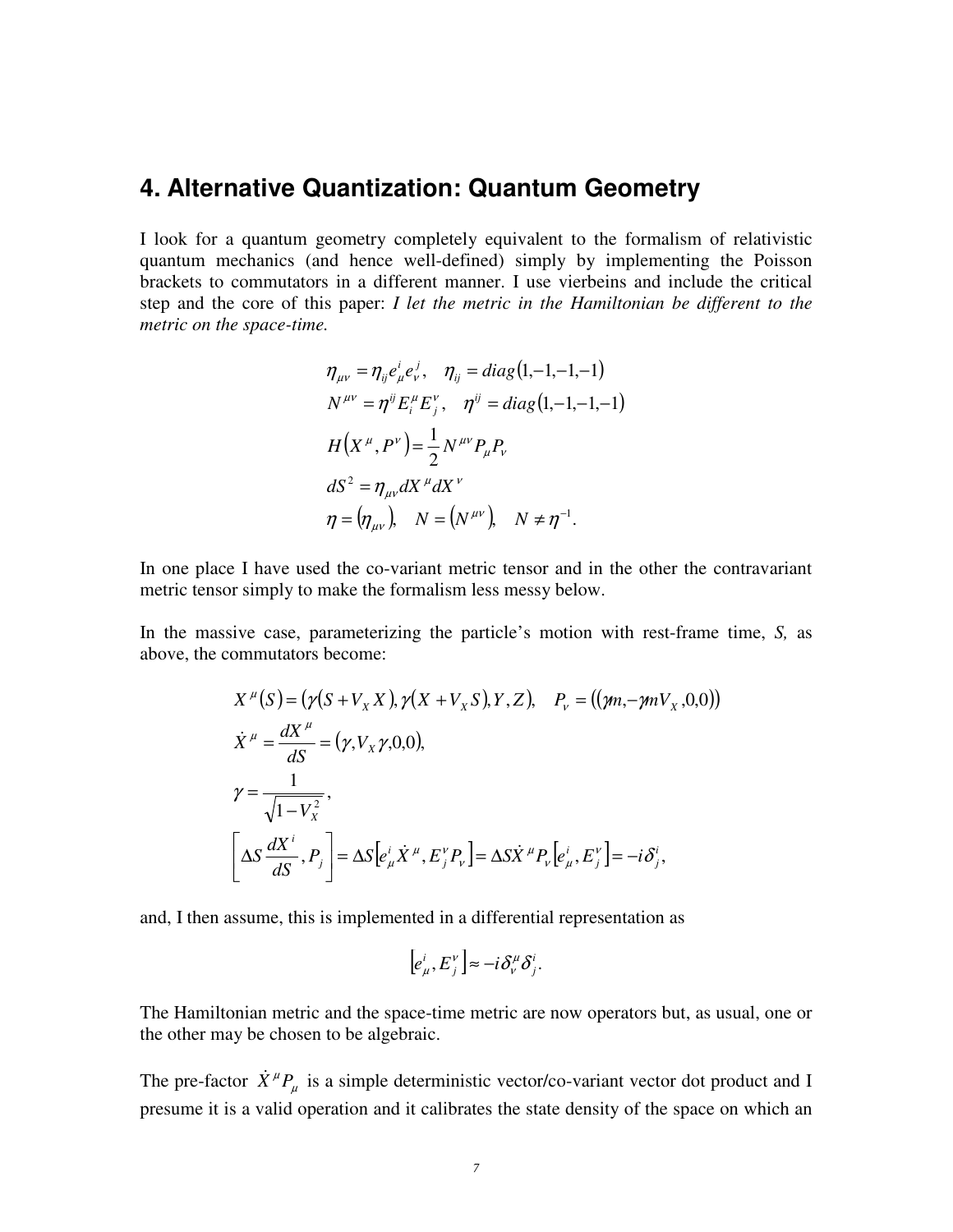*IP* is being implied. This formula augments the quantum geometry equations of motion, below. One could assume it has the value *m* but it later turns out to be the coupling of mass to the space-time and I introduce a dimensionless effective coupling parameter,  $g$ , but assume it has value *m*∆*S*  $\frac{1}{16}$  for now and so with rescaling write:

$$
[e_{\mu}^i, E_j^v] = \frac{-ig}{m\Delta S} \delta_v^{\mu} \delta_j^i.
$$

This means with arbitrary momentum and position derivative vector

$$
\left[\Delta S \frac{dX^i}{dS}, P_j\right] = -ig\,\delta^i_j,
$$

and so clearly g must be 1 for quantum mechanics (QM) to "work" in this local QG, i.e., along any single time-line. However, I retain the parameter in order to later connect this local frame QM/QG to a theory across a lattice of points, i.e., space-time.

I choose to avoid using possibly large values for the co-ordinates *X* and so use the derivative of the position vector and a rest-frame time variable ∆*S* from an arbitrary *start* point. Lastly, the inverse mass ensures the corresponding momentum operator does not have mass in it by cancelling with the mass in the time slot of the momentum vector. It is a little awkward.

A derivative representation of the commutator admits two obvious ways to implement the quantum geometry mathematically:

$$
E_i^{\mu} = \frac{ig}{m\Delta S} \frac{\partial}{\partial e_{\mu}^i}, \quad or \quad e_{\mu}^i = \frac{-ig}{m\Delta S} \frac{\partial}{\partial E_i^{\mu}}.
$$

I will call these two pictures the *algebraic space-time metric representation* and the *algebraic Hamiltonian metric representation* respectively.

Note the particle (co-variant vector) momentum and parameterized (contravariant vector) position, and their first derivatives to the parameter *S* are simply deterministic numbers in both representations: the exact momentum *and* exact location of the particle in a quantum space-time. The space-time fuzzes up the distances and geometry to ensure the Uncertainty Principle is not violated by knowing the exact momentum and position *magnitudes* in such a way to exactly reproduce the relativistic KG field, and therefore the Schrödinger equation in the non-relativistic limit. Indeed looking for these equations and matching to the non-relativistic Schrödinger equation is equivalent to defining time in space-time by using a *small* atomic clock to measure time and defining distance using a *small* quantum De Broglie wavelength generator to measure distance.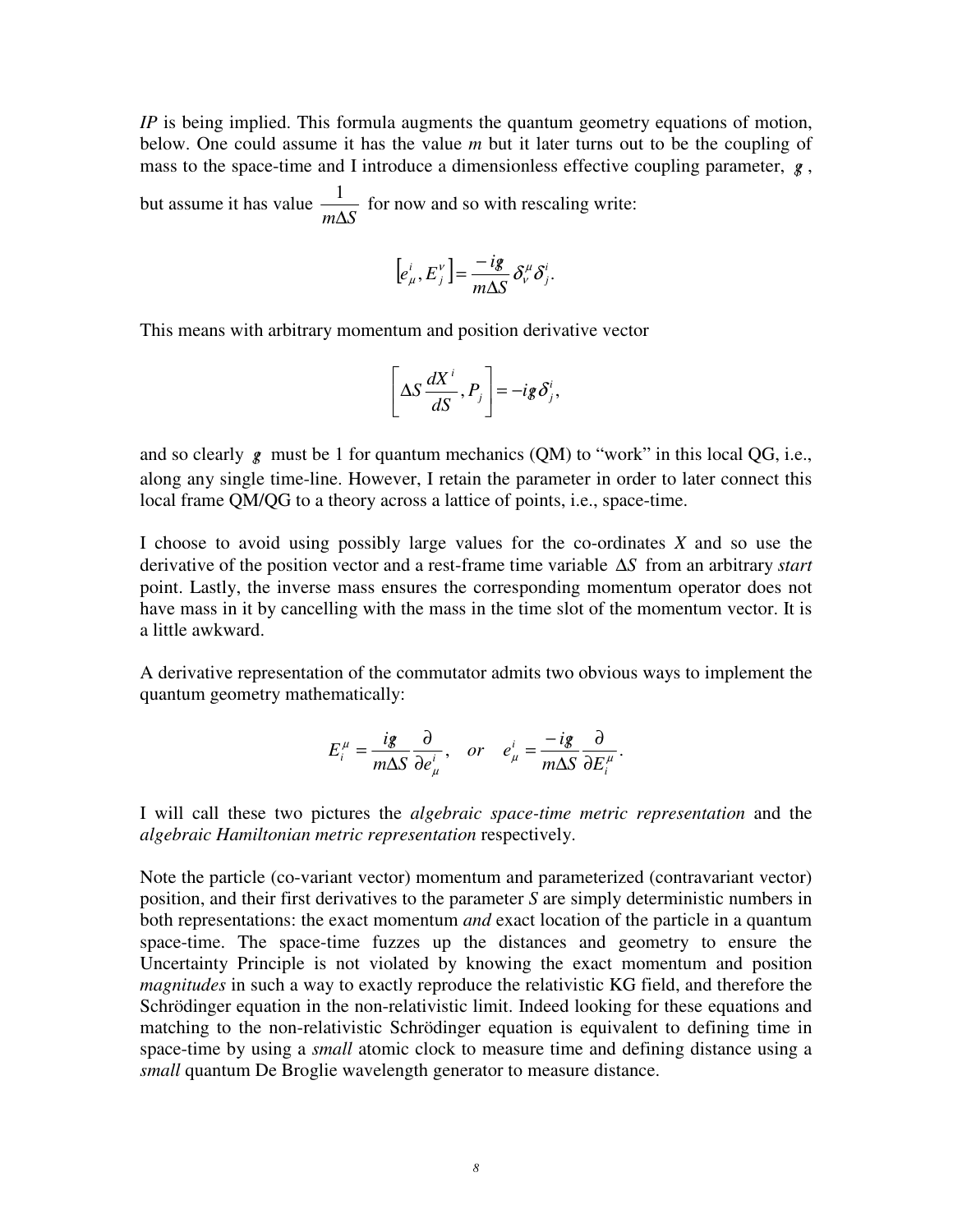Before writing out the equations of motion, consider the metric as an operator in this picture and the mathematical machinery needed to put this on a solid footing. In spacetime we have a (contravariant) vector space (a differentiable manifold, i.e., a collection of overlapping co-ordinate patches that are at least first order differentiable functions) and the mapping to a covariant vector space is an operator. See Figure 1.



*Figure 1. The metric mapping from manifolds*  $M^{\nu}$  *to*  $M_{\mu}$  *is replaced by an operator, leaving*  $M^{\nu}$  *as a differentiable manifold.* 

We can simplify the notation a little by noting the local Lorentz variables usually associated with the vierbein have also been replaced by operators, see Figure 2. :



*Figure 2. The vierbein*  $e_v^j$  *mapping from manifolds*  $M^{\nu}$  *to*  $M^{\nu}$  *becomes an operator.*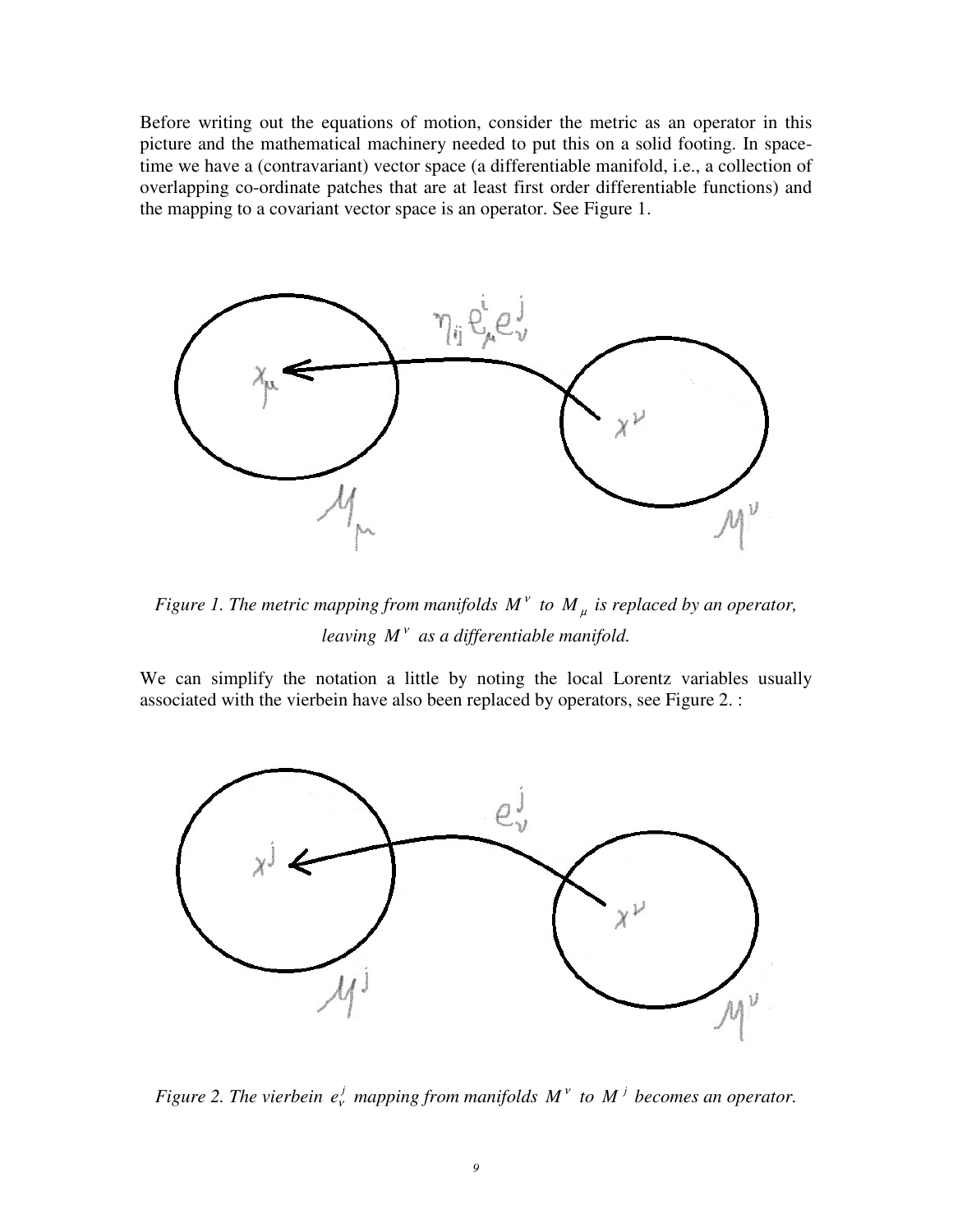This means that in this picture the position of the particle is a vector,  $X^{\nu}$ , populated with deterministic numbers and in general the covariant vector  $X_\mu$  and the intermediate "Lorentz" vector,  $X^j = e^j_r X^r$ , are only defined as operators on quantum space-time states that may be represented by a wave-function over state variables.

The reverse applies to momentum in the co-ordinates I have chosen; the momentum covariant vector  $P_{\mu}$  is a set of deterministic numbers although the symmetry of differential geometry surely means these are all arbitrary choices. Then, by choosing one or the other of the two operator pictures for the metric,  $E_i^{\mu} = \frac{i\delta}{m\Delta S} \frac{\partial}{\partial e_i^{\mu}}$  $E_i^{\mu} = \frac{ig}{\mu}$ µ µ ∂ ∂  $=\frac{ig}{m\Delta S}\frac{\partial}{\partial e_{\mu}^{i}}$  or  $e_{\mu}^{i}=\frac{-ig}{m\Delta S}\frac{\partial}{\partial E_{i}^{\mu}}$ *i i*  $m\Delta S$   $\partial E$  $e^i_{\mu} = \frac{-ig}{ig}$ ∂ ∂ ∆  $=\frac{-ig}{\hbar^2}\frac{\partial}{\partial x''}$  we are

free to find an algebraic (due to an algebraic and therefore invertible metric) version for one or the other (but not both) of the vectors,  $P^{\mu}$  and  $X_{\nu}$  and the corresponding Hamiltonian and distance metric operators. Essentially one or the other of these two vectors (the covariant position and contravariant momentum) becomes a first order derivative operator in a variable that is the value of the other but they both require expectation values to be taken in the usual way for states on Hilbert space.

In the algebraic space-time metric representation, where the vierbein is algebraic in the space-time metric and a pure first order differential operator on the phase-space, i.e., in the Hamiltonian, and also noting that the vierbein operators are *not* position dependent in the case we consider a flat space-time plus restricting to pseudo-Cartesian co-ordinates to avoid connections for simplicity:

$$
E_i^{\mu} = \frac{ig}{m\Delta S} \frac{\partial}{\partial e_{\mu}^i}
$$
  
\n
$$
\eta_{\mu\nu} = \eta_{ij} e_{\mu}^i e_{\nu}^j, \quad N^{\mu\nu} = \eta^{ij} E_i^{\mu} E_j^{\nu},
$$
  
\n
$$
H|\psi\rangle = \frac{g^2}{2(m\Delta S)^2} \eta^{ij} P_{\mu} P_{\nu} \left( -\frac{\partial^2}{\partial e_{\mu}^i \partial e_{\nu}^j} \right) |\psi\rangle
$$
  
\n
$$
\Sigma^2 |\psi\rangle = \eta_{ij} e_{\mu}^i e_{\nu}^j \frac{dX}{dS}^{\mu} \frac{dX}{dS}^{\nu} |\psi\rangle.
$$

Note that we have an operator given by an algebraic expression, in the components of the metric operator,  $\Sigma^2$ , because I chose this particular quantum geometry representation, in the same way that in Schrödinger QM the position operator acts on the wave-function in the spatial wave-function representation (as opposed to the Fourier Transform representation). Then these equations of motion become: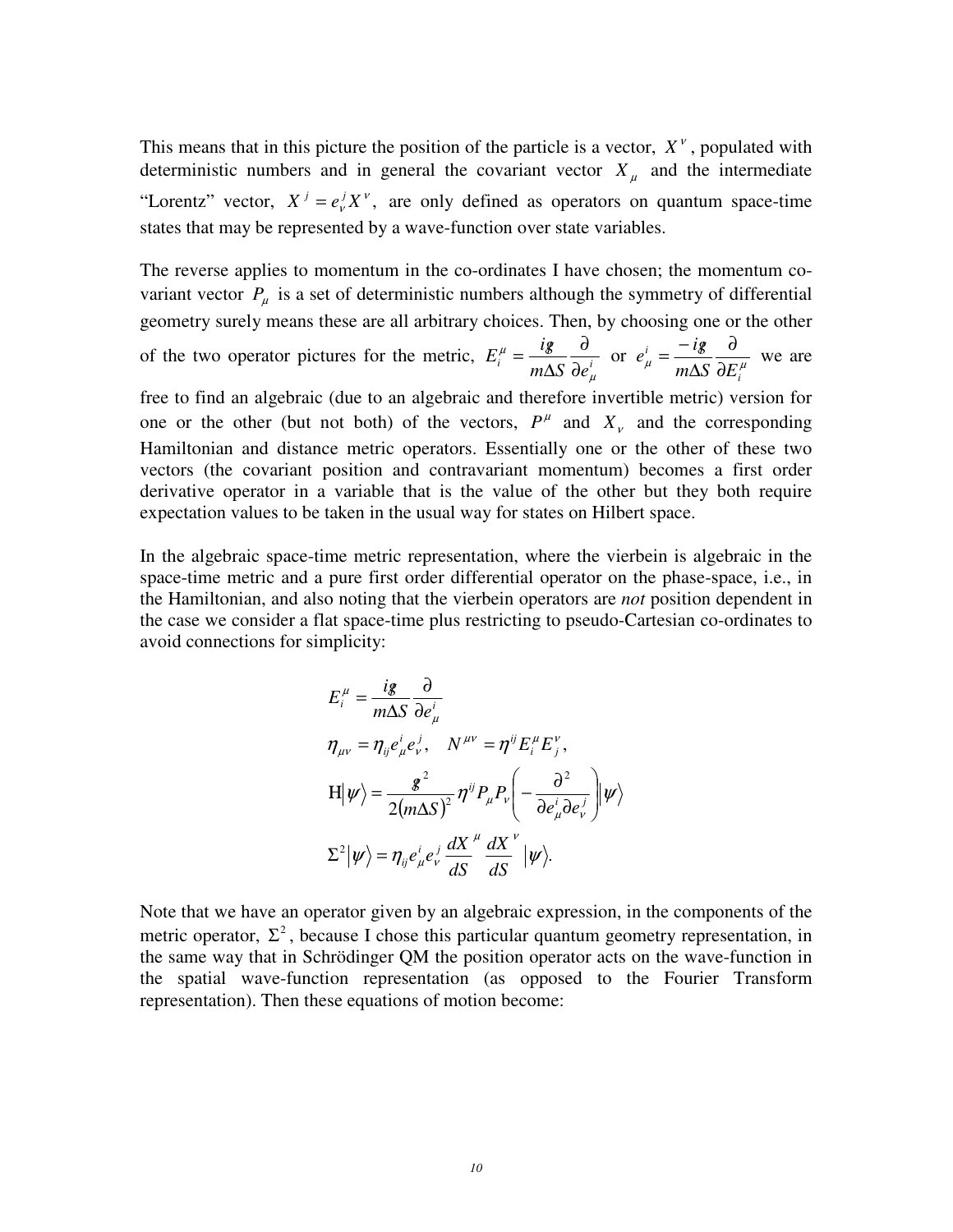$$
\langle H|\psi\rangle = \frac{g^2}{2(m\Delta S)^2} \eta^{ij} P_\mu P_\nu \left( -\frac{\partial^2}{\partial e^i_\mu \partial e^j_\nu} \right) |\psi\rangle = \frac{m^2}{2} |\psi\rangle
$$
  

$$
\Sigma^2 |\psi\rangle = \eta_{ij} e^i_\mu e^j_\nu \frac{dX}{dS}^\mu \frac{dX}{dS}^\nu |\psi\rangle = \sigma^2 |\psi\rangle
$$
  

$$
\sigma^2 = 1.
$$

The Hamiltonian operator equation reduces to the KG equation on the quantum spacetime states as desired.

I want to change variables to identify what are usually understood as time and space variables in the Schrödinger picture of a quantum system. To flesh this out with the simplest concrete example: choose a particle at the origin in pseudo-Cartesian coordinates with parameterized position and momentum as follows:

$$
\dot{X}^{\mu} = (1,\overline{0}), \quad P_{\mu} = (m,\underline{0}),
$$
\n
$$
\dot{X}^{i} = e_{\mu}^{i} \frac{dX^{\mu}}{dS} = e_{0}^{i} = \frac{\mathcal{L}}{\Delta S} (t, x, y, z),
$$
\n
$$
\Rightarrow
$$
\n
$$
e_{0}^{i} = \frac{\mathcal{L}}{\Delta S} x^{i},
$$

i.e., the classically trivial case: a particle at rest at spatial origin. However, the quantum geometry means it is no longer as trivial. I have arbitrarily labeled the algebraic variables in the space-time metric vierbein operator and scaled them by rest-frame elapsed time ∆*S* and coupling constant *g*. / However, one should not lose sight of the fact that they are four of the 16 Hermitian operators that replace the 16 elements in the classical metric. The phase-space vierbein is replaced with pure Hermitian first-order derivative operators in the same variables. Furthermore, in this case the quantum geometry has been *projected* onto the two vectors,  $\dot{X}^{\mu}$ ,  $P_{\mu}$ , as follows:

$$
P_v E_j^v = P_0 \frac{ig}{m\Delta S} \frac{\partial}{\partial e_0^i} = \frac{ig}{\Delta S} \frac{\partial}{\partial e_0^i} = i \frac{\partial}{\partial x^j} = i \partial_i ;
$$
  
\n
$$
H|\psi\rangle = \frac{1}{2} \left(-\eta^{ij} \partial_{ij}^2 \right) |\psi\rangle = \frac{m^2}{2} |\psi\rangle ;
$$
  
\n
$$
\Sigma^2 |\psi\rangle = \sigma^2 |\psi\rangle
$$
  
\n
$$
\Rightarrow \sigma^2 = \frac{g^2}{\Delta S^2} (t^2 - x^2 - y^2 - z^2) = 1.
$$

We see that the wave-equation for the space-time state is just the KG equation with mass *m* and the variables which are usually interpreted as co-ordinates in space-time are here some of the values in the space-time metric: in fact, just the ones projected onto the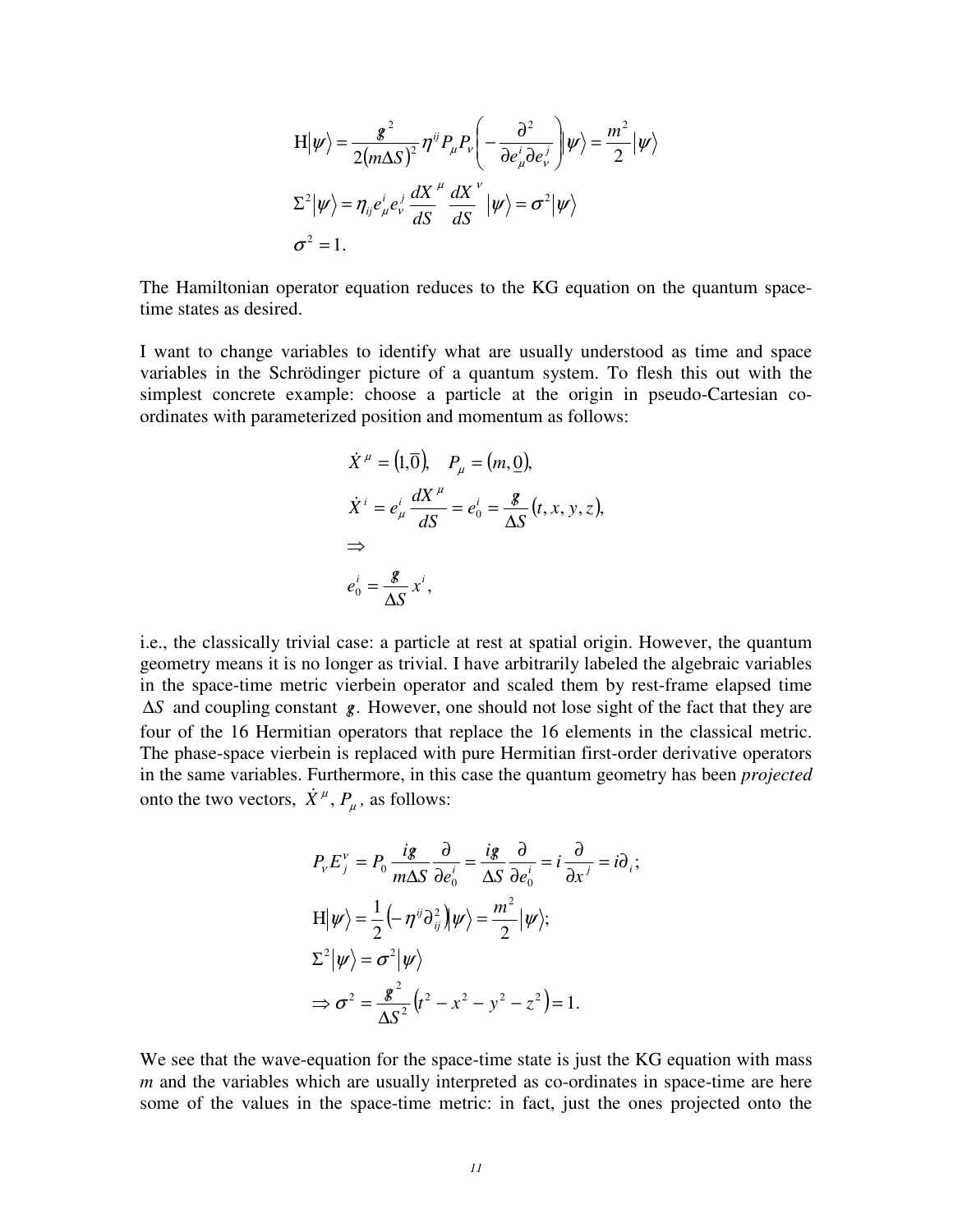position vector derivative  $\dot{X}^{\mu} = (1,0,0,0)$ . The projection means that of the potentially 16 variables in the vierbein we are seeing only four.

Secondly, the constraint  $\sigma^2 = 1$  that imposes the space-time metric to be correct, leads to a second *unfamiliar* constraint equation:

$$
\frac{\Delta S^2}{g^2} = t^2 - \left(x^2 + y^2 + z^2\right).
$$

I return to this hyperbolic surface in the future light-cone for each value of ∆*S* in detail below.

Lastly, note the non-zero spatial velocity and momentum case leads to a Lorentz transformation of the vierbein operators and hence underlines the co-ordinate invariance of the theory.

$$
\dot{X}^{\mu} = \frac{dX^{\mu}}{dS} = (\gamma, V_{X}\gamma, 0, 0), \quad P_{\nu} = ((\gamma m, -\gamma m V_{X}, 0, 0)),
$$
  
\n
$$
e_{\mu}^{i} = \gamma e_{0}^{i} + V_{X}\gamma e_{1}^{i}, \quad E_{j}^{\nu} = \gamma m E_{0}^{\nu} - \gamma m V_{X} E_{1}^{\nu}.
$$

This highlights the need to have all the components of the vierbeins  $e^i_\mu$ ,  $E^{\nu}_j$  $e^i_{\mu}$ ,  $E^{\nu}_{i}$  be canonical conjugates and not just the time-like parts in a given frame of reference (FoR), i.e.,  $, E_i^0,$  $_0$ , $\boldsymbol{\nu}_j$  $e_0^i$ ,  $E_i^0$ , to maintain Lorentz invariance.

The algebraic Hamiltonian metric representation results in the same equations but they show up in the reverse places between the metric and Hamiltonian constraint equations. This equivalence between the representations is a manifestation of Born reciprocity [1] in this QG.

So, in both representations, the two equations of motion we have are:

$$
(-\eta^{ij}\partial_{ij}^2)\psi = m^2\psi;
$$
  

$$
\frac{g^2}{\Delta S^2}(t^2 - x^2 - y^2 - z^2)\psi = \psi.
$$

The KG equation replicates the results of the usual quantum mechanics and the second equation is a new surface constraint. Consider this further,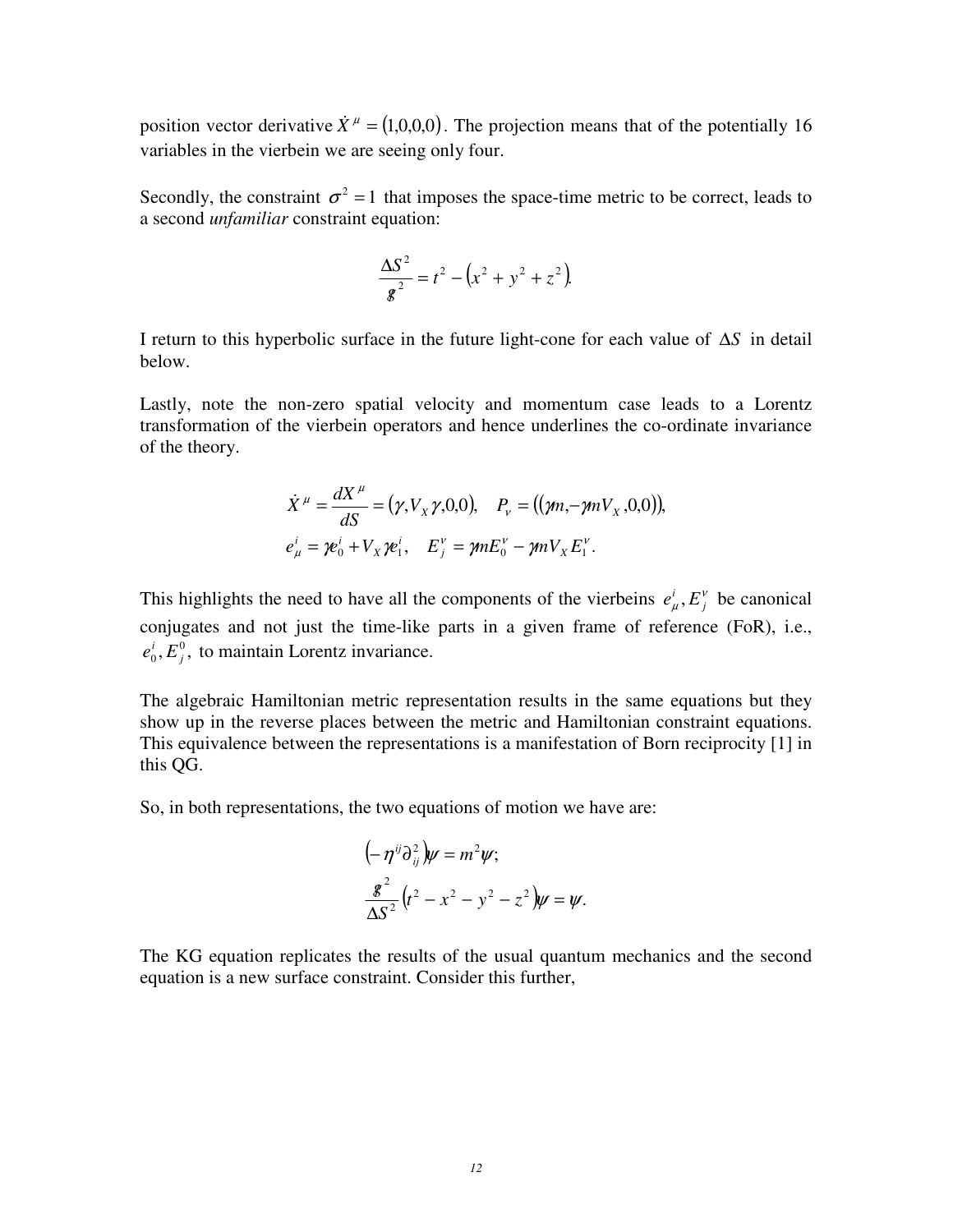$$
\dot{X}^{\mu} = (1, \overline{0}), \quad P_{\mu} = (m, \underline{0}),
$$
\n
$$
\dot{X}^{i} = e_{\mu}^{i} \frac{dX^{\mu}}{dS} = e_{0}^{i} = \frac{g}{\Delta S} x^{i} = \frac{g}{\Delta S} (t, x, y, z),
$$
\n
$$
\dot{X}_{i} = \eta_{ij} \dot{X}^{j} = \frac{g}{\Delta S} (t, -x, -y, -z);
$$

meaning that the local Lorentz (contra-variant) vector  $\dot{X}^i$  derivative is a quantum operator, and furthermore,

$$
\dot{X}_{\mu=0} = e_0^i \dot{X}_i = \frac{g^2}{\Delta S} \left( t^2 - x^2 - y^2 - z^2 \right) = 1,
$$
\n
$$
\dot{X}^i \dot{X}_i = \dot{X}^\mu \dot{X}_\mu = \frac{g^2}{\Delta S} \left( t^2 - x^2 - y^2 - z^2 \right) = 1,
$$
\n
$$
\Rightarrow \eta_{ij} e_0^i e_0^j = \eta_{\mu\nu} \Big|_{\mu=0,\nu=0} = \frac{g^2}{\Delta S^2} \left( t^2 - x^2 - y^2 - z^2 \right) = 1.
$$

Clearly this surface constraint ensures that the space-time metric has the value *1* in the time-time entry. However, it also outlines that the four parameters are essentially three independent co-ordinates on a hyperbolic space-like surface and this form allows us to identify ∆*S* as rest-frame time and as it increases a space-like surface is mapped out for each constant ∆*S* value. This is, in fact, addressing the difficult issue of time in quantum geometry and is identifying, as special, a constant rest-time-value *curved* space-like surface over the internal variables.

Compare this to the ADM decomposition of the metric for the usual  $3+1$  quantum gravity analysis,

$$
dS2 = (N2 - NiNjhij)dt2 + 2Nihijdxjdt + hijdxjdxj,
$$

and here the usual argument is that the state-variable is the space-like metric only and the wave-function is then written as a *functional* of the possible value of the 3-metric, *h,* and a *function* of time and the time-like vector *N.* 

$$
\psi = \psi(t, N^{\mu}; [h_{ij}(x^j)]).
$$

We have actually increased the size of phase-space and included the time-like *N* vector to become a state-variable. Furthermore, the time derivative of the 3-metric is *not* the canonically conjugate momenta as usual in 3+1 quantum gravity that leads to the Wheeler-DeWitt equation: it is the metric in the Hamiltonian. Hence, the QG presented here is very different to the usual QG of 3+1 quantum gravity.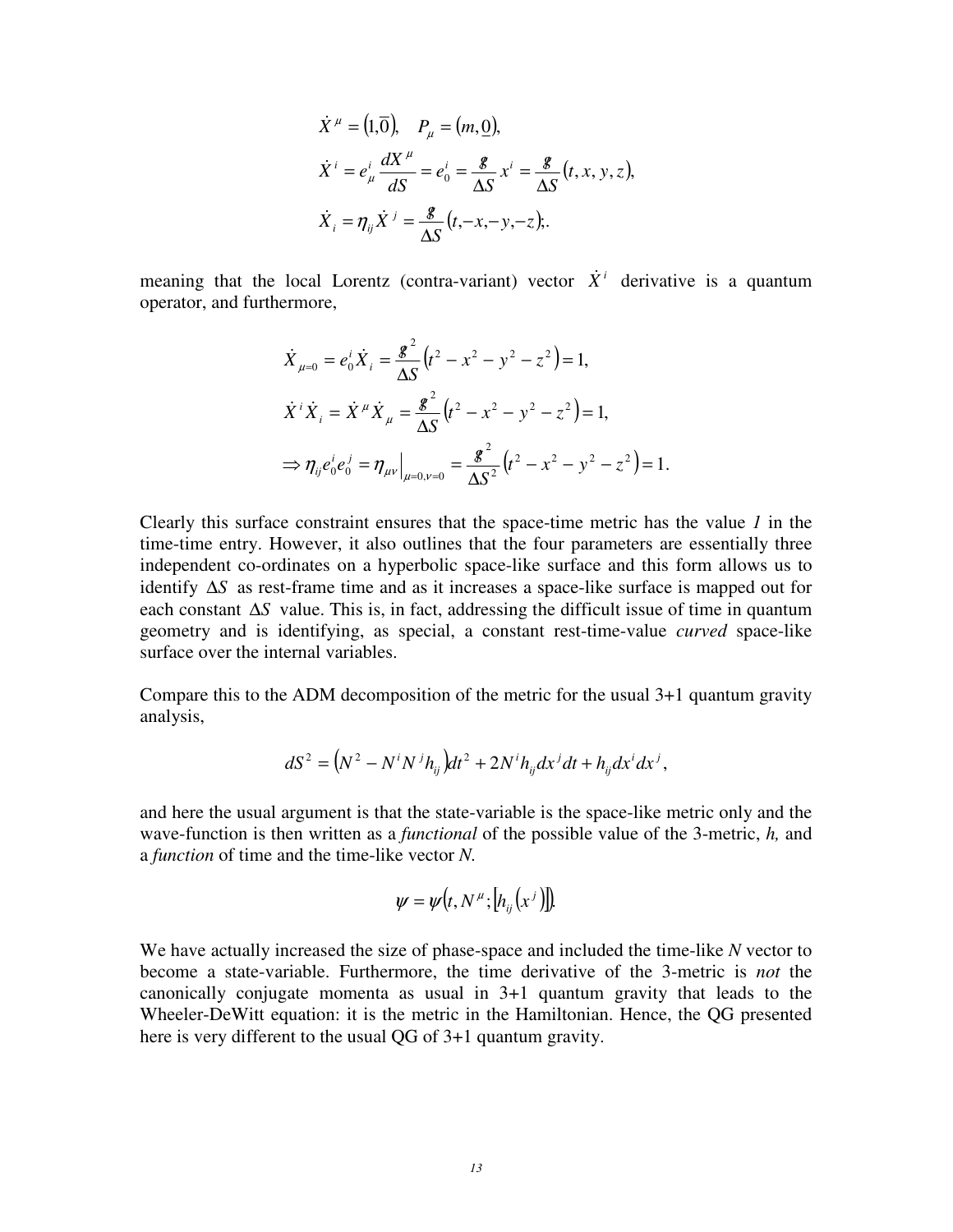The internal 3D surface constraint outlines how we need to unambiguously define time development coming from the Hamiltonian, i.e., a separation of the Hamiltonian of the form

$$
H = i \frac{\partial}{\partial(\Delta S)} + H'
$$
  

$$
\psi(\Delta S, [t, x, y, z]_{S_3}) = \exp(-i \Delta S H') \psi([t, x, y, z]_{S_3})
$$

where the space-like surface  $S_3$  is described by  $(t^2 - x^2 - y^2 - z^2) = \frac{\Delta S^2}{\sigma^2}$ *g*  $\left( t^2 - x^2 - y^2 - z^2 \right) = \frac{\Delta S}{2}$  $\beta$  $(-x^2 - y^2 - z^2) = \frac{\Delta S^2}{2}$  for each value

of  $\Delta S^2$  it is a 3D space-like hyperbolic surface assuming the coupling  $g^2$  has value *1* and the Hamiltonian needs to be linearized in the time derivative either by taking an actual square-root of the Hamiltonian or by using the method of Dirac used to linearize the KG equation to produce the Dirac equation (see next section). Then the restriction of the Hamiltonian to this hyperbolic constraint surface  $S_3$  is  $H'$ .

This is how we address the well-known problem of time in quantum gravity [2][3] in the current calculation. This space-like hyperbolic constraint surface is very important for the relativistic causal structure of the theory. At rest-frame time  $\Delta S = 0$ , an arbitrarily chosen initial rest-frame time, the particle's *position* is spread across the entire light-cone of internal variables and as the rest-frame time increases this position immediately becomes a space-like surface and gets flatter and flatter over increasingly large areas as  $\Delta S$  gets larger and larger. The surface tends to flat for *r* << Δ*S*. See Figure 3.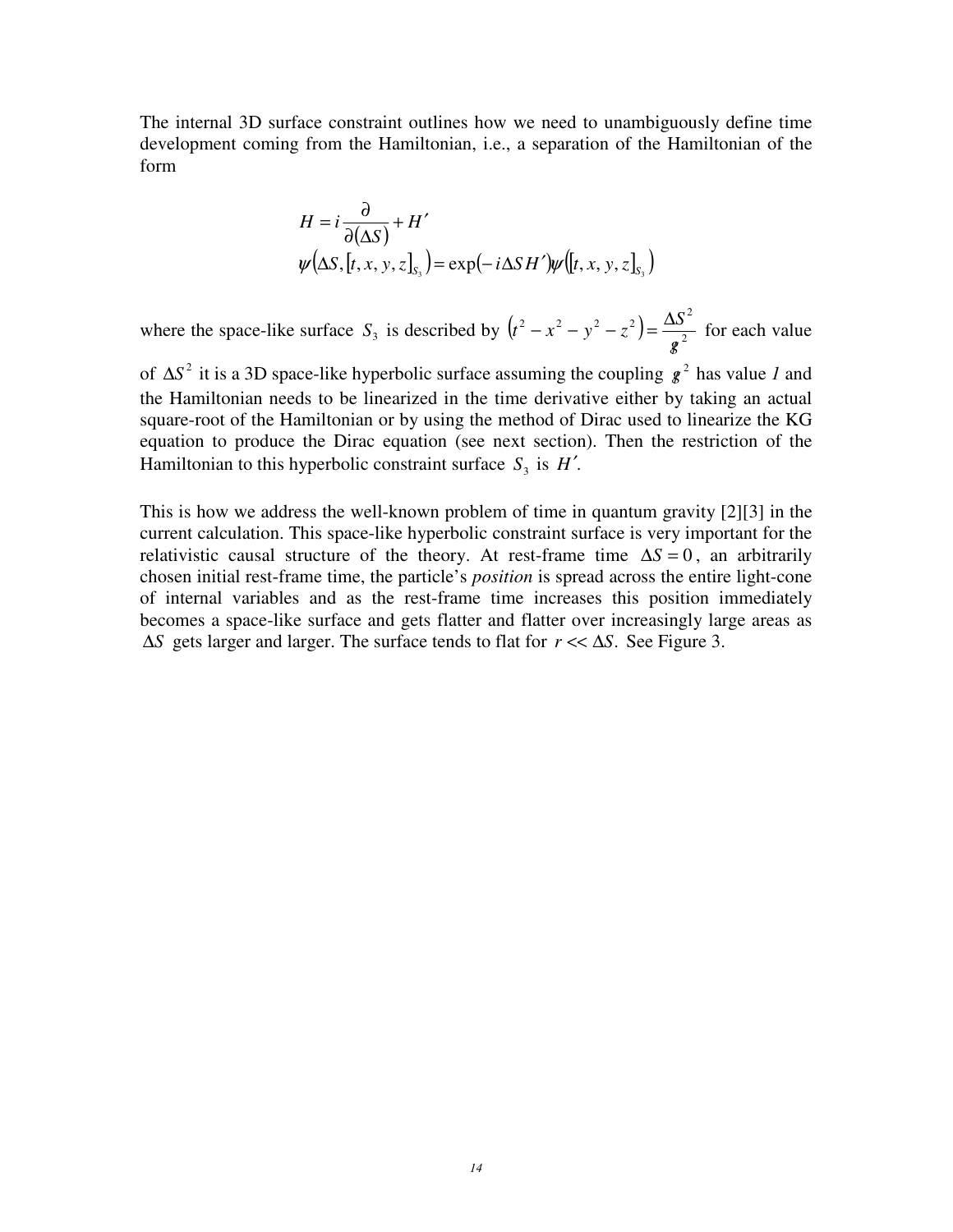

*Figure 3. The hyperbolic space-like surface*  $S<sub>3</sub>$  *picked out by quantization assuming the space-time metric and the Hamiltonian metric are canonical conjugates (instead of momentum and position as usual in QM) and parameterized by constant values of*  $\Delta$ *S*, *i.e., rest-frame time for the particle. Lines orthogonal (under the Minkowski pseudo-Cartesian metric) to these surfaces are also drawn, in red, parameterized by* ∆*S*.

Finally, note, we can introduce a classical electromagnetic potential,  $A^{\mu} = \begin{vmatrix} -2 \\ -0.0,0 \end{vmatrix}$ , J  $\Big(-\frac{e}{2},0,0,0\Big)$  $\setminus$  = − *r*  $A^{\mu} = \left(-\frac{e}{\mu}\right)$ in the following way:

$$
P_i \mapsto P_i + eA_i(X^{\nu}),
$$
  

$$
A_i = \left(-\frac{e}{r}, 0, 0, 0\right),
$$

by putting the potential into the internal momentum vector and not the space-time momentum vector. This necessarily picks out the algebraic space-time metric representation of quantization as preferred because this allows us to solve in the spatial distance variables in the internal co-ordinates:

$$
E_i^{\mu} = i \frac{\mathcal{g}}{m \Delta S} \frac{\partial}{\partial e_{\mu}^{i}}, \quad e_0^i = \frac{\mathcal{g}}{\Delta S} x^i = \frac{\mathcal{g}}{\Delta S} (t, x, y, z),
$$
  
\n
$$
X^{\mu} = (S, 0, 0, 0), \quad P_{\mu} = (m, 0, 0, 0),
$$
  
\n
$$
P_i = E_i^{\mu} P_{\mu} \mapsto E_i^{\mu} P_{\mu} + e A_i(r),
$$
  
\n
$$
r^2 = x^2 + y^2 + z^2 = \left( \left( e_0^i \right)^2 \Big|_{i=0} - \eta_{ij} e_0^i e_0^j \right) \left( \frac{\Delta S}{\mathcal{g}} \right)^2
$$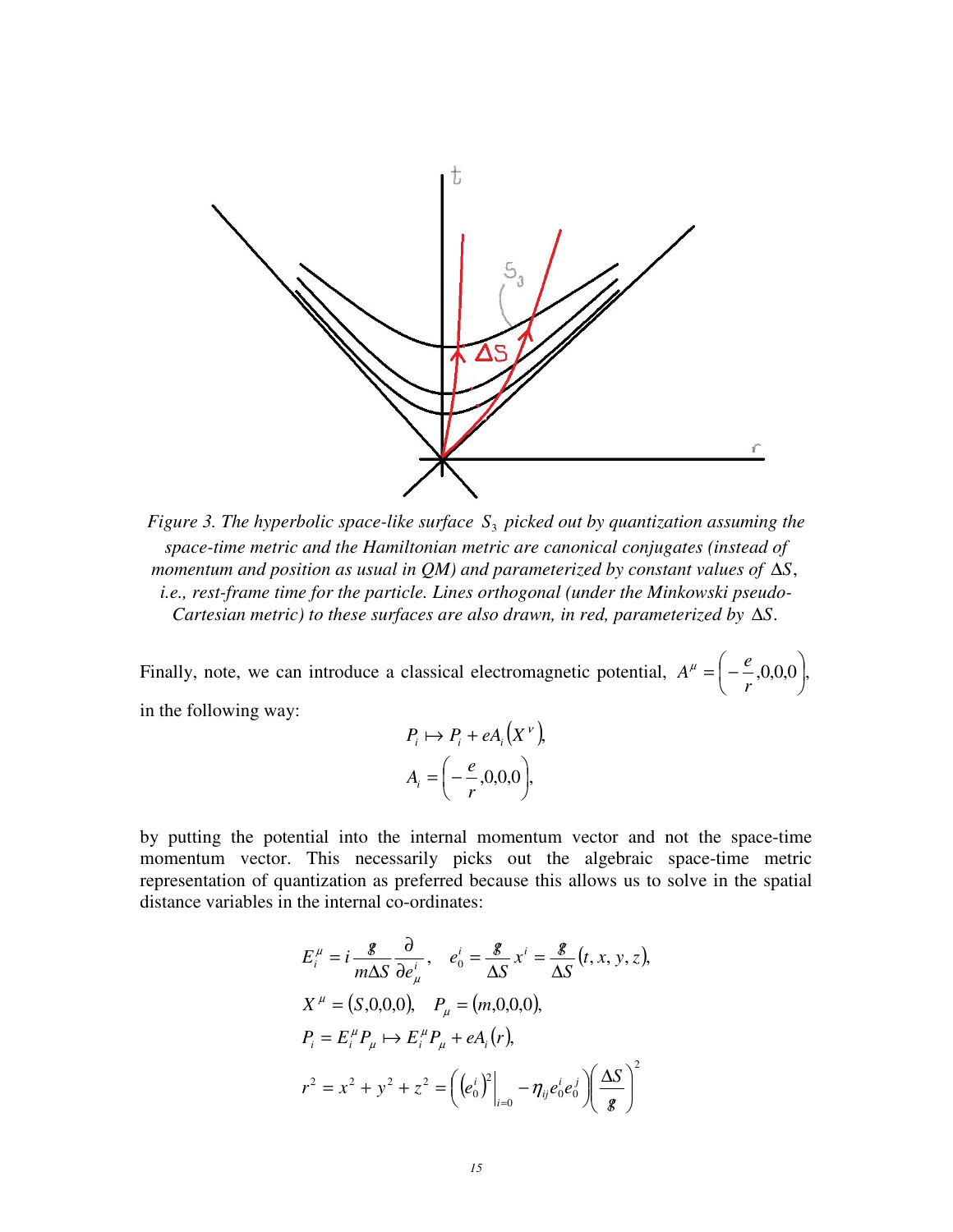$$
\partial_i \mapsto \partial_i + ieA_i,
$$
  

$$
A_i = \left( -\frac{e}{\sqrt{x^2 + y^2 + z^2}}, 0, 0, 0 \right).
$$

The solution is a relativistic (spin 0 electron) Bohr-model of the Hydrogen atom as a solution over internal space-time variables. Consider the solutions to this equation,

$$
((\partial + ieA)^2 + m^2)\psi = \left(\frac{1}{\sqrt{\eta}}(\partial_i + ieA_i)\sqrt{\eta}\eta^{ij}(\partial_j + ieA_j) + m^2\right)\psi = 0;
$$

ignoring the surface constraint will give exactly the same energy eigen-values and therefore energy spectra as the usual model in QM and can be written:

$$
\psi_{nlm}(e_0^i) = \exp\left(-\frac{iE_{nlm}t}{\hbar}\right)H_n(r)Y_{nlm}(\theta,\phi).
$$

The surface constraint will change this but for the limit of large values of ∆*S* we will recover the usual energy spectra. Note that for finite ∆*S* the observed discrete energy levels observed will be given by eigen-values of the Laplace operator on the constrained 3-D surface  $S_3$ ,

$$
E_h^2 = (\nabla + ieA)^2\Big|_{S_3} = \frac{1}{\sqrt{h}} (\partial_i + ieA_i) \sqrt{h}h^{ij} (\partial_j + ieA_j)
$$

with metric  $h_{ij}$  with determinant *h*. This metric is given by using the constraint with  $\Delta S$ held constant to get

$$
ds^{2} = dt^{2} \Big|_{surface} - \left(dr^{2} + r^{2} d\theta^{2} + r^{2} \sin^{2} \theta d\phi^{2}\right),
$$
  

$$
t^{2}(r) = r^{2} + \frac{\Delta S^{2}}{g^{2}}
$$
  

$$
\Rightarrow dt = \frac{r}{t} dr = \left(1 + \frac{\Delta S^{2}}{r^{2} g^{2}}\right)^{-\frac{1}{2}} dr,
$$

which implies

and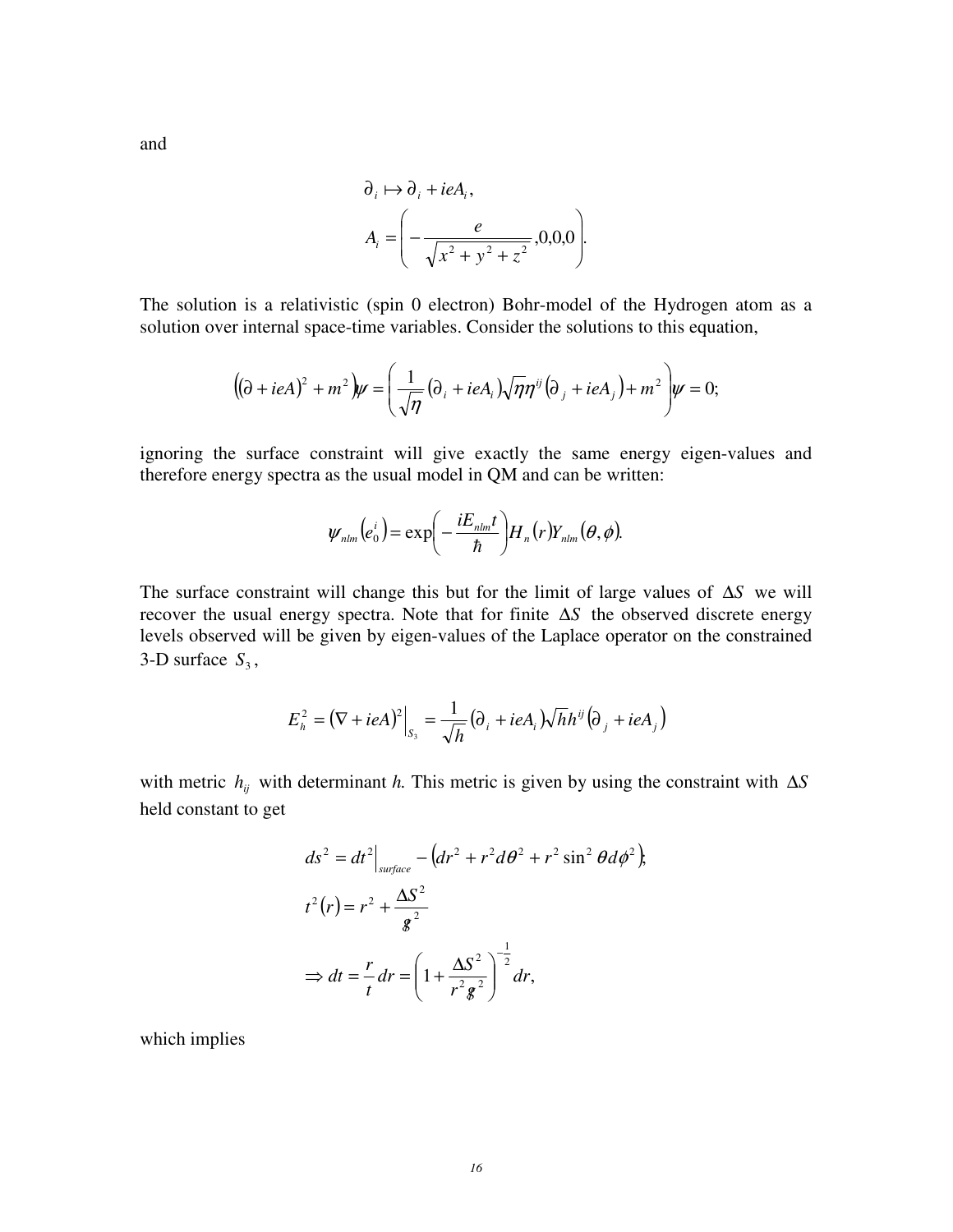$$
h_{ij}dx^i dx^j = ds^2 = -\left(dr^2\left(1 + \frac{r^2 g^2}{\Delta S^2}\right)^{-1} + r^2 d\theta^2 + r^2 \sin^2 \theta d\phi^2\right).
$$

This energy spectrum shows this theory will reproduce well-tested physics correctly in the *stationary* limit of large rest-frame time variable ∆*S* . Furthermore, ∆*S* is a welldefined time measure for the observer and while the energy spectrum eigen-values will be different for small values of ∆*S* it represents the concept of time for a rest-frame observer and is related to the time-like variable of the internal QG. It represents an unperturbed Bohr-atom created at rest at rest-frame time  $\Delta S = 0$ , and being initially spread out over the light cone in internal variables, then eventually as the constrained surface evolves to a space-like flat surface the energy levels settle to the usual relativistic spin 0 Bohr energy levels.

#### **5. Dirac Method: Spin ½ Case**

We can find a linearized Hamiltonian using two sets of standard 4x4 real Dirac matrices,

$$
\begin{aligned} \{\gamma^j, \gamma^j\} &= \eta^{ij}, \quad \eta^{ij} = diag(1, -1, -1, -1), \\ \{\gamma_i \gamma_j\} &= \eta_{ij}, \quad \eta_{ij} = diag(1, -1, -1, -1). \end{aligned}
$$

To get the spin ½ picture, equivalent to that of the spin ½ particle in QM, note that

$$
\gamma^{\mu} = E^{\mu}_{j} \gamma^{j},
$$
  

$$
\gamma_{\mu} = e^{\,j}_{\mu} \gamma_{j},
$$

are to be used in the Hamiltonian and the metric operators and therefore introducing spin as well as linearizing the equations. We clearly need to linearize *both* equations to preserve Born reciprocity.

In summary, using the algebraic space-time metric representation:

$$
E_i^{\mu} = i \frac{\mathcal{g}}{m \Delta S} \frac{\partial}{\partial e_{\mu}^{i}},
$$
  
\n
$$
H = \gamma^{j} E_j^{\nu} P_{\nu},
$$
  
\n
$$
\Sigma = \gamma_i e_{\mu}^{i} \dot{X}^{\mu},
$$

choose a particle at rest at the origin: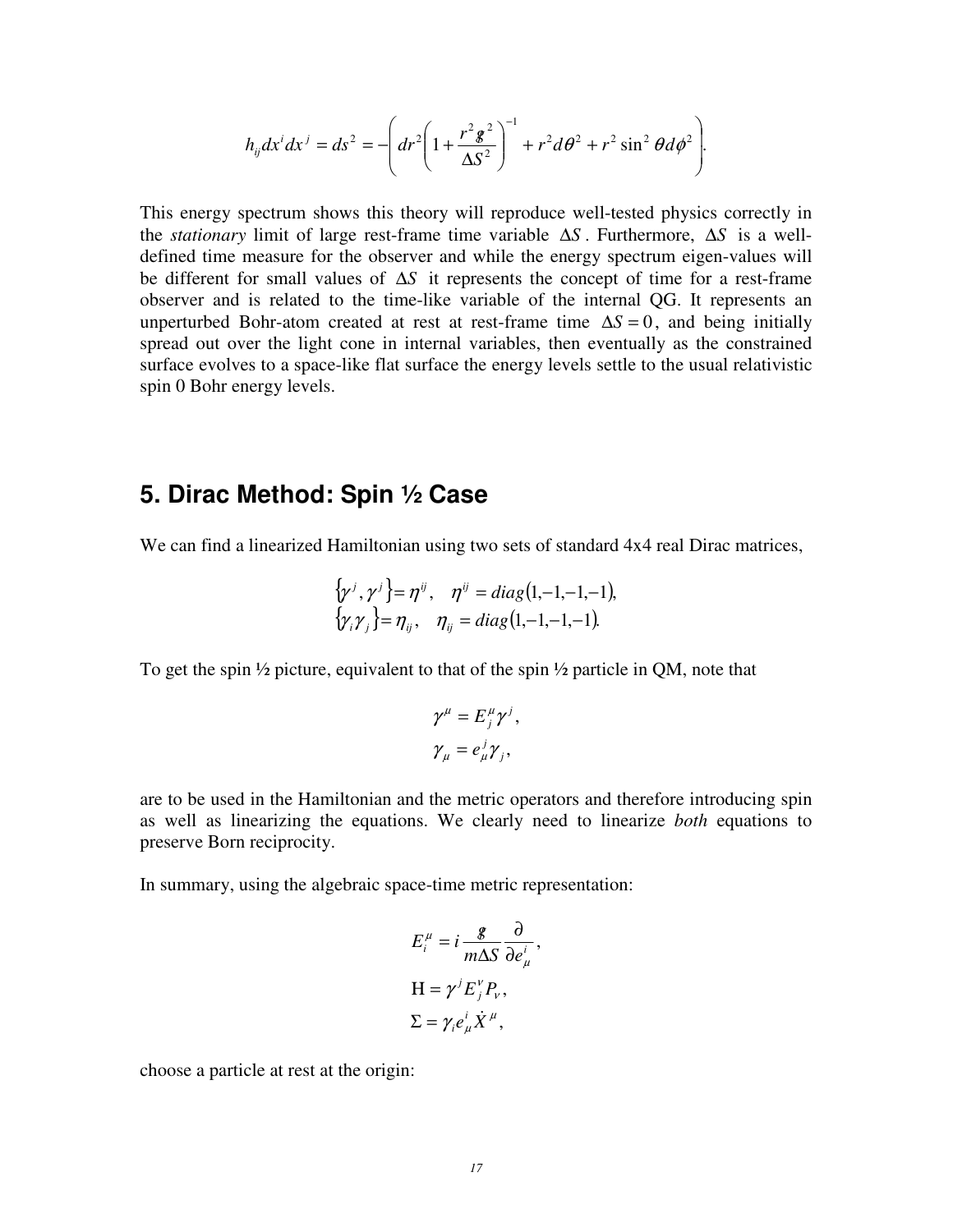$$
X^{\mu} = (S,\overline{0}), \quad P_{\mu} = (m,\underline{0})
$$

and the same special choice of variables to get:

$$
\dot{X}^i = e_0^i = e_0^i = \frac{g}{\Delta S} (t, x, y, z),
$$

$$
\Rightarrow e_\mu^i \frac{dX^\mu}{dS} = \frac{g}{\Delta S} (t, x, y, z);
$$

$$
P_\mu E_i^\mu = i \frac{g}{\Delta S} \frac{\partial}{\partial e_\mu^i} = i \partial_i,
$$

for which the equations of motion

$$
H|\psi\rangle = m|\psi\rangle,
$$
  

$$
\Sigma^2|\psi\rangle = 1|\psi\rangle,
$$

become

$$
\gamma^{i} (i\partial_{i})\psi = m \psi,
$$
  

$$
\frac{\mathscr{L}}{\Delta S} \gamma_{i} x^{i} \psi = \psi.
$$

and the wave-function  $\psi(\eta) = \psi(x)$  is now a four-component vector as usual in the Dirac representation of relativistic quantum mechanics. The surface constraint equation has appeared again and explicitly writing it out using any representation for the Dirac matrices shows it is of the same form as above:

$$
\frac{\mathcal{E}^2}{\Delta S^2} (t^2 - r^2) = 1.
$$

We can add the same electric potential again and get the usual relativistic Bohr model and the low energy limit plus large  $\Delta S$ , as argued above, presents itself as the original non-relativistic Bohr-Model with two spin states. This is important and was my original objective, to simply change variables and preserve the entire well-established formalism of quantum mechanics but end up with a re-interpretation of it as quantum geometry. We have identified an extra limit of large rest-frame time ∆*S* in addition to the nonrelativistic limit to recover the correct Bohr atom Energy eigen-values. This *time* is the particle rest-frame time lapsed since a set-up time and therefore the time over which the state is undisturbed.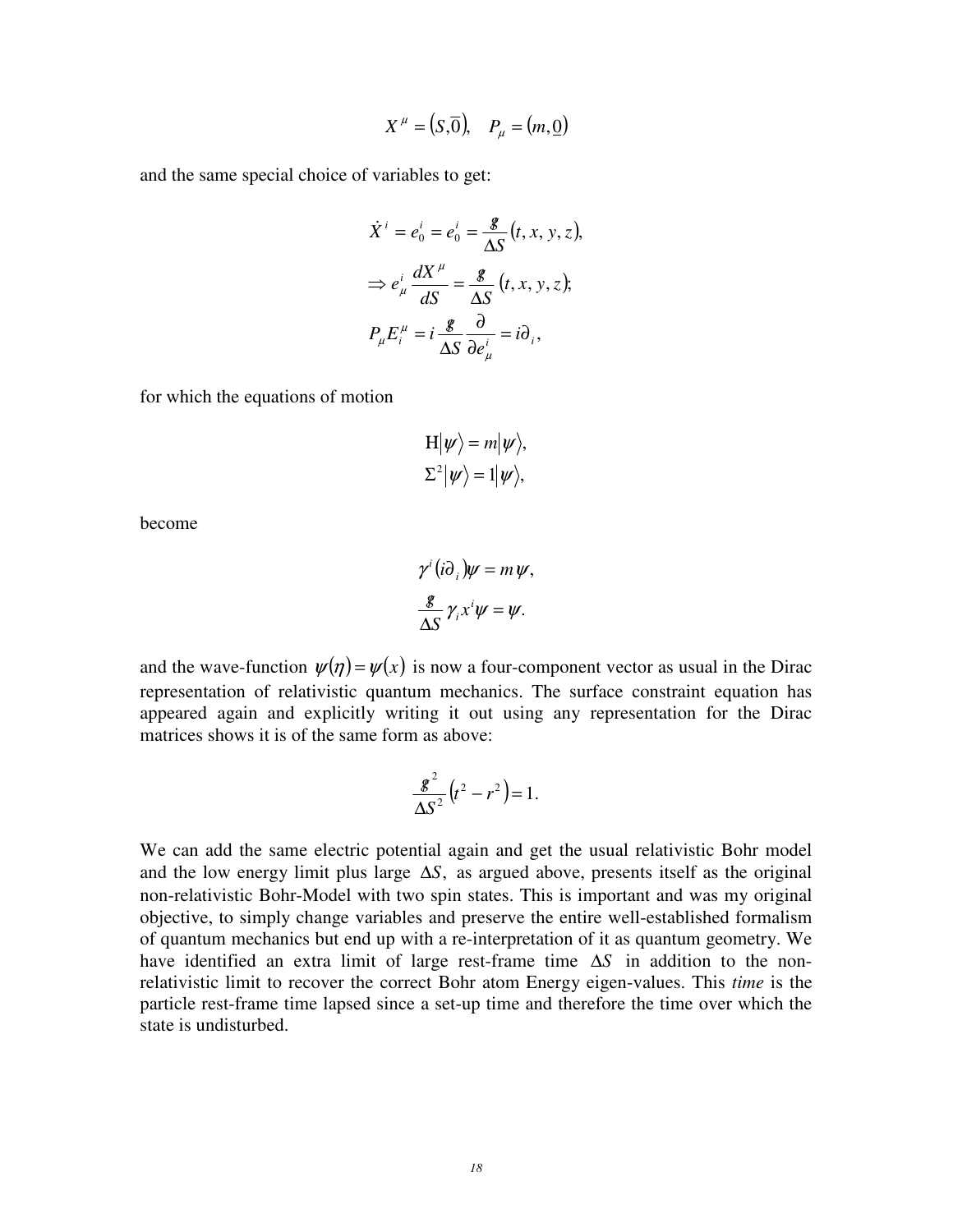#### **6. The Hyperbolic Surface Constraint and the Problem of Time in Quantum Geometry**

In summary this hyperbolic surface constraint is very important to preserve causality and correctly identify *time* in this QG theory:

$$
\eta_{ij}e_0^i e_0^j = \frac{g^2}{\Delta S^2} (t^2 - x^2 - y^2 - z^2) = 1
$$
  
\n
$$
\Rightarrow (e_0^0)^2 - (e_0^x)^2 - (e_0^y)^2 - (e_0^z)^2 = 1,
$$

means the metric is not degenerate along the time-like path of the at-rest particle. ∆*S* is the time as measured by the observer in the FoR that the particle is at rest and will tend to the internal time for large values, i.e., for

$$
r^2 \ll \frac{\Delta S^2}{g^2}
$$

on this hyperbolic space-like sheet. It is time lapsed while the state is coherent; undisturbed.

The problem of time in quantum geometry [2][3] is well known. This paper presents a solution defined by inheriting the concept of time from the Schrödinger equation and QM because we mapped this well-defined theory to a QG. Indeed, we inherit the *IP*, Hilbert Space and all of the structure of QM into this theory, with the extra twist of being defined on a hyperbolic space-like 3-surface within the flat space and labeled by a constant value of . ∆*S* Then, as rest-frame time ∆*S* evolves the 3-surface gets flatter and the theory converges to look exactly like QM. This QG is confined to a path along the time-line of an at-rest particle. Its initial behavior at ∆*S* very small is something like a point and if we consider the stationary solutions of the relativistic Bohr atom, the constraint to the 3 surface initially describes a highly localized system that spreads out with ∆*S* to describe the usual Bohr model after a very short time, roughly

$$
\Delta S >> \frac{r_{Bohr}}{c}
$$

where the Bohr radius is of order 0.5 Ångstrom. After this time the curvature of the internal three-surface will not be noticed. This is reminiscent of a creation operator for the stationary system.

In conclusion, the *space-time* like variables of QM may be interpreted as the usual picture of space-time in QM or as *internal* variables in a quantum geometry picture and here demonstrated as some of the values of the space-time metric projected onto the position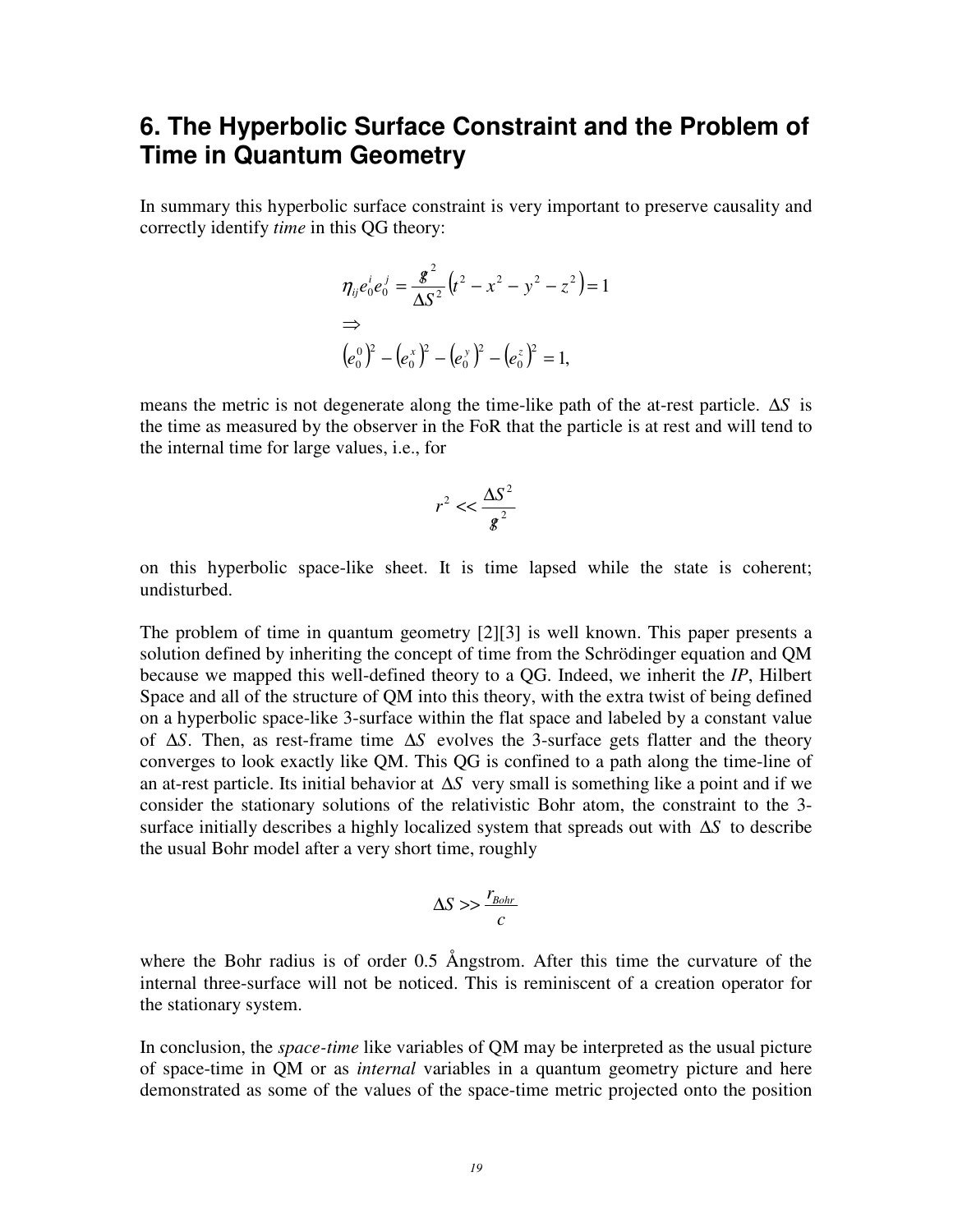vector derivative with respect to the rest-frame time *S* with the metric in the Hamiltonian being different; an operator and its entries being the conjugate momenta of the metric entries. The Hamiltonian metric and space-time metrics are canonically conjugate variables and this preserves the Born reciprocity idea of QM in the corresponding QG.

Extending this model away from a single time-line, assuming some coupling of the quantum geometries, will produce a full QFT that presumably will be flexible enough to include the full QFT of the Standard Model but also include a framework for, if not a description of, quantum gravity. Below, I attempt a simple *effective* model on space-time that potentially captures a part of the result after space-like translation and linking of quantum geometries at nearby points.

## **7. Identifying the Coupling Constant** *g*/ **as the Gravitational Constant by Fitting to the Spatial Slice of the Schwarzschild Metric**

We have identified an internal time co-ordinate *t* together with flat space-like variables *x, y,* and *z* that behave like the Minkowski space-time variables of regular relativistic QM. However, we have also picked out a special rest-frame time variable ∆*S* that is time-like over the QM variables but is associated with a curved space-like surface for each value of ∆*S*.

I would like to generalize this QG which is only defined along a single time-like curve in space-time by imposing some rule for parallel transport of the QG across spatially near space-time points in a possibly curved space-time. Basically, we need to know how nearby quantum geometries interact, thinking in terms of a lattice of quantum geometries to represent space-time.

It has been known for some time that a local Poincaré invariance, which is Lorentz invariance plus translation invariance, can be extended out with simple assumptions and produces a theory that satisfies Einstein like field equations. The connection and vierbeins are treated as the potential fields of a (Poincaré) gauge theory of gravity and the only difference to the usual general relativity theory is that it has torsion in the connection [4]. This fact hints that we might be able to extend our model here to at least fit to the Schwarzschild metric around our massive particle, because this picture was essentially derived in something very similar to a local Lorentz invariant picture and we are looking to extend out to include translations for a fully Poincaré invariant picture.

Our quantum geometry presents itself as a *small* system or a tangential system at a specific position and momentum in space-time and phase-space. See Figure 4.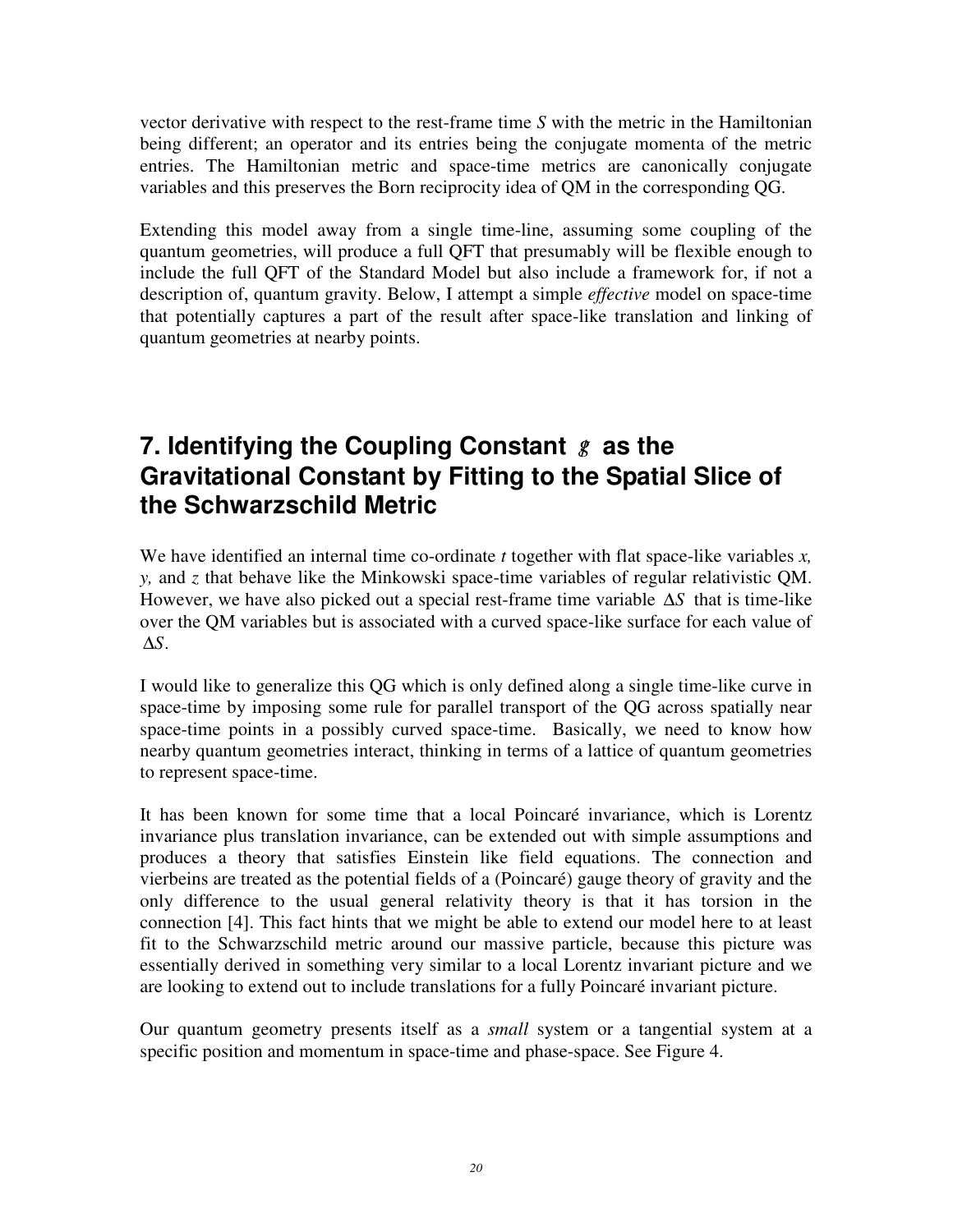

*Figure 4. The tiny quantum clock and measuring device used to probe the 3D space-like surface of space-time and time for the observer.* 

The *tiny* quantum geometry can be viewed as located at the particle or at the observer. The metric tensor is really a function of two points on the manifold but they are usually considered infinitesimally far apart. Here, I view them as physically well separated, say the distance of the planet Mercury from the sun!, on a space-time and want to investigate if the *locally flat* (in internal variables) quantum geometry that I have introduced has any discernible effects on this space-time as it evolves per internal co-ordinate time *t.* 

The first step is to define parallel transport of the quantum geometry metric onto nearby vectors or equivalently allow the observer to move:

$$
e^i_\mu\big(\delta X^{\mu}\big)=e^i_\mu+\Delta^i_\mu.
$$

However, I am going to assume the trivial case: the  $\Delta^i_\mu$  are all zero and integration up of the internal Lorentz vector introduces co-ordinate shifts only, at least for pure space-like transformations,

$$
\Delta_{\mu}^{i} = 0
$$
\n
$$
\Delta S \dot{X}^{i} \Big|_{initial} = e_{0}^{i} \Delta S = g(t, x, y, z) \Big|_{t, x, y, z \in S_{3}},
$$
\n
$$
\Rightarrow
$$
\n
$$
\delta X^{\mu} = \frac{\Delta S}{g} \dot{X}^{i} \Big|_{t = \mu} = (t, x, y, z) + X_{0}^{i}.
$$

This means pure transport of a tiny quantum device to nearby points is almost trivial and not only do we migrate internal time up to the physical world

$$
t\approx \Delta S
$$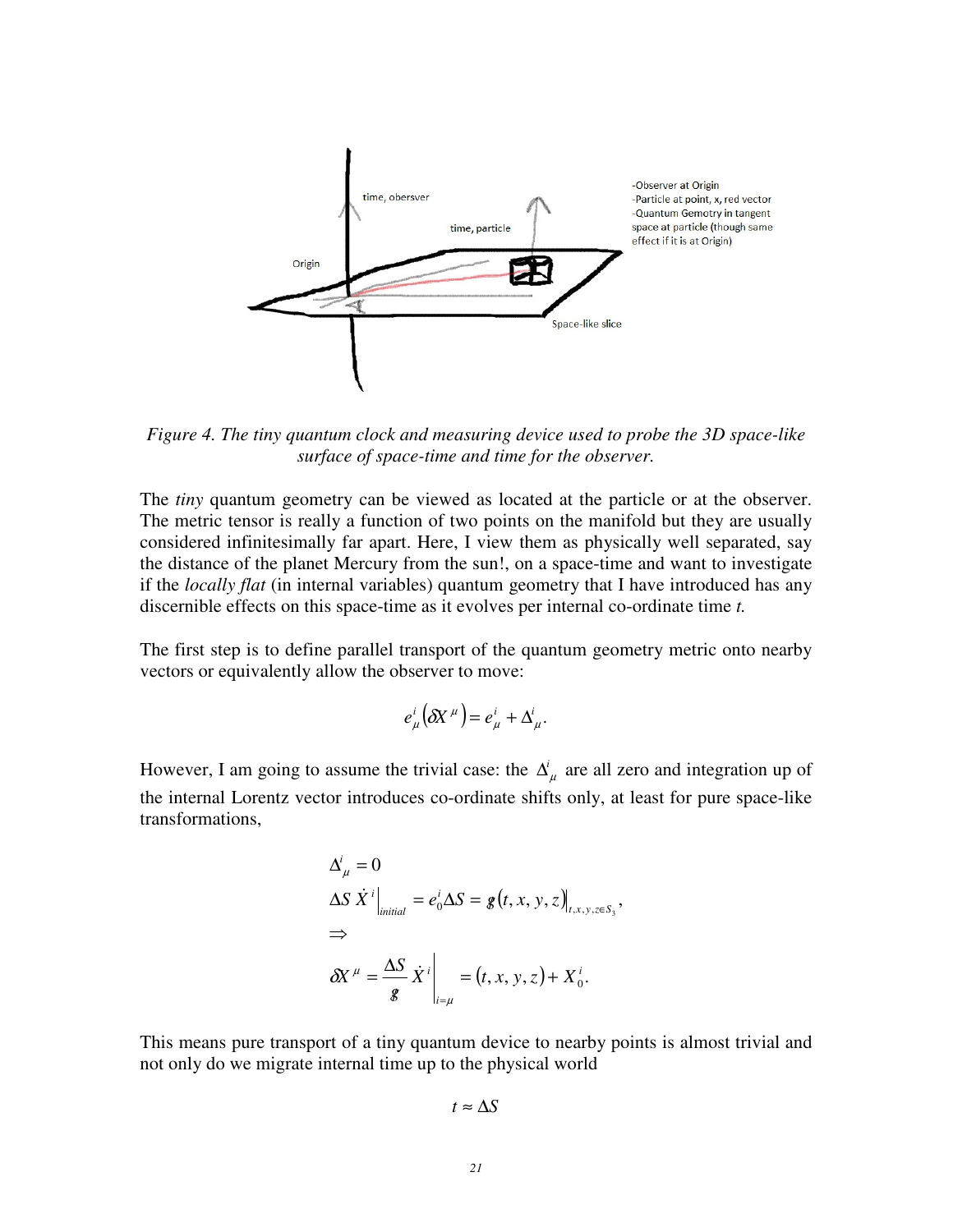we also migrate up the internal Schrödinger spatial parameters plus their metric and hyperbolic 3-surface constraint as well. This trivial assumption is perhaps the simplest form for a fully quantum geometry field theory derived from QM. Initially, one can think of a lattice across the space-like initial surface with copies of the above quantum geometry at every point but in the limit of the lattice size going to zero the quantum commutators become functional derivatives.

$$
e_{\mu}^{i} = e_{\mu}^{i} (X^{\mu}),
$$
  

$$
E_{i}^{\mu} (X^{\mu}) = \frac{ig}{m\Delta S} \frac{\delta}{\delta e_{\mu}^{i} (X^{\mu})}.
$$

This is the process of "second quantization" in this quantum geometry picture. The functional derivatives are here with respect to spatial surface integrals over 3 spatial coordinates,

$$
\frac{\delta}{\delta e_{\mu}^{i}\big(X^{\,\mu}\big)}e_{\nu}^{\,j}\big(Y^{\,\mu}\big)=\delta^{3}\big(\overline{X}-\overline{Y}\big),
$$

while we should note this could be with respect to 4D space-time integrals and look like:

$$
E_i^{\mu}\left(X^{\mu}\right) = \frac{ig}{m} \frac{\delta}{\delta e_{\mu}^i\left(X^{\mu}\right)},
$$
  

$$
\frac{\delta}{\delta e_{\mu}^i\left(X^{\mu}\right)} e_{\nu}^j\left(Y^{\mu}\right) = \delta^4\left(X - Y\right).
$$

I will return to these ideas in more detail in the sections below on the vacuum structure.

Now, I will construct an *effective* theory by making the only parameter I have introduced, the dimensionless coupling constant  $g$ , be a physically spatially dependent quantity:  $g = g(X^{\mu})$ . This will be in addition to the assumption of being able to use internal coordinates to measure spatial dependence. We are hence constrained to a surface  $S_3$ mapped out by the constrained surface as a constant rest-frame time ∆*S* space-like surface:

$$
S_3: t^2 = \left(x^2 + y^2 + z^2\right) + \frac{\Delta S}{g^2}.
$$

This constrained surface exists in flat 3+1 internal co-ordinates

$$
ds^2 = dt^2 - \left(dx^2 + dy^2 + dz^2\right)
$$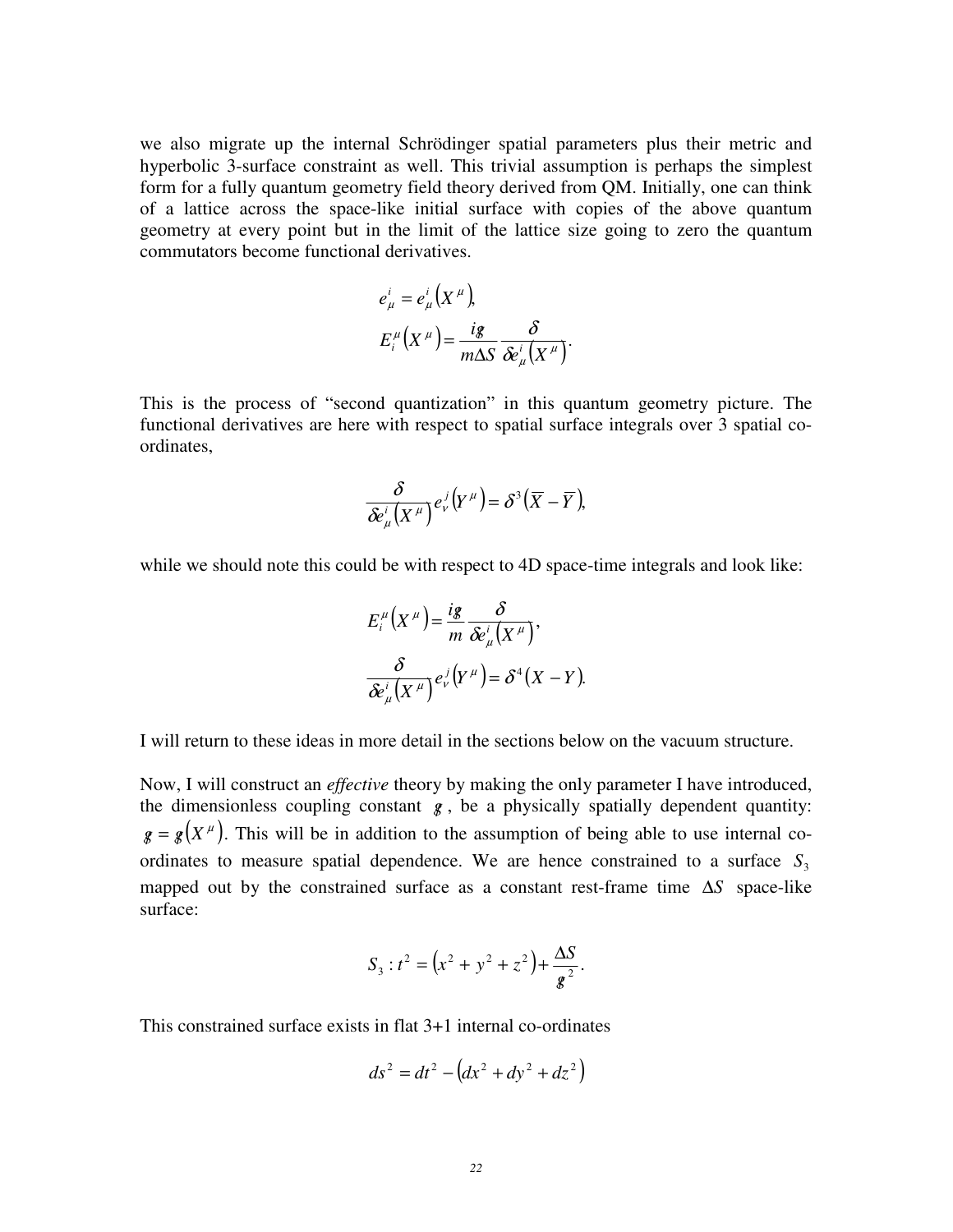and means for any specific value of ∆*S* we can only be located on this hyperbolic surface in the flat Minkowski space of the internal variables as in Figure 5.



*Figure 5. The tiny quantum clock we use to probe space-time by measuring time and even spatial distances is constrained to a 3D surface* <sup>3</sup> *S of internal space-time and also spacetime itself under trivial mapping, given an external rest-frame time* ∆*S*.

This has already proven to be a space-like slice that corresponds to a constant rest-frame time surface that we now experience in real space-time under the trivial parallel transport above. Using polar co-ordinates having eliminated time by parameterizing transport across the surface using radial coordinate  $r$  and assuming the coupling constant  $g$  is *constant* over real space-time, the effective metric in this hyperbolic surface is, from above, given by

$$
ds^{2} = -\left( dr^{2} \frac{1}{\left( 1 + \frac{r^{2} g^{2}}{\Delta S^{2}} \right)} + r^{2} d\theta^{2} + r^{2} \sin^{2} \theta d\phi^{2} \right).
$$

Returning to the idea that *r* is very large and describes a distance from some source and presuming the parameter  $g^2$  is a space-time *r dependent* coupling constant and should reproduce the spatial part of the Schwarzschild metric, it turns out that there is indeed a form of the coupling constant that does this and the form of it for this effective theory is: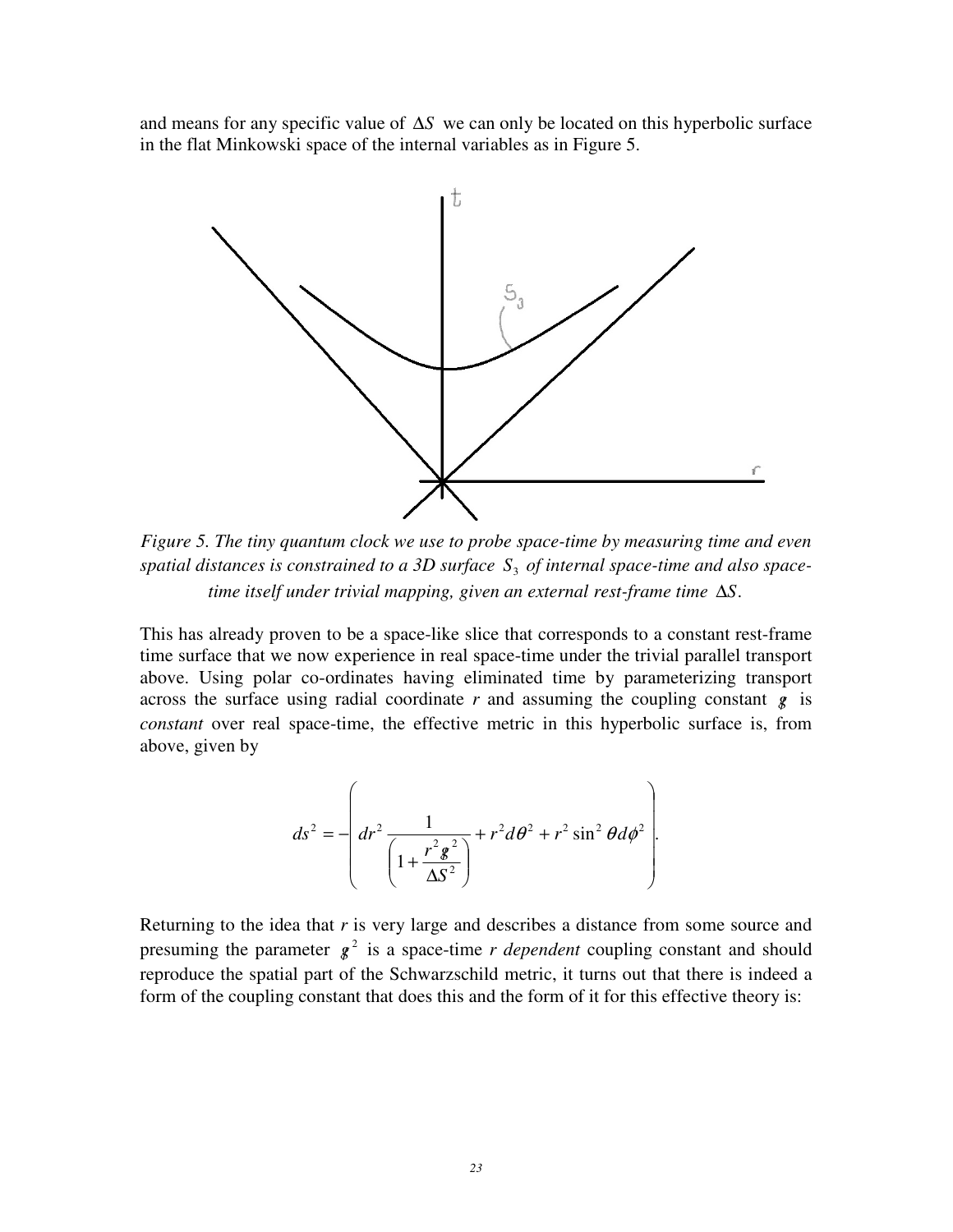$$
g^{2} = \frac{\Delta S^{2}}{G(r)},
$$
  
\n
$$
G(r) = -(r + r_{+})(r - r_{-}),
$$
  
\n
$$
r_{\pm} = r_{S} 2(\sqrt{2} \pm 1),
$$

where  $r_s$  is the Schwarzschild radius. Note, I have to redefine the 3D surface constraint as

$$
t^{2}(r) - r^{2} = G(r) \Rightarrow tdt = \left(r + \frac{G'}{2}\right)dr,
$$
  
\n
$$
\therefore ds^{2} = dt^{2}\Big|_{surface} - \left(dr^{2} + r^{2}d\theta^{2} + r^{2}\sin^{2}\theta d\phi^{2}\right)
$$
  
\n
$$
ds^{2} = -\left(dr^{2}\left[1 - \frac{\left(r + \frac{G'}{2}\right)^{2}}{\left(r^{2} + G(r)\right)}\right] + r^{2}d\theta^{2} + r^{2}\sin^{2}\theta d\phi^{2}\right].
$$

Substituting the form of  $G(r)$  above results in

$$
ds^{2} = -\left( dr^{2} \frac{1}{\left(1 - \frac{r_{S}}{r}\right)} + r^{2} d\theta^{2} + r^{2} \sin^{2} \theta d\phi^{2} \right).
$$

This is obviously a quite remarkable result: we have constructed some kind of interpolation formula between quantum mechanics and the Schwarzschild metric. I imposed the constraints of the quantum geometry looking like QM at small distances, and then I looked for an effective long-range theory that looked like General Relativity on space-like slices. Nothing has been discovered here, but the fact you can actually fit both these limits into a relatively simple framework equivalent to the Schrödinger equation is highly provocative.

The coupling constant is imaginary outside a limit a bit larger than the Schwarzschild radius: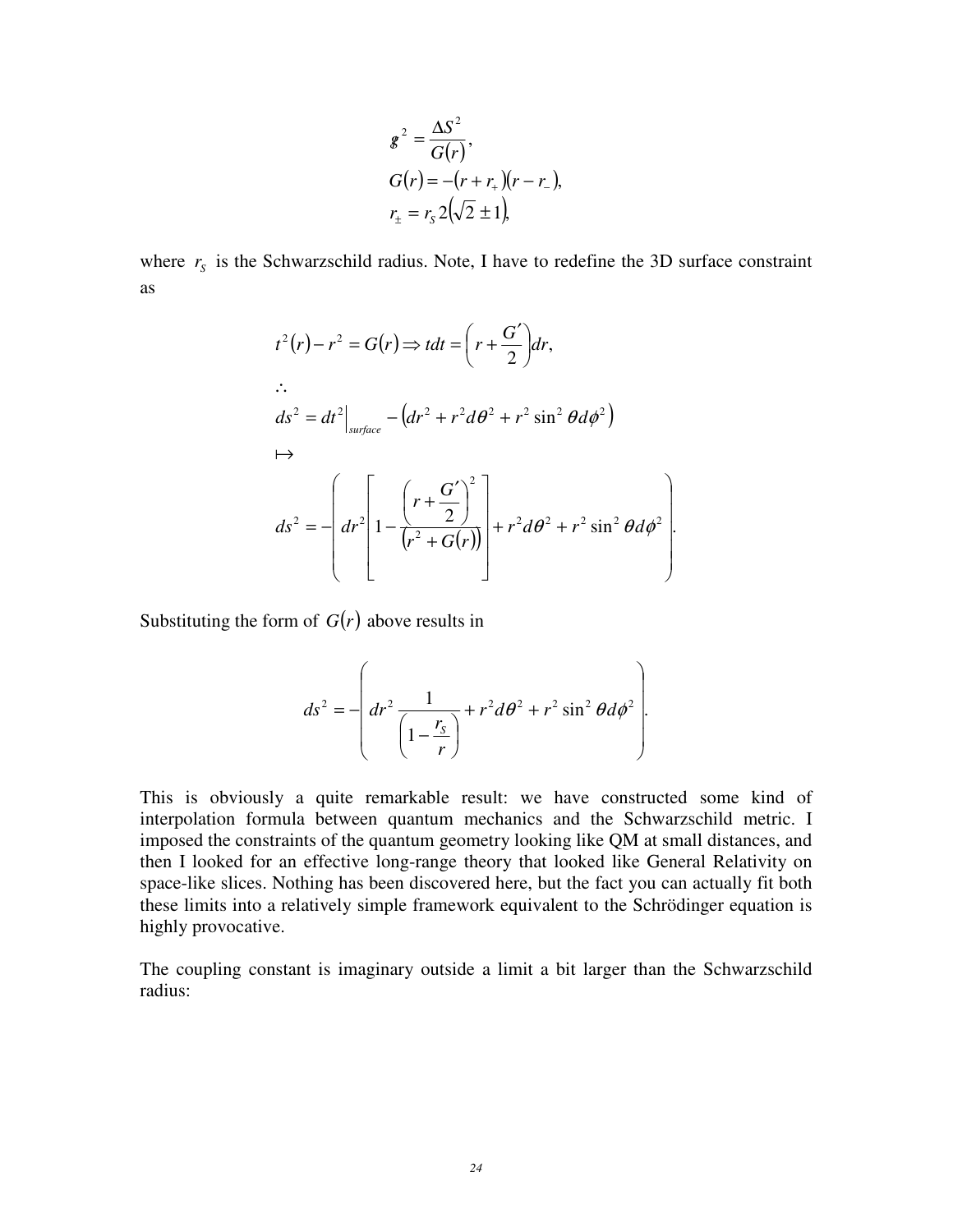$$
r > r_{-}
$$
\n
$$
g^{2} = -\frac{\Delta S^{2}}{G(r)} < 0
$$
\n
$$
G(r) = (r + r_{+})(r - r_{-}),
$$
\n
$$
r_{+} = r_{s} 2(\sqrt{2} \pm 1).
$$

This perhaps is not surprising. Indeed an imaginary *g*/ means the quantum geometry is just a regular stochastic theory outside the light-cone, by considering the commutation relations. Indeed, there is a temperature already associated to the metric, with *t* replaced by  $t \rightarrow it$  in the Schwarzschild metric, the full 4D Schwarzschild metric becomes a curved surface with positive definite metric and it shows a periodicity in *t* equal to  $2\pi$ divided by a temperature: the Hawking Temperature [5]. The idea being that this Euclidean version of the Schwarzschild metric would be the metric used in thermal Greens functions around black holes. It shows that black holes would be in thermal equilibrium in a box which has walls maintained at this Hawking temperature, and thus consistent with the Hawking radiation idea.

Inside this "thermal" limit the coupling  $g$  is everywhere real; the geometry is therefore quantum and even has a well defined value at the origin:

$$
r < r_{-}
$$
\n
$$
g^{2} = \frac{\Delta S^{2}}{G(r)} > 0
$$
\n
$$
G(r) = (r_{+} + r)(r_{-} - r),
$$
\n
$$
r_{+} = r_{s} 2(\sqrt{2} \pm 1)
$$
\n
$$
g(0) = \frac{\Delta S}{\sqrt{r_{+} r_{-}}} = \frac{\Delta S}{2r_{s}}.
$$

This clearly relates the coupling constant directly to the Gravitational constant and restoring units,

$$
g(0) = \frac{\Delta Sc^3}{4Gm}
$$

is consistent with the above observations that the massive particle is coupled to the spacetime via the hyperbolic surface constraint and the coupling drops out for massless particles which move on null geodesics and correspondingly the 3D constrained surface is the light-cone. Also notice that the implied coefficient of the conjugate momenta are:

$$
\frac{g(0)}{m\Delta S} = \frac{c^3}{4Gm^2} \frac{\hbar}{c^2} = \frac{1}{4} \frac{m_P^2}{m^2},
$$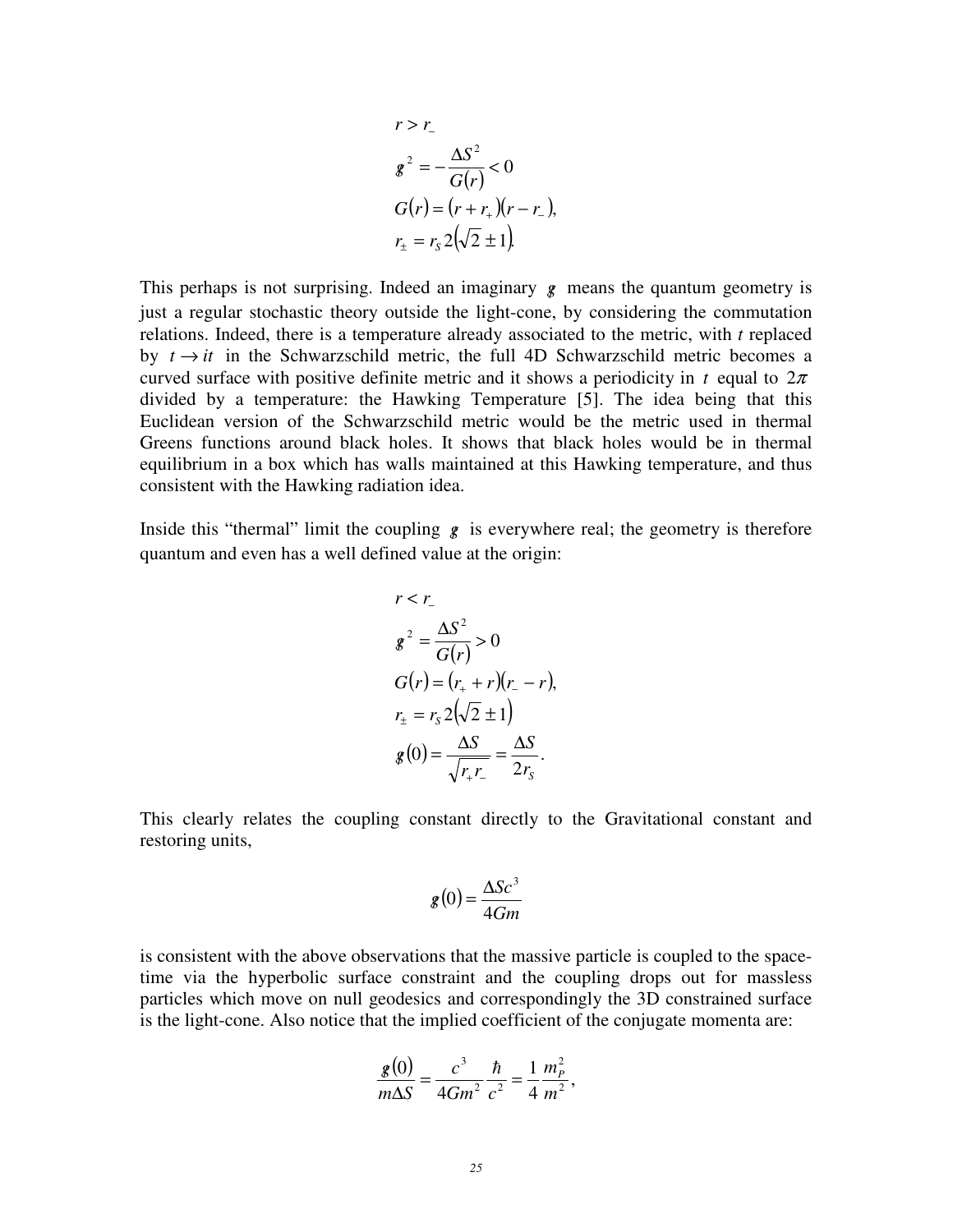including writing it using the Planck mass  $m_p = \sqrt{\hbar c/G}$ . This means that if we have a particle of mass of order  $m_p$  then the value of  $\frac{g(0)}{m\Delta S}$  $m\Delta S$ *g* ∆  $\frac{g(0)}{1.5}$  is of order 1.

Viewing the constrained surface, by entering the Schwarzschild metric implied effective value for the coupling constant into the constraint formula, shows the surface is spacelike at small *r*, shifts to time-like and collapses at the Schwarzschild radius and then immediately outside the Schwarzschild radius the time coordinate is pure imaginary consistent with a Euclidean metric and therefore thermal, See Figure 6.



*Figure 6. The shape of constrained surface using the form of coupling constant implied by fitting to the Schwarzschild metric.*

So, the picture emerges that while we have a well-defined quantum geometry at each point we do not have a clear way to parallel transport across the space-like slice to find a full quantum gravity. However, an effective picture is emerging that in the internal space, the theory is quantum in the forward light-cone and thermal outside the light-cone. Then, this system interacts with the nearby points in space-time to excite virtual massive particles via coupling that would emerge from the spatial transport. This *virtual mass cloud* decays away so that for nearby points (a sphere) in the physical space-time we find the thermal region onset is pushed out to be larger than a point, until the decay of the strength of this coupling is such that when the Schwarzschild radius is reached a thermal region outside the light-cone is restored. See Figure 7.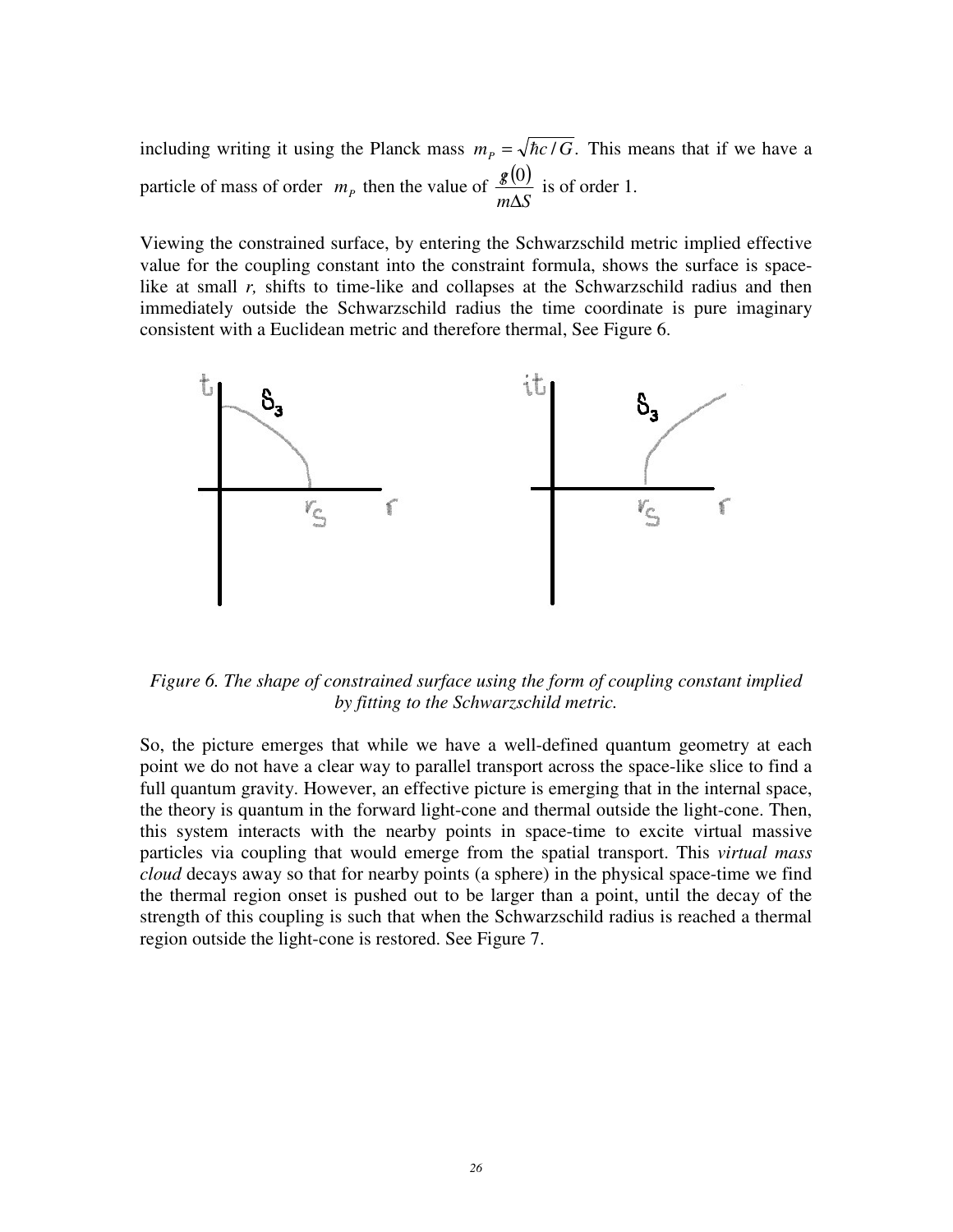

*Figure 7. The internal space-time structure, LHS, where the wave-function of a massive particle is constrained to within the future light-cone, migrates up to physical world, RHS, but a decaying effective coupling strength to nearby points in space-time means those points act as a cloud of massive particles until the decay is such that the thermal region onset is at the Schwarzschild radius.* 

Lastly, we should note, every massive point particle, that maps to the Schwarzschild metric at large distances in this effective theory including the electron in the Bohr model, has the potential to be a black hole. However, in the section below outlining an exact fit to the Schwarzschild metric after trying to understand the vacuum, I argue this is not the case for bodies less than Planck mass; the above analysis is probably only valid far outside the Schwarzschild radius for sub-Planck mass elementary particles and down to only around the Schwarzschild radius for Planck mass particles themselves. Below these *cutoffs* there is some kind of cloud of virtual particle interaction giving rise to a renormalized mass that is the observed mass in the Schwarzschild metric.

### **8. Speculation on the Vacuum and Quantum Gravity**

This section attempts to dig deeper into the quantum geometry that is equivalent to QM by speculating on the vacuum structure.

Given we have the commutators we can construct typical annihilation and creation operators, Hermitian conjugates of each other, to speculate on the vacuum structure. Sticking to the single point quantum geometry equivalent to a massive particle, outlined above, these operators would look like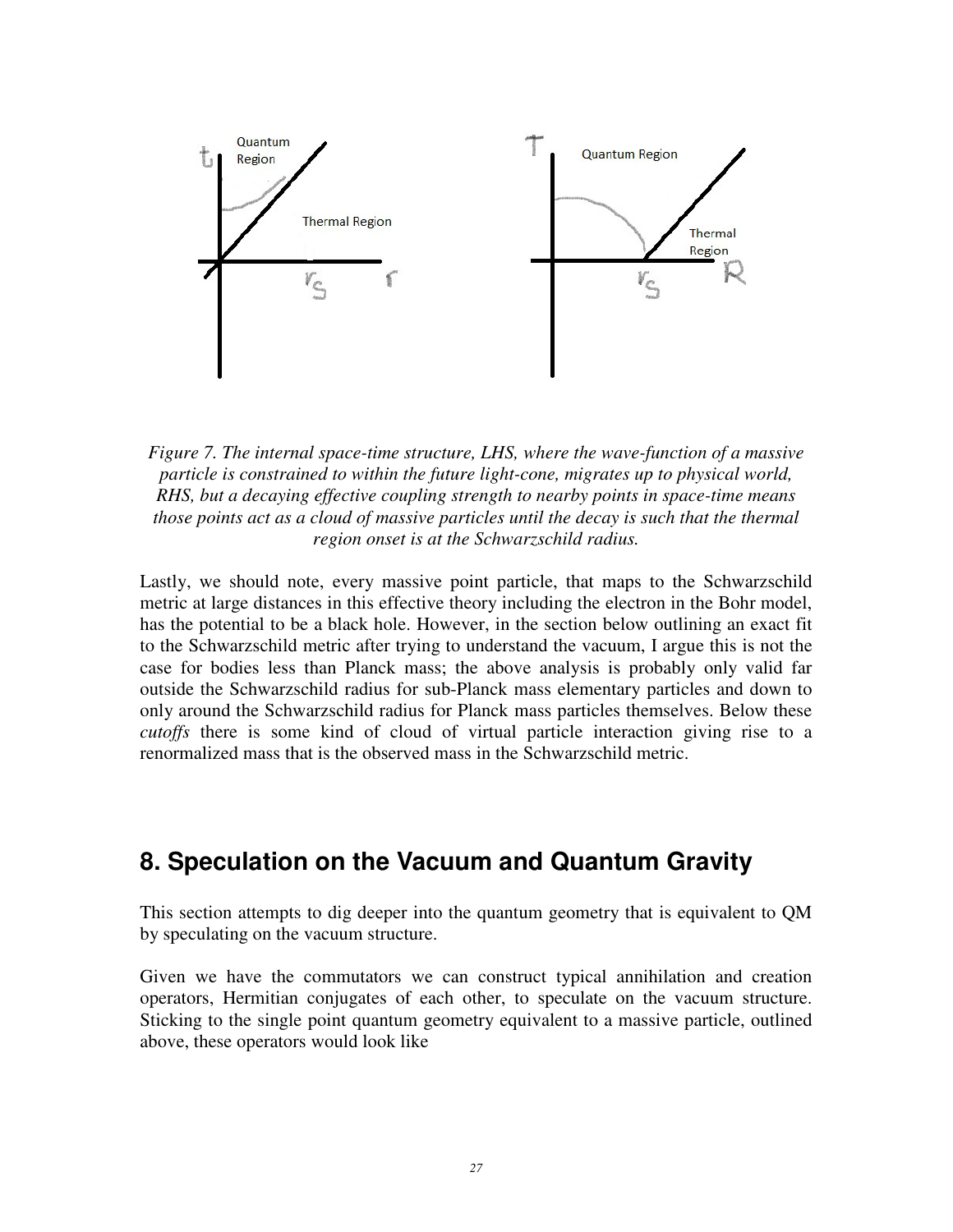$$
a_{\mu}^{i} = \frac{1}{\sqrt{2}} \left( \eta^{ij} \eta_{\mu\nu} \frac{\mathbf{g}}{m \Delta S} \frac{\partial}{\partial e_{\nu}^{j}} + e_{\mu}^{i} \right),
$$
  

$$
a_{\mu}^{i \dagger} = \frac{1}{\sqrt{2}} \left( -\eta^{ij} \eta_{\mu\nu} \frac{\mathbf{g}}{m \Delta S} \frac{\partial}{\partial e_{\nu}^{j}} + e_{\mu}^{i} \right).
$$

The *full* Hamiltonian of this theory will be the sum of the *rest-frame energy (squared)* operator, the Hamiltonian above, and the distance element operator

$$
H_{\mu\nu}^{Full} \approx m^2 \eta_{ij} a_{\mu}^i a_{\nu}^{j^T} = H_{\mu\nu}^2 + m^2 \Sigma_{\mu\nu}^2
$$
  
\n
$$
\Rightarrow
$$
  
\n
$$
H_{00}^{Full} \approx \frac{1}{2} \left\{ -\frac{g^2}{\Delta S^2} \left( \frac{\partial^2}{\partial e_i^i} - \frac{\partial^2}{\partial e_x^i} - \frac{\partial^2}{\partial e_y^i} - \frac{\partial^2}{\partial e_z^i} \right) + m^2 \left( e_i^i^2 - e_x^i^2 - e_y^i^2 - e_z^2 \right) \right\}
$$
  
\n
$$
= \frac{1}{2} \left\{ -\left( \partial_i^2 - \partial_x^2 - \partial_y^2 - \partial_z^2 \right) + m^2 \frac{g^2}{\Delta S^2} \left( t^2 - x^2 - y^2 - z^2 \right) \right\}
$$

I write this schematically, these operators might represent the Dirac linearized version of the Hamiltonian

$$
H_{\mu}^{Full} = H_{\mu} + \Sigma_{\mu} = -i \frac{\mathcal{E}}{\Delta S} \gamma^{i} \eta_{\mu\nu} \frac{\partial}{\partial e_{\nu}^{i}} + m \gamma_{i} e_{\mu}^{i},
$$
  

$$
\Rightarrow H_{0}^{Full} = -i \gamma^{i} \partial_{i} + m \frac{\mathcal{E}}{\Delta S} \gamma_{i} x^{i},
$$

or "square roots" of the scalar operator versions, thus allowing the first-order time derivative to be factored out of the Hamiltonian and giving us a regular unitary timeevolution picture with well-defined *IP* over space-like surface, i.e., Hilbert space and so on for the eigen-vectors of the energy and distance element operators. It is important to note here that to ensure the Hamiltonian above is recovered

$$
H_{\text{Full}}^2 = H_{\text{Energy}}^2 + \Sigma^2
$$

without new cross-terms we would need to ensure anti-commutators are zero:

$$
\{\mathbf H_{\text{Energy}}, \Sigma\} = 0
$$

and this would require expanding the Clifford algebra to 8 dimensions from 4, i.e., ensuring that the Dirac matrices in the distance element and the energy Hamiltonian all anti-commute. I suppress this here and continue schematically.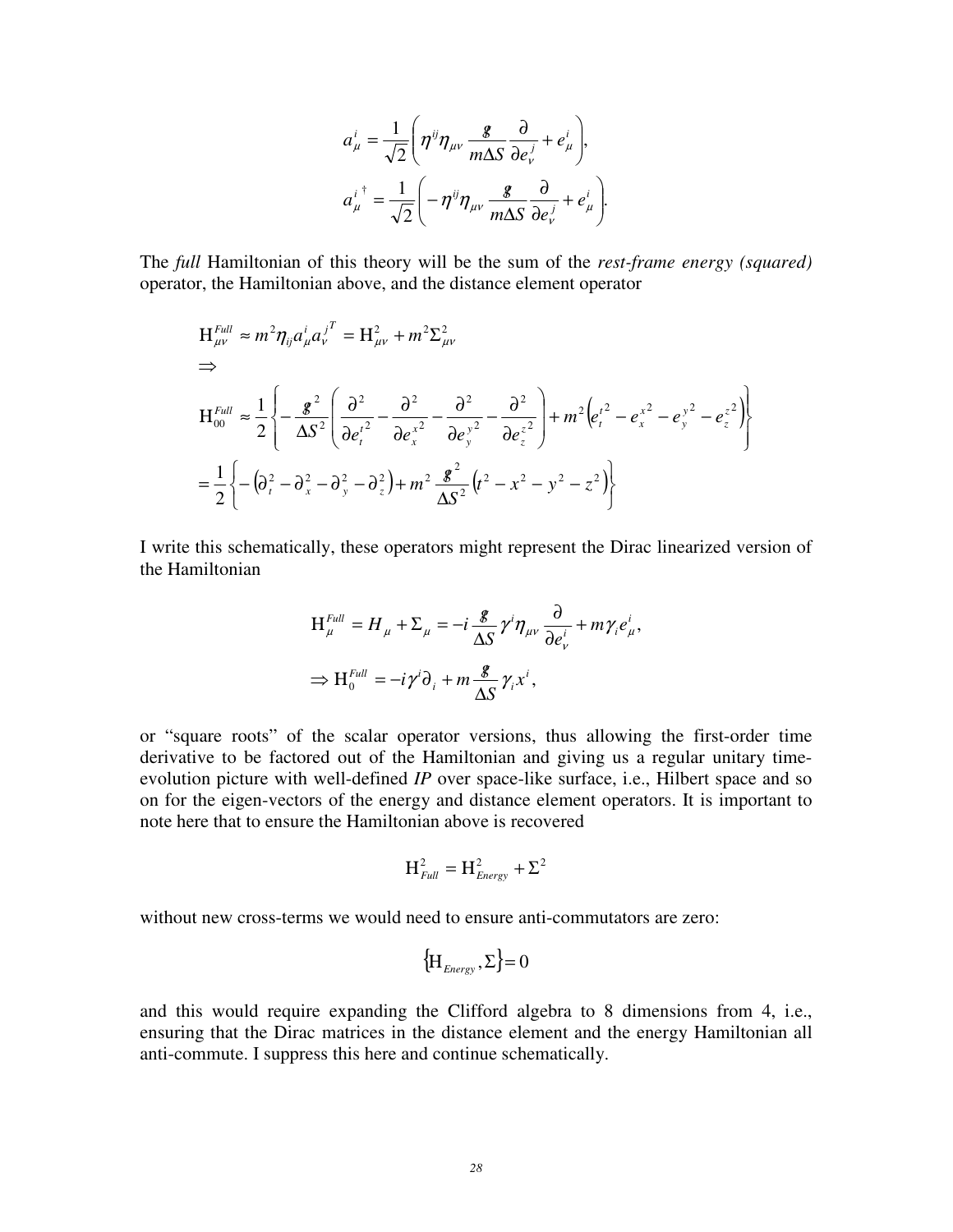Now, the vacuum for this *full*-Hamiltonian at one spatial point is writable for the singlepoint quantum geometry, using flat metrics,  $\eta$ , and inheriting the 3 spatial dimension *IP* from QM plus treating all sixteen entries in the vierbein as independent variables:

$$
|0\rangle \approx N_e \exp\left(-\frac{1}{4}\left(\frac{2m_0\Delta S}{g}\right)e^i_\mu e^j_\nu \eta_{ij}\eta^{\mu\nu}\right),\,
$$

with normalization as required and identifying the mass parameter *m* as a universal mass parameter  $m_0$  which is likely to be of order the Planck mass. This implies that at each  $OG:$ 

$$
\langle 0 | e^i_\mu e^j_\nu | 0 \rangle = \frac{\mathcal{Z}}{2m_0 \Delta S} \eta_{\mu\nu} \eta^{ij}
$$
  
\n
$$
\Rightarrow
$$
  
\n
$$
\eta_{ij} \langle 0 | e^i_\mu e^j_\nu | 0 \rangle = 4 \frac{\mathcal{Z}}{2m_0 \Delta S} \eta_{\mu\nu}.
$$

We might expect this multiplier to be *unity* so that the Planck mass background corresponds to a flat metric*.* The corollary is that the vierbein commutator at a point is

$$
[e_{\mu}^i, E_j^{\nu}] = -i\frac{1}{2}\delta_{\nu}^{\mu}\delta_j^i.
$$

This would mean that inside the internal FoR of any point there is a QG where  $g = 1$  and then we see that the value of ∆*S* is of order Planck time. Now let us postulate that every one of the points across a space-like slice of space-time acts as a source that couples to nearby QGs via spatial coupling terms (which we do not have) in the Hamiltonian and while this may lend itself to some kind of renormalization group analysis, the idea is that there is ultimately an effective spatial curvature as the vacuum is excited and it may be synthetically reproduced by having an *effective* coupling constant:

$$
\eta_{ij}\langle \psi | e_{\mu}^{i}(X) e_{\nu}^{j}(X) | \psi \rangle = g_{\mu\nu}(X),
$$
  

$$
\Rightarrow g_{\mu\nu}(X) \approx \frac{2g_{\text{eff}}(X)}{m_{0}\Delta S} \eta_{\mu\nu},
$$

where we understand the *IP* to have now been expanded to include a product of vacuum states for all points in a space-time lattice or, equivalently, a vacuum state with integrals over 3D space-like slices. We have now expressed a plausibility argument for the previously assumed effective coupling ideas. The next section tries to add a single massive state to the vacuum, and gets a more general result for this effective theory but allowing an *exact* fit to the Schwarzschild metric.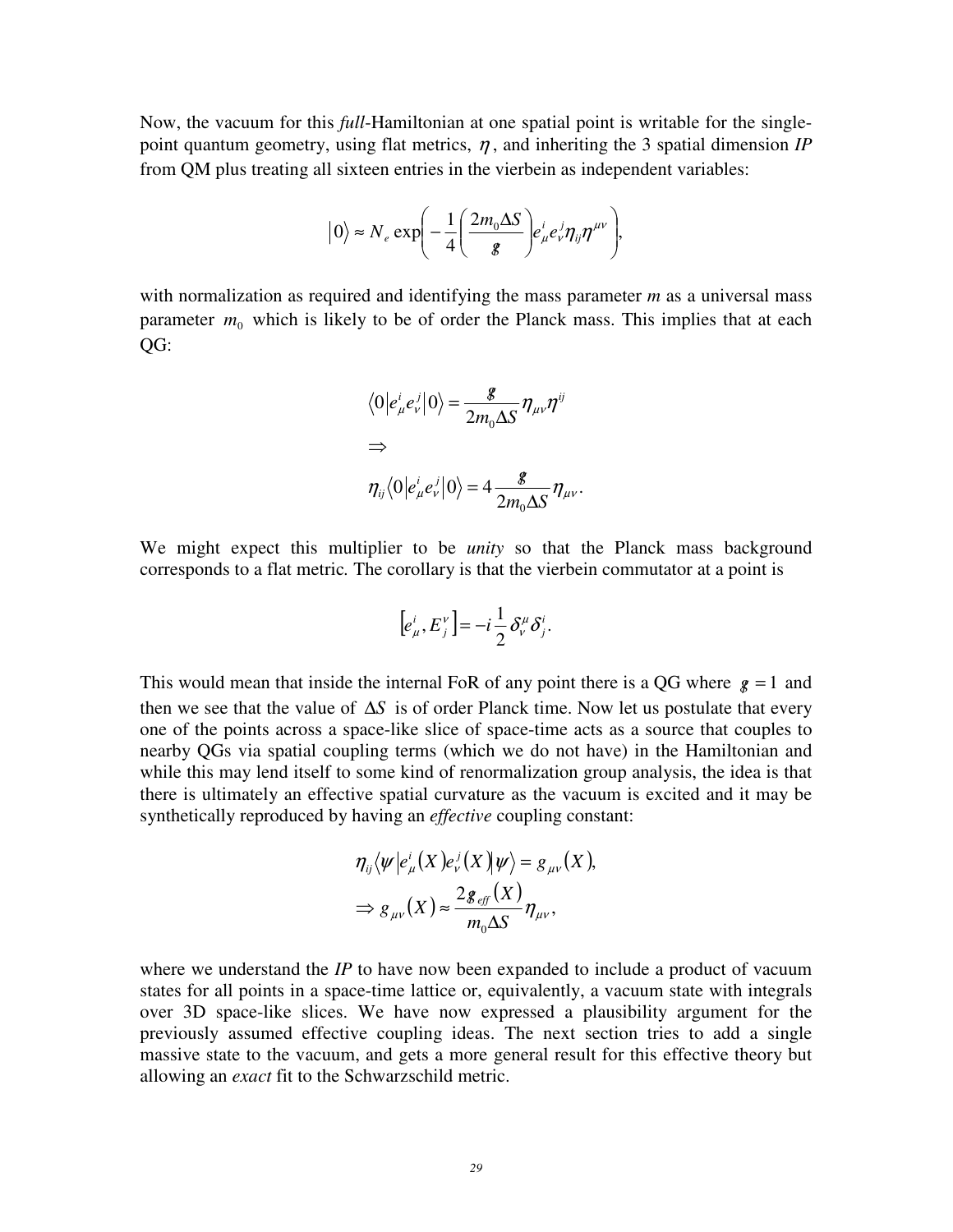Returning to the vacuum, we need to examine the vacuum state across space-time. Now at every point across an entire space-like lattice we get

$$
|0\rangle \approx \prod_{s_3} N_e \exp\left(-\frac{1}{4} \frac{2m_0 \Delta S}{g} e^i_\mu e^j_\nu \eta_{ij} \eta^{\mu\nu}\right)
$$
  
=  $N_e \exp\left(-\frac{1}{4} \int_{s_3} \frac{2m_0^4 \Delta S}{g} d^3 X e^i_\mu(X) e^j_\nu(X) \eta_{ij} \eta^{\mu\nu}\right)$ 

and over space-time the commutators and corresponding functional derivative would be something like

$$
[e_{\mu}^{i}(\overline{X}), E_{j}^{\nu}(\overline{Y})] = -i \frac{2 \mathcal{L}_{eff}(\overline{X})}{m_{0} \Delta S} \delta_{\nu}^{\mu} \delta_{j}^{i} \delta^{3} (\overline{X} - \overline{Y}),
$$
  

$$
\frac{\delta}{\delta \epsilon_{\mu}^{i}(\overline{X})} e_{\nu}^{j}(\overline{Y}) = \delta_{\nu}^{\mu} \delta_{j}^{i} \delta^{3} (\overline{X} - \overline{Y}),
$$

where the 3D Dirac delta is schematic and may be understood to be spread out over a Planck length size 3-volume if not the corresponding functional analysis limit. The lattice is understood as spaced out by  $\mathbf{0}$ 1 *m* and is something like the Planck length. This is provocative because we could write this using 4D integrals over space-time as

$$
\big|0\big\rangle \approx N_e \exp\bigg(-\frac{1}{4}\int_{s-t}^{\infty}\frac{2m_0^4}{g}d^4X e^i_{\mu}\big(X\big)e^j_{\nu}\big(X\big)\eta_{ij}\eta^{\mu\nu}\bigg),\,
$$

where the integral is now schematically over entire space-time. The commutator is now:

$$
[e_{\mu}^{i}(X), E_{j}^{\nu}(Y)] = -i\frac{2g}{m_{0}}\delta_{\nu}^{\mu}\delta_{j}^{i}\delta^{4}(X - Y)
$$

$$
\frac{\delta}{\delta e_{\mu}^{i}(X)}e_{\nu}^{j}(Y) = \delta_{\nu}^{\mu}\delta_{j}^{i}\delta^{4}(X - Y).
$$

The functional calculus is now defined using integrals over 4 space-time dimensions and the vacuum includes an integral over the entire space-time Manifold. There is no concept of time for the vacuum itself. The Hamiltonian introduces the hyperbolic surface constraint at each point that holds only for eigen-functions of the distance element operator and energy operator separately once at least one particle is introduced and induces the 3D *IP* of QM and the concept of time as a low energy approximation. The vacuum is represented by an eigen-function of the full Hamiltonian operator and not necessarily an eigen-function of the two operators and therefore does not necessarily inherit the Hilbert space of QM. This might be remedied by allowing this generalization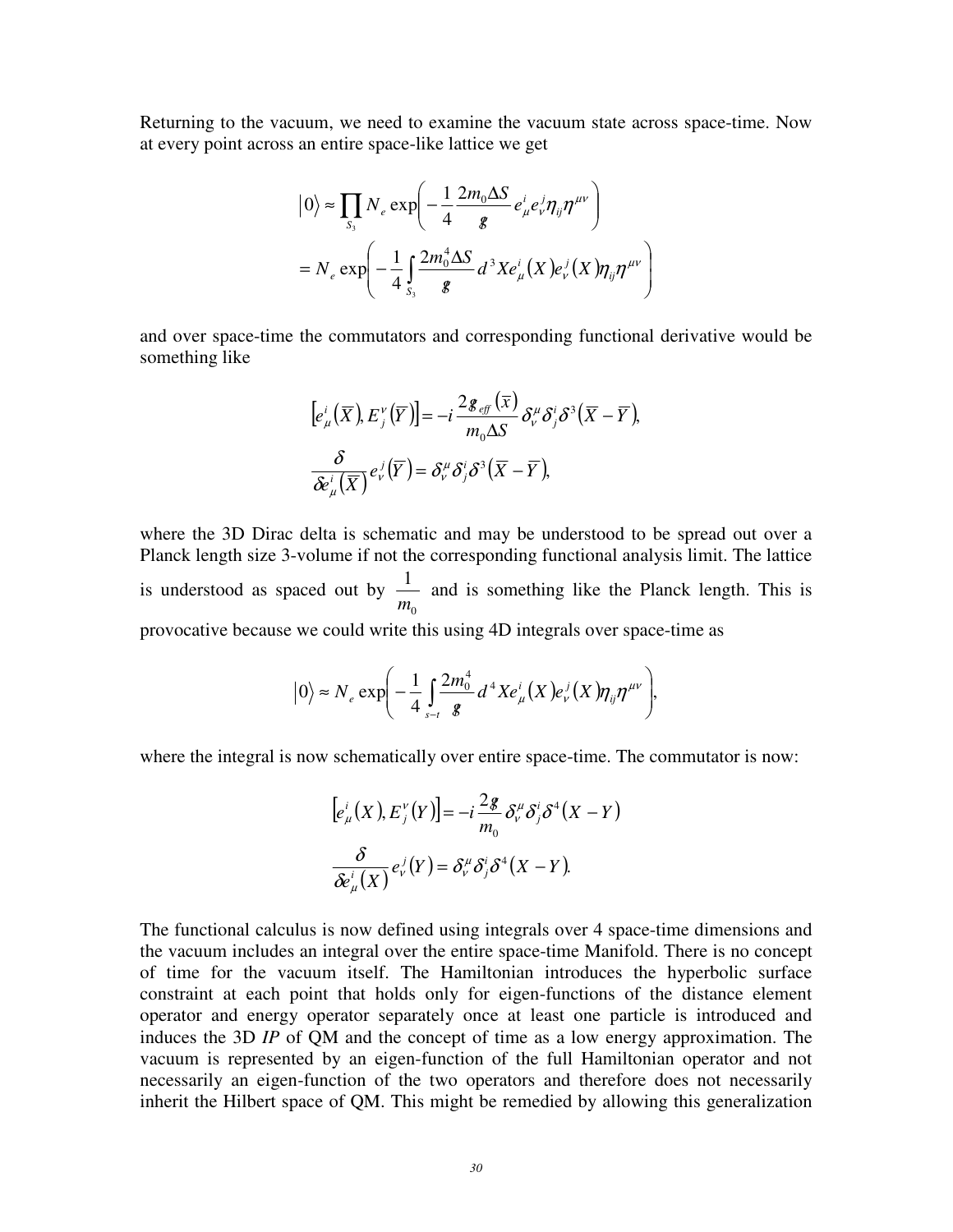of the *IP* to an integral over the 4 dimensions of space-time. The full Hamiltonian and the vacuum display the ambiguity of what time means just like the Wheeler-DeWitt equation of 3+1 quantum gravity [2][3].

### **9. Speculation on Single Phonon-type Excitation of the Vacuum: Exact Schwarzschild Metric Fit and a Framework to Approach the Hierarchy Problem**

This new *full* Hamiltonian

$$
H_{Full} = H_{Energy} + \Sigma
$$
  
\n
$$
H_{roll}^{Full} \approx \frac{1}{2} \left\{ -\frac{g^2}{\Delta S^2} \left( \frac{\partial^2}{\partial e_t^2} - \frac{\partial^2}{\partial e_x^2} - \frac{\partial^2}{\partial e_y^2} - \frac{\partial^2}{\partial e_z^2} \right) + m^2 \left( e_t^2 - e_x^2 - e_y^2 - e_z^2 \right) \right\}
$$

is highly reminiscent of the typical phonon Hamiltonian for a lattice [12]. It contains a lattice vibration *kinetic* energy term, and a *potential* energy term that approximates interaction with nearby lattice points. To speculate further: in this picture massless and massive particles behave like phonons on this lattice of QGs and are almost pure phasewaves that move surprisingly freely across the lattice while gravitons are local lattice excitations of the vacuum and include "twists" and displacement vibration waves corresponding to curvature and gravitational waves. Massless particles couple to the lattice only *very* weakly, if at all, because they are eigen-value zero eigenvectors of both operators, *energy* and *potential*. Massive particles do couple to the lattice, but only weakly, perhaps via higher-order terms that couple across space-time, because they are non-zero eigen-value eigen-vectors of both terms. This coupling causes localized lattice vibrations/dislocations and this is the origin of a renormalized inertial/gravitational mass of value much less than the Planck mass; due to the phonon-type nature of the excitations. Around a massive particle the steady-state solution in the rest-frame is a slightly dislocated lattice experienced as curvature; the Schwarzschild metric and its generalizations to bodies with charge and spin. The phonon-like nature of massless and massive particles allowing very free movement across the lattice also allows arbitrary local Poincaré transforms into different FoRs.

Indeed, taking general ideas about phonons as a guide, excitations across the lattice, i.e., space-time, might be written schematically in the form:

$$
\exp\left(iK_{\mu}X^{\mu}\right)|0\rangle,
$$
  
\n
$$
K_{\mu}K_{\nu}g^{\mu\nu}=m_{R}^{2},
$$
  
\n
$$
m_{R}<< m_{0}
$$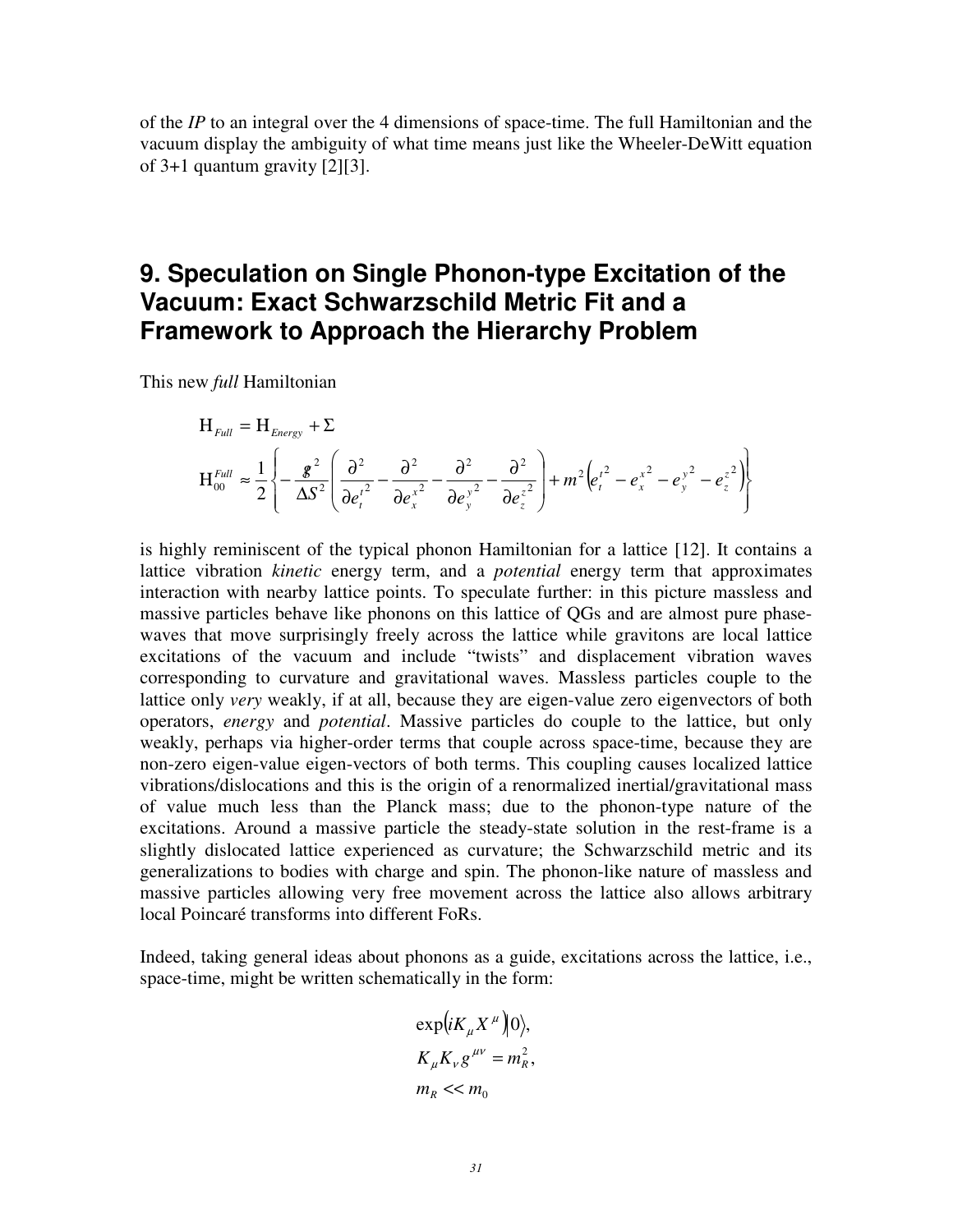and this should be identified as a massless or massive particle, of renormalized mass  $m_R^2$ , for the eigen-values at the location of a particle of bare mass *m* if we view the source at the spatial location of a particle as an internal frame excitation of the form

$$
\exp(i k_i x^i\big)0\rangle
$$

where

$$
k_i k_j \eta^{ij} = m^2,
$$
  

$$
m \ll m_0.
$$

The idea would be that momentum vector  $k_i$  is the local frame value of a space-time momentum vector  $K_{\mu}$  and the relationship of the two involves some kind of average across coupled lattice points as a source at the particle location:

$$
\exp\left(iK_{\mu}X^{\mu}\right)_{X^{\mu}=(\Delta S,\overline{0})}\approx\exp\left(i\int_{R_3}k_ie_{\mu}^i(X)\frac{\Delta S^{\mu}}{g}d^3Xm_0^3\right)
$$

where 0 3 1 *m*  $R_3 \gg$  is the region of the coupling via the vacuum, and the integral is over a

space-like slice with oriented 3-form volume  $\Delta S^{\mu} d^3 X$ . This presumably also allows a renormalized mass  $m_R$  and bare mass  $m$  to be much less than the order of Planck mass,  $m_0^{\dagger}$ .

Let us try to combine the idea of the vacuum state with a single excitation. It seems time and the Hilbert space are well defined for eigenvectors of the individual energy and potential operators, and the Hamiltonian can be separated out (for the Dirac form most easily) into a time development operator. The vacuum on the other hand seems to have less of a concept of time emphasized writing the vacuum state schematically as

$$
|0\rangle \approx N_e \exp\left(-\frac{m_0^4}{4} \int_{s-t}^t e^i_\mu(X) e^j_\nu(X) \eta_{ij} \eta^{\mu\nu} d^4 X\right)
$$

using flat metrics only. Note the integral is well-defined because all exponent index sum values are negative when the vierbein matrices are diagonalized. It also solves the full Hamiltonian at every point. This means there is *no* concept of time for the vacuum, all the manifold directions are equivalent in the vacuum state. Note also that this is the ground state of a Hamiltonian operator describing a system without time development:

$$
H_{\text{full}}|0\rangle = 0.
$$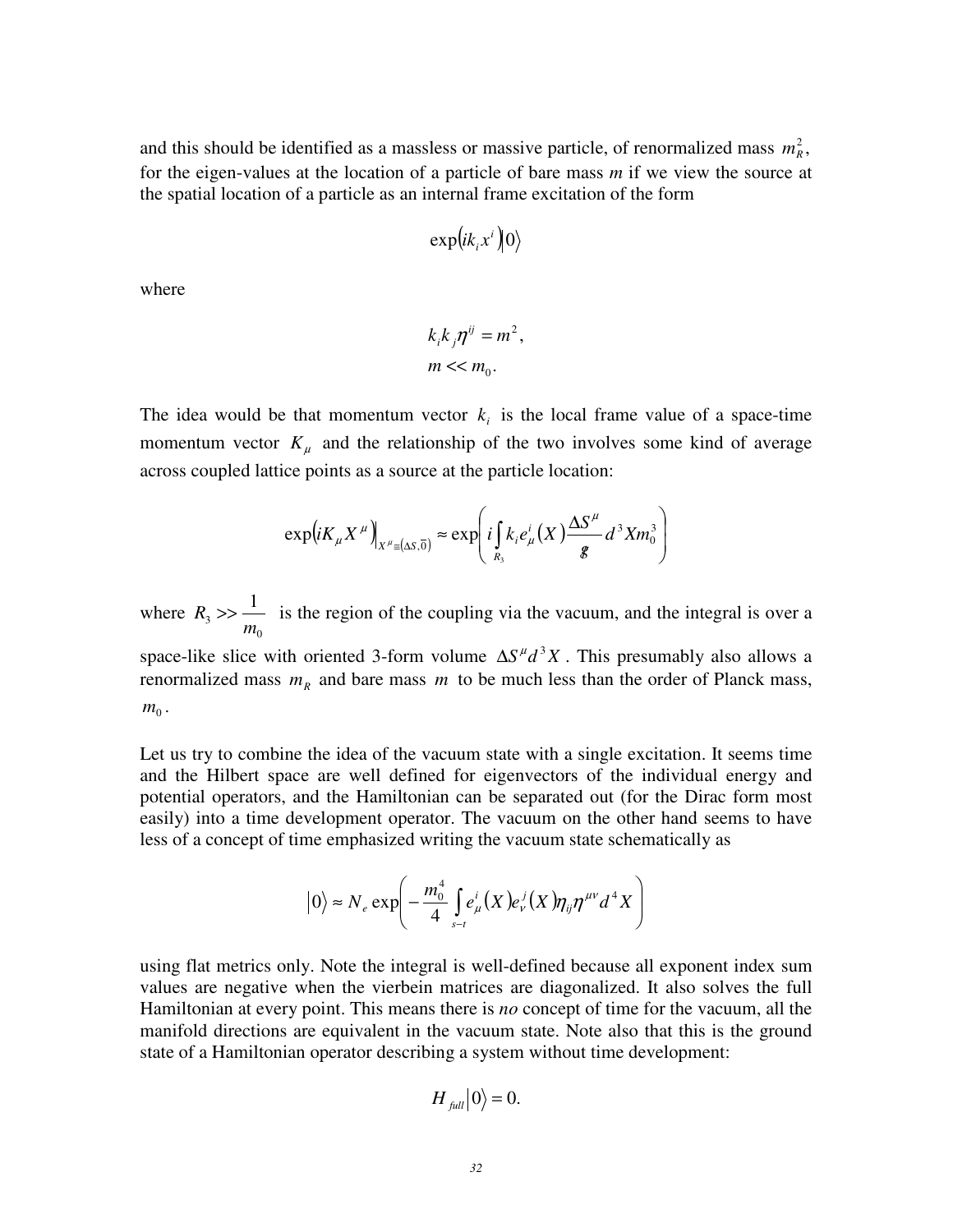This absence of time is the typical source of the problem of time in quantum gravity.

Then, adding a single particle that in the time separated version of the (linearized) Hamiltonian looks like

$$
\psi \approx \exp \left( i K_0^0 \Delta S m_0 - i \int_{R_3} K_i^{\mu} e_{\mu}^i(X) d^3 X m_0^3 \right) |0\rangle
$$

which solves the Dirac version of the Hamiltonian and distance element operators

$$
H_{\text{energy}}\psi = m\psi
$$
  
\n
$$
\Sigma \psi = -m\psi
$$
  
\n
$$
H_{\text{Full}} = H_{\text{energy}} + \Sigma.
$$

This full Hamilton and its energy part can be separated out at each point in space-time as outlined above,

$$
H_{\text{energy}} = i \frac{\partial}{\partial S} + H'_{\text{energy}}
$$
  
\n
$$
\Rightarrow
$$
  
\n
$$
H_{\text{Full}} = i \frac{\partial}{\partial S} + H'_{\text{full}}
$$

to identify a rest-frame time which is in the state vector and schematically written as a solution to the full Hamiltonian as

$$
|m\rangle \approx \exp \left(i \int_{s-t} K_i^{\mu}(X) e_{\mu}^i(X) d^4 X m_0^4 \right) |0\rangle
$$

and then attempting to take the line element expectation value noting we now have no concept of rest-frame time with the functionals defined on integrals over all four spatial dimensions to get

$$
\langle m|e_{\mu}^{i}(X)e_{\nu}^{j}(X)\eta_{ij}|m\rangle = \eta_{\mu\nu} - K_{\mu}^{i}K_{\nu}^{j}\eta_{ij},
$$

An aside to note is that this also works if we make the assumption that the mass state uses the vierbein canonical conjugate:

$$
|m\rangle \approx \exp \biggl(i \int_{S-t} K^i_\mu(X) E^\mu_i(X) d^4 X m_0^4 \biggr) |0\rangle
$$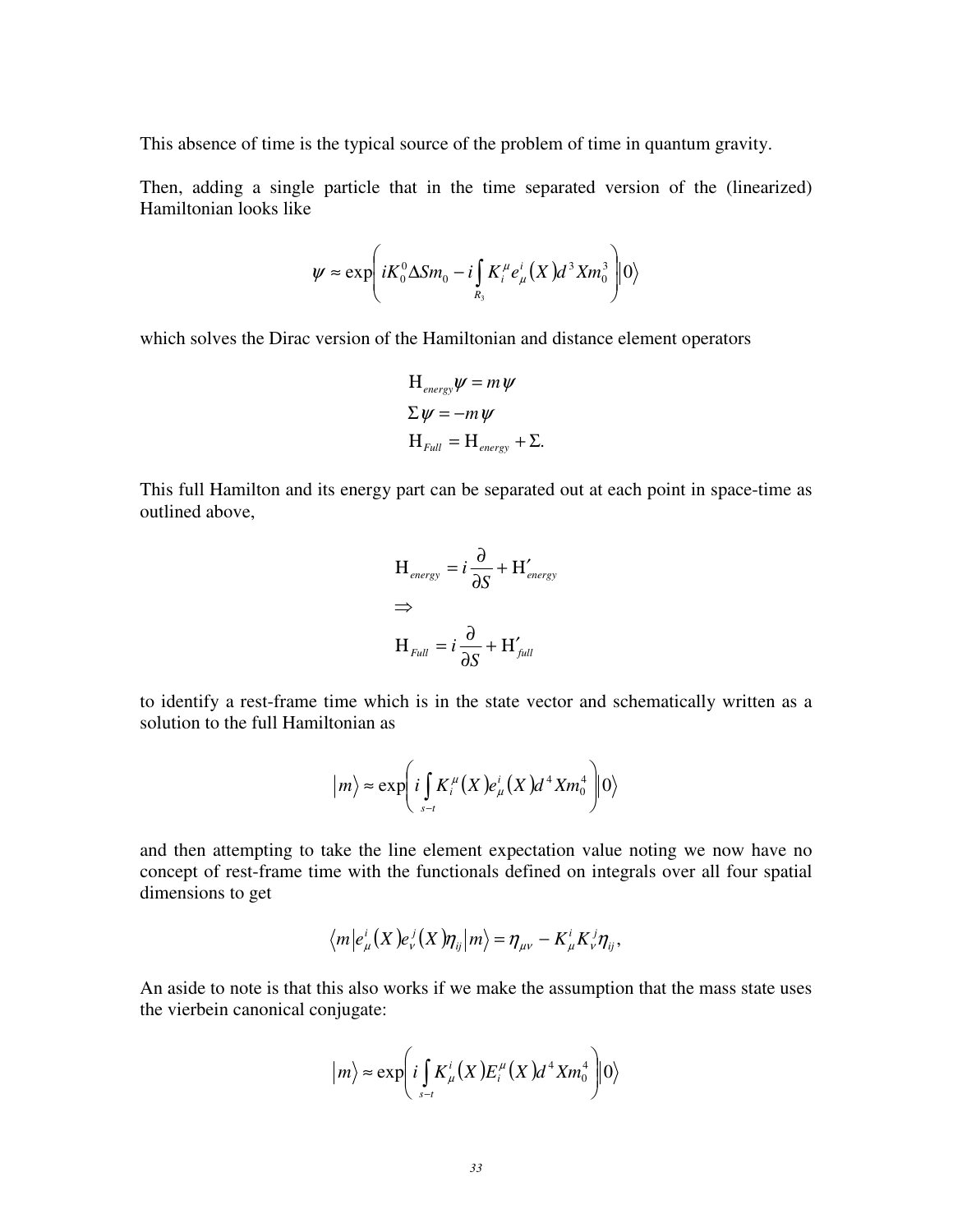because this is now a vierbein shift operator.

We then presume that the only values in the *K*-matrix are  $K_0^0$  and  $K_r^r$  representing a spherically symmetric gravitational disturbance driven by the particle along the time-line at the spatial origin. Fitting to the Schwarzschild metric, written as a flat part plus perturbation,

$$
ds^{2} = dt^{2} - dr^{2} - r^{2} d\Omega^{2} - \frac{r_{s}}{r} \left\{ dt^{2} + dr^{2} \left( 1 - \frac{r_{s}}{r} \right)^{-1} \right\}
$$

we get the sign of the time-time entry in the expectation value for the metric correct:

$$
\left(K_0^0\right)^2 = \frac{r_s}{r}
$$

but the spatial part then gets the sign incorrect outside the Schwarzschild radius:

$$
\left(K_r^r\right)^2 = -\frac{r_s}{r} \frac{1}{1 - \frac{r_s}{r}}.
$$

This possibly reflects the fact already noted above that the system is thermal across space-like slices. It would mean that the gravitational excitations that a mass triggers via coupling to the lattice would be of the form

$$
\psi \approx \prod_{s-t} \left\{ \exp \left(i K_0^0(R) e_T^T \right) \exp \left(- K_R^R(R) e_R^R \right) \right\} 0 \rangle.
$$

This is closely consistent with the previously derived value for the effective coupling for large *r* because we could write this, reintroducing the coupling constant, as

$$
(K_j^j)^2 \mapsto (K_j^j)^2 \frac{\mathcal{L}_{\text{eff}}}{m\Delta S}
$$
  
\n
$$
\Rightarrow
$$
  
\n
$$
\frac{\mathcal{L}_{\text{eff}}}{\Delta S} = \frac{1}{r}, \quad (K_0^0)^2 = \frac{2m^2}{m_P^2}, \quad (K_r^r)^2 = -\frac{2m^2}{m_P^2} \frac{1}{1 - \frac{r_s}{r}}.
$$

We have a combination of decay of lattice dislocation amplitude in the radial space-like direction and an oscillating mass term in the time-direction. This represents the lattice having been dislocated, curved or twisted, by the presence of a massive particle at the origin. The excitation is driven by the fit of the oscillating time-like part to the mass at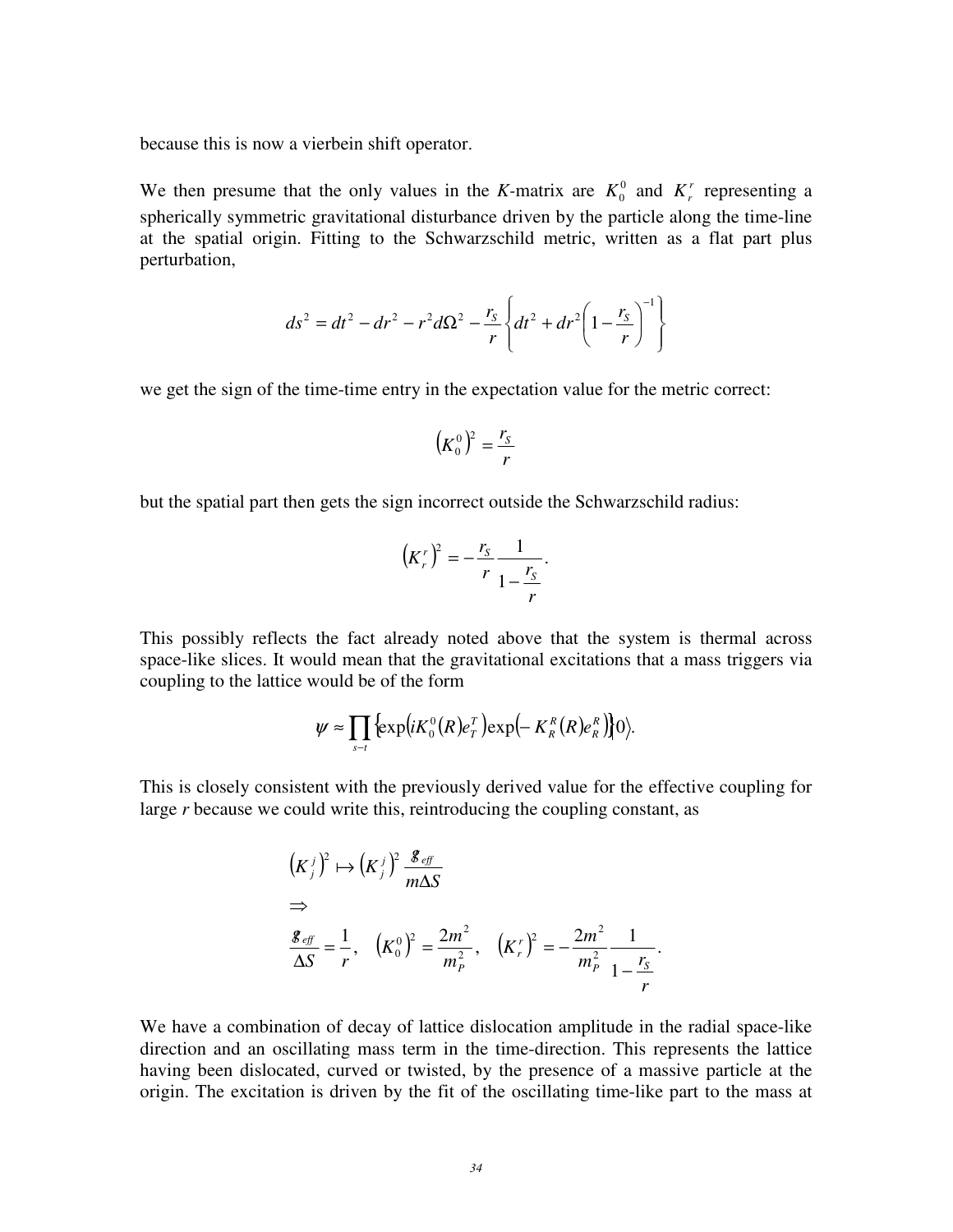the origin and this fit is now to the full 4D Schwarzschild metric whereas above we only fitted to the spatial slice specified by  $dt = 0$ . Note a massless particle has no effect on the surrounding space-time lattice.

Indeed, this fit of a phonon-type gravitational excitation to the internal frame massive particle excitation allows us to understand the way the coupling constant is scaling away from the particle. Further to the hand-waving speculation above that mapped the internal hyperbolic constraint spatial metric to the spatial part of the space-time metric, we are now able to take advantage of the more precise mapping of the internal time coordinate to space-time rest-frame time. This means we should be able to tie together the time-time part of the phonon excitation at small distances to the internal frame excitation of a particle.

It follows that

$$
\psi_{QM} \approx \psi_{s-t}\big|_{r \mapsto r_{\min}}
$$

where the time part of the internal QM type wave-function is given by (ignoring the factors representing the vacuum and other parts of the wave-function for the moment)

$$
\Psi_{QM} \approx \exp(imt) = \exp\left(i\frac{m\Delta S}{g}e_0^0\right)
$$

and for small *r,* down to a minimum, the time-like part of space-time propagating phonon is

$$
\left.\psi_{s-t}\right|_{r\mapsto r_{\min}} \approx \exp\left(i\sqrt{\frac{2}{m_p r_{\min}}}e_0^0\right).
$$

The argument is that they must match up, the oscillations driven by the massive source would not be expected to have larger amplitude than the source itself so there is a minimum distance  $r_{\text{min}}$  where the two match up. In the internal frame  $g = 1$  and so

$$
m^2 = \frac{2}{m_p \left(r_{\text{min}} \Delta S^2\right)}
$$

and the idea would be that there is a minimum lattice size of about Planck length and these phonon excitations cause coherent states over many multiples of the lattice size say *f* where

$$
r_{\min} \Delta S^2 = \left(\frac{f}{m_P}\right)^3
$$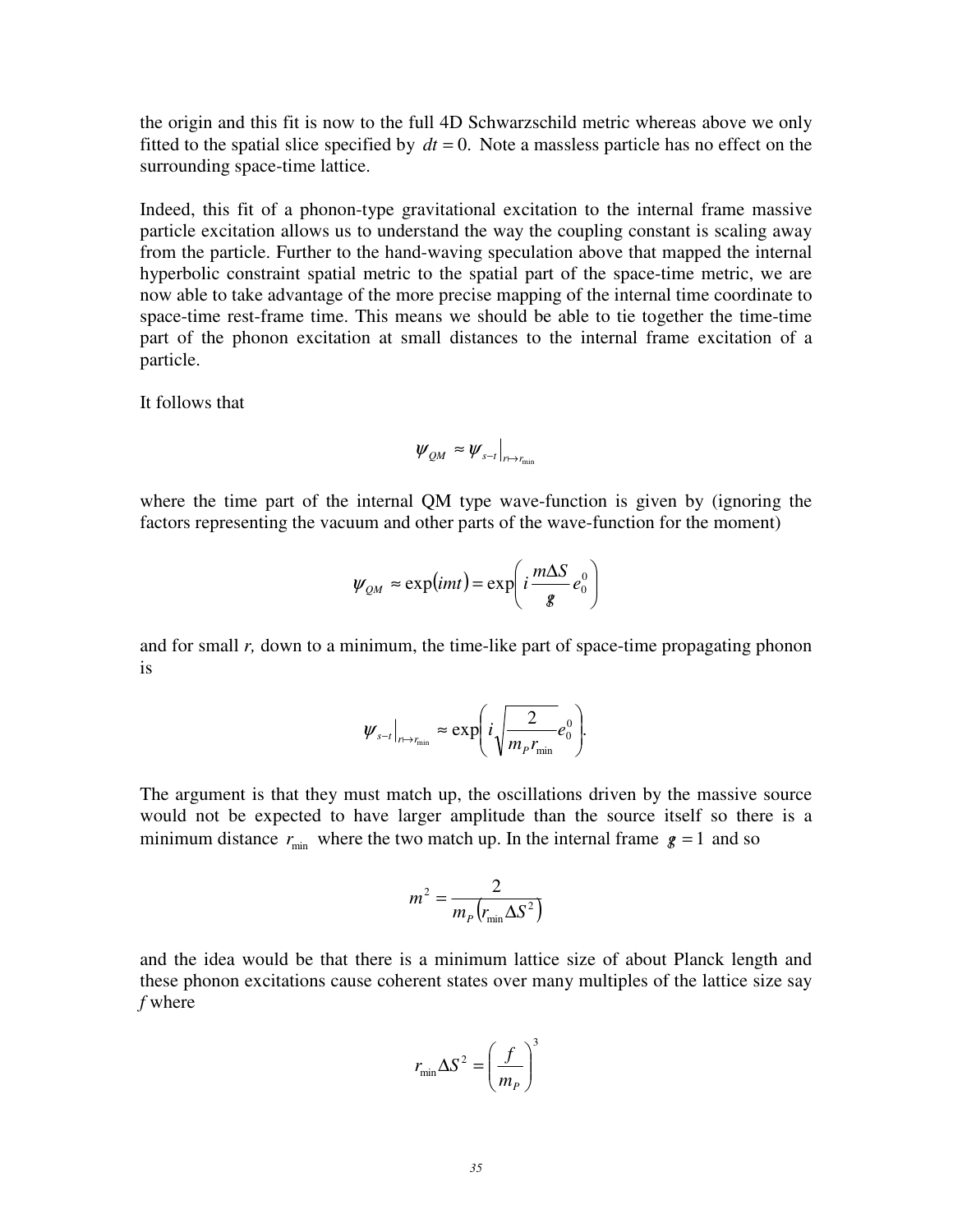and so the phonon mass would be (absorbing the factor 2 into *f* for simplicity)

$$
m=\frac{m_P}{f^{\frac{3}{2}}}.
$$

This means *f* has various large values for elementary particles as they are generally small fractions of the Planck mass. Note that for particles of mass much less than the Planck mass we have

$$
r_{\rm S} << l_{\rm P} << r_{\rm min}
$$

because:

$$
f^{-\frac{3}{2}}\frac{1}{m_{p}} << \frac{1}{m_{p}} << f\frac{1}{m_{p}}
$$

and means that, not only are elementary particles not black holes because the QG fuzzes them out far above the Schwarzschild radius, but also, they are interacting with the gravitational background over a much larger distance than the Planck distance and the weakness of this interaction is reflected in how large the multiplier *f* is. For example, for an electron  $f \approx 10^{16}$  and for the proton  $f \approx 10^{14}$ . It means that over a large number f of Planck lengths the particles are interacting and then produce a Schwarzschild metric outside this distance. We cannot say what this interaction exactly looks like but it does not give rise to the Schwarzschild metric inside this sphere of radius *f* Planck lengths*.* The higher mass proton interacts more strongly than the electron and is more damped by the interaction with the graviton vacuum, the interaction is more localized as a result i.e., number of Planck lengths *f* is smaller.

Outside the Schwarzschild radius (and thus definitely outside the Planck length for a particle of less than Planck mass) the radial part of the phonon wave-function is decaying and this reflects the interaction with the background. So, it seems apparent that higherorder coupling terms are producing the effective gravitational mass observed in the Schwarzschild metric and the majority of the contribution to this interaction is occurring out to the distance

$$
r_{\min} = f \frac{1}{m_P} = \left(\frac{m_P}{m}\right)^{\frac{2}{3}} \frac{1}{m_P}.
$$

So, massive elementary particles couple to the vacuum and generate gravitational or graviton interactions to produce a *mass cloud* over this region less than  $r_{\text{min}}$ . Understanding this interaction and why *f* takes the large values it does would be the Hierarchy problem. However, we have introduced a framework in which this might just make sense because the idea of phonons which display the characteristic in solid-state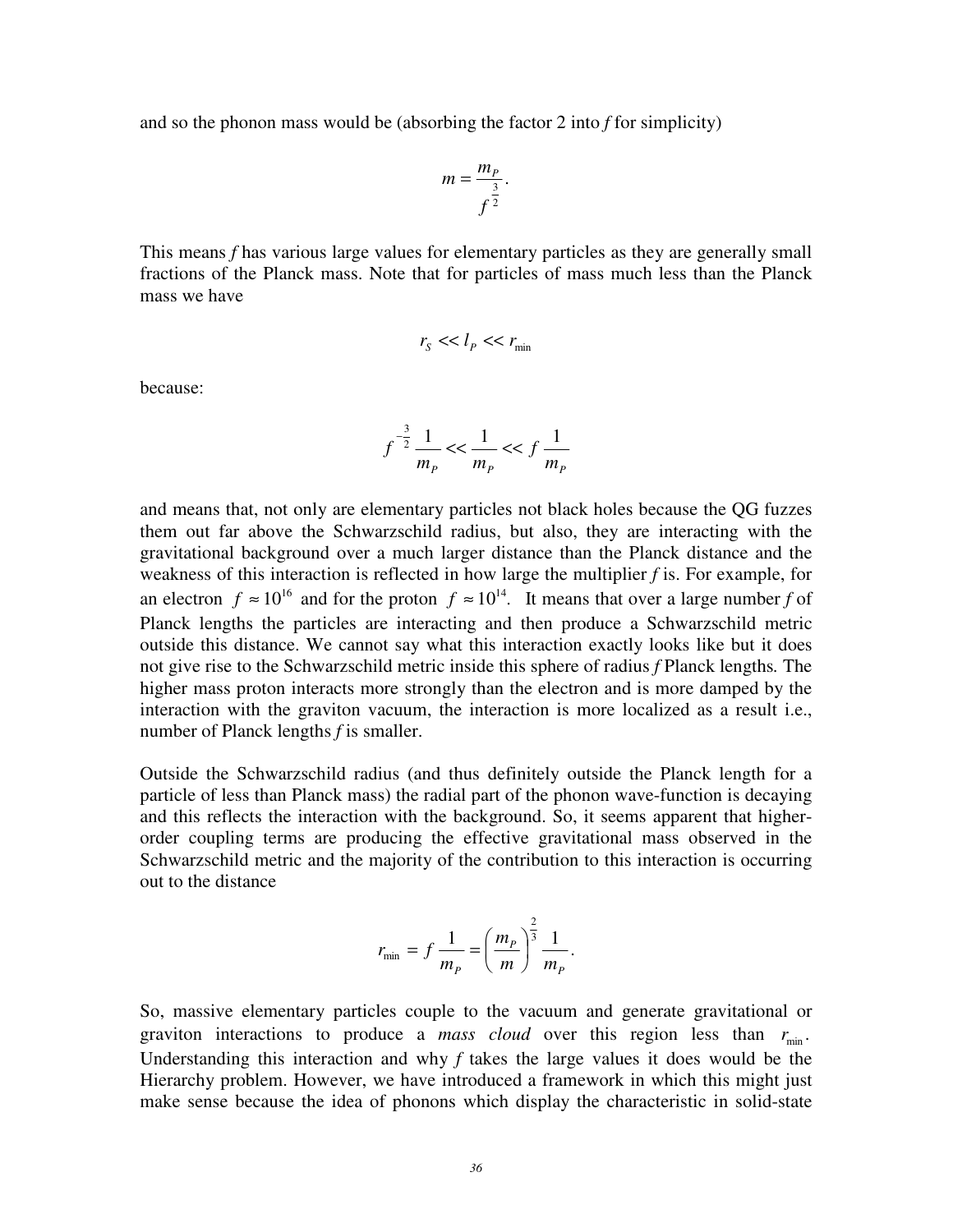physics of unexpected lattice decoupling. Massless particles are perhaps *near-perfect* phonons that do not couple, or only do so *very* weakly, resulting in a purer phonon type propagation and  $f \rightarrow \infty$ . Note also that massive point particles would not be expected to be greater than the Planck mass as these would merely be a super-position of Planck mass excitations of the vacuum of the Hamiltonian. Indeed, the massive phonon-like excitations we have introduced are super-positions of gravitational excitations of the vacuum away from the location of the mass. Lastly, note massless particles could either be prepared in a pure single-point state or as a coherent classical wave across space-time with coherent QG excitations at every point, the only difference would be the observer's choice of state preparation.

Given these phonon-type excitations are apparently generally far less massive than the mass associated with the vacuum, it could well be a consequence that any propagating massive excitation would have a spectrum of possible higher energy excitations, i.e., masses with all other quantum numbers the same. Analysis of phonons in solid state physics typically includes a cutoff for lowest energy, longest wave-length phonons, introduced by identifying one side of the crystal with the opposite side, making the longest wavelengths simple fractions of the crystal size. This is the same as introducing a winding number for the mapping of the phase to a circle. This technique is introduced in phonon calculations to simplify things and make the state-space well-defined as opposed to the physical restriction of crystal size. However, there is an apparent physical equivalent here, the winding number of the mapping of the internal space-like hyperbolic slice to the external space-time. It would be the winding number of the  $S^2 \mapsto S^2$ mapping at large  $r$  which unwinds over the integral over the graviton induced mass cloud around the particle location. It therefore seems plausible that any massive particle will have a spectrum of higher renormalized-mass copies as a phonon energy spectrum has and with all other quantum numbers the same, together with expecting a larger mass gap from first generation (winding number 0) to second generation (winding number 1) than the other mass gaps, due to the complexity of the unwind which presumably occurs within the virtual-mass cloud region just outlined. Mass generations are, of course, observed for the elementary fermions in nature, at least for three generations.

In summary, the lattice of quantum geometries needs some kind of coupling between nearby *space-time* points to induce an effective curved metric and therefore general relativity on the space-time. This coupling will give rise to the fitting to the Schwarzschild metric outlined speculatively above. This fitting indicated an *effective* value for the coupling that is spatial distance in space-time dependent, and indicates the coupling of the local quantum geometries. It does not affect the analysis that the internal value of  $g$  is 1 at a massive particle's timeline, although the very idea of the place at which a massive particle is located could be an average property over some small volume, probably greater than the Planck length, that induces a perhaps even naturally massless phonon with a mass. The Schwarzschild metric fit showed that at small spatial distances

$$
\frac{\mathbf{g}(0)}{m\Delta S} = \frac{1}{4} \frac{m_P^2}{m^2},
$$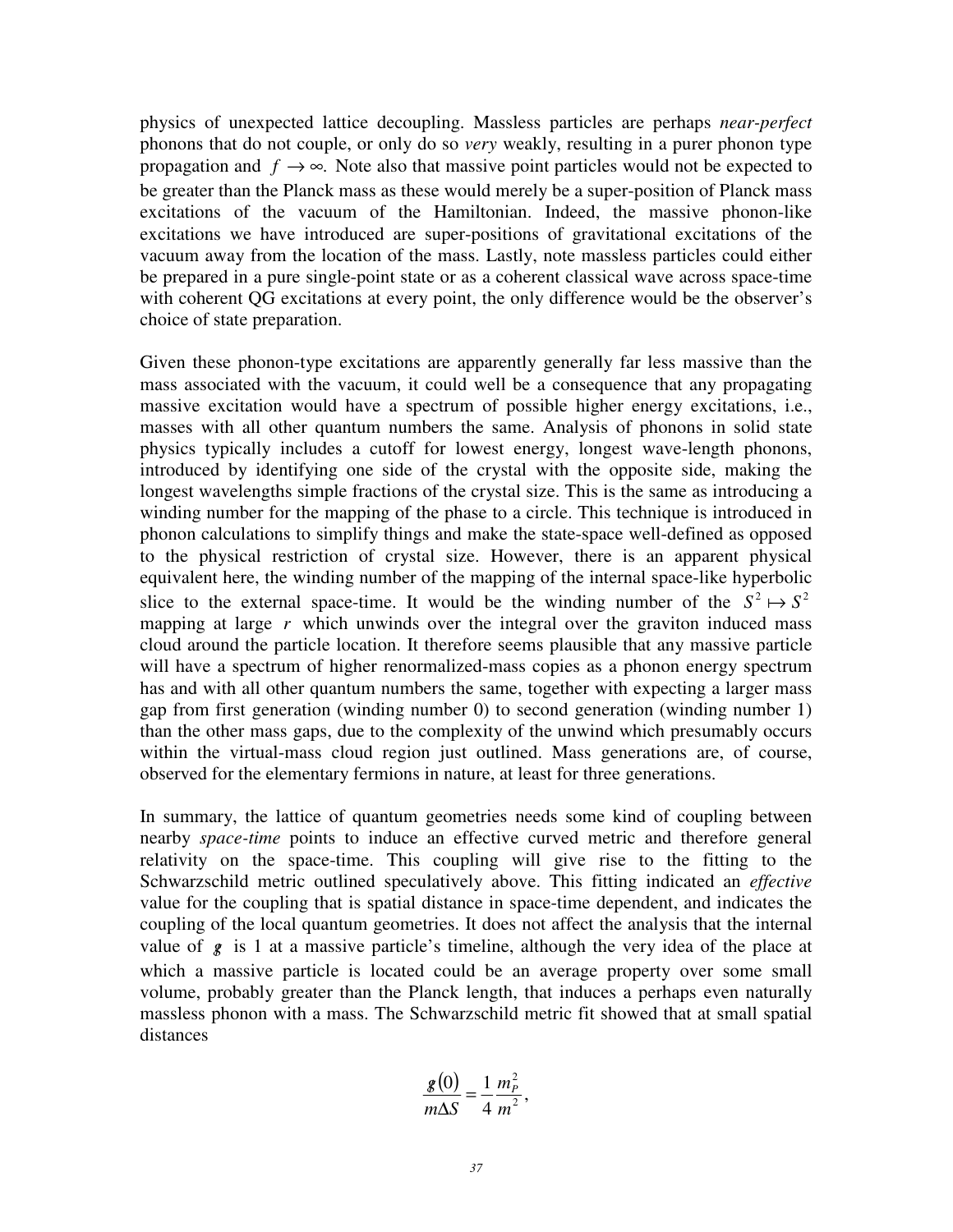which for the background being near flat shows that indeed the background mass parameter is of order Planck mass in the internal QG:

$$
m_0^2 = \frac{1}{8} m_P^2.
$$

However, this particular result should be questioned because the background fit without massive particles would be expected to be a flat space-time, not a curved one, at least on average. A similar result is hinted at in the phonon calculation above as the elementary particle mass goes to Planck mass, all three length regimes, Schwarzschild radius, Planck length and the radius over which the gravitational mass cloud is induced, all converge at the Planck length.

A final flourish of unconstrained hand-waving allows a parallel when looking at the Einstein Field Equations (EFEs). The *Energy* part of the *Full* Hamiltonian above corresponds to the stress-energy density tensor (operator)  $T^{\mu\nu}$  while the line element corresponds to the trace-reversed metric curvature tensor (operator)  $G^{\mu\nu}$  in the EFE. So, writing the EFE as a quantum operator equation:

$$
\left\{8\pi GT^{\mu\nu}-G^{\mu\nu}\right\}\!\!\left|\psi\right\rangle=0,
$$

the above ideas lead to the speculation that the canonical conjugates are the stress-energy tensor  $T^{\mu\nu}$  and trace reversed curvature tensor  $G^{\mu\nu}$  in the EFE. These ideas hint that independent metric quantization and matter field quantization do not make sense according to the picture presented in this paper; they should be canonical conjugates and the EFE itself would then be a quantum *harmonic oscillator* equation at each point in space-time as an approximation and hence a phonon-like Hamiltonian.

#### **10. Correspondence Principle**

Having shown we can link to General Relativity, at least to the Schwarzschild metric anyway, in the above limiting manner I need to return to the case of electromagnetic field potentials. I introduced the electric charge field potential over internal variables in order to reproduce all the states of the relativistic Bohr model of the Hydrogen atom but the Correspondence Principle further requires that we get the same potential at physical distances and hence an inverse distance squared electrostatic force in space-time that will result in Keplerian orbits for charged particle (*packets*) at large distances, at least approximately. However, we should note that the large distance limit of quantum mechanics itself, as expressed by Ehrenfest's theorem [11], doesn't quite get classical physics right for the expectation values of variables at large distances for any potential besides the Harmonic oscillator. The phonon idea is the only candidate for the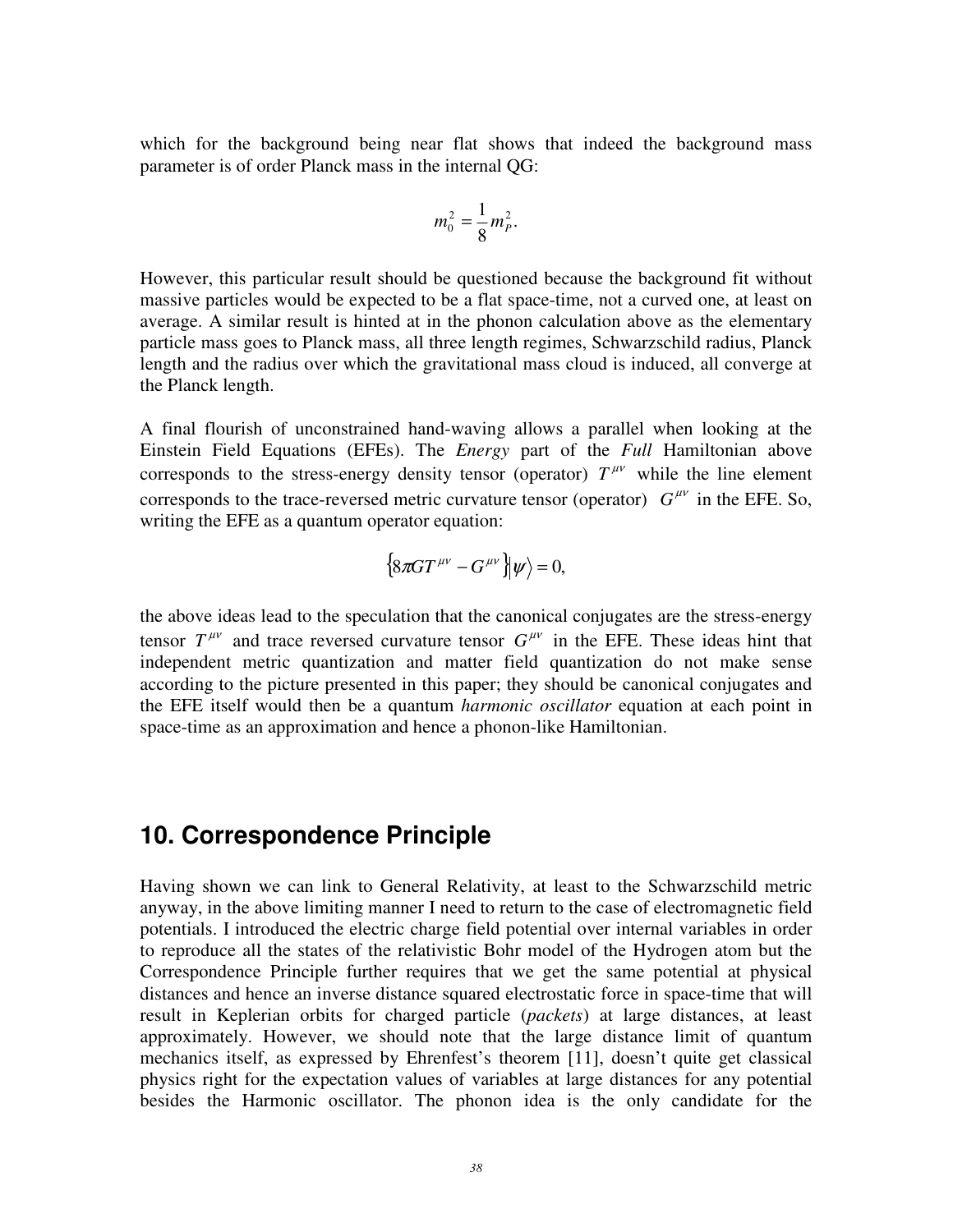mechanism where nearby quantum geometries can link together and reproduce the field potential in the internal space of the charged particle at large physical distances from the source particle. The virtual coupling photon behaves as a phonon and thus is able to travel almost unimpeded between QG cells of the lattice, reproducing the electromagnetic field of charged particles like the nucleus at spatially large distances from the nucleus itself, i.e., across nearby quantum geometries. The coupling is essentially gravitational or *inertial* but as with phonons the phase-wave is only very weakly coupled to the lattice. Indeed, renormalization of the masses and couplings of gauge theories is likely to be the only residual gravitational effect of coupling to the lattice at low energies.

It was also noted above that the FoR of any moving particle can be used to quantize the geometry and this fact seems to be another aspect of the same property. The phonons display Lorentz and translation invariance on space-time: a full Poincaré invariance.

### **11. Quantum Field Theory and the Renormalization Group**

I want to outline a few ideas to motivate the move to quantum field theory (QFT) from this quantum mechanics picture. Let us consider a massless scalar case and the associated creation operator (factors of mass *m* and rest-frame time ∆*S* all drop out for zero *m*),

$$
a_i^{\mu^{\dagger}} = \frac{1}{\sqrt{2}} \left( -\mathbf{g} \frac{\partial}{\partial e^i_{\mu}} + e^i_{\mu} \right).
$$

The idea is that this QG at a *single* space-time spatial point needs to be expanded to nearby points. The massless scalar is an eigenvector of both terms in the full Hamiltonian operator with each reducing to the massless KG equation and the light-cone frontier

$$
\nabla^2 \psi = 0,
$$
  

$$
(t^2 - r^2)\psi = 0.
$$

These operators are defined using the local variables of the QG at the space-time point.

In order to expand to QFT, we allow the operators to act on nearby space-time points on a space-like slice only, where representation now is using functional differentiation

$$
[e_{\mu}^{i}(\overline{x}), E_{j}^{\nu}(\overline{y})] = -ig \delta_{j}^{i} \delta_{\mu}^{\nu} \delta^{3}(\overline{x} - \overline{y}),
$$
  

$$
E_{j}^{\nu}(\overline{x}) = ig \frac{\delta}{\delta e_{\mu}^{i}(\overline{x})},
$$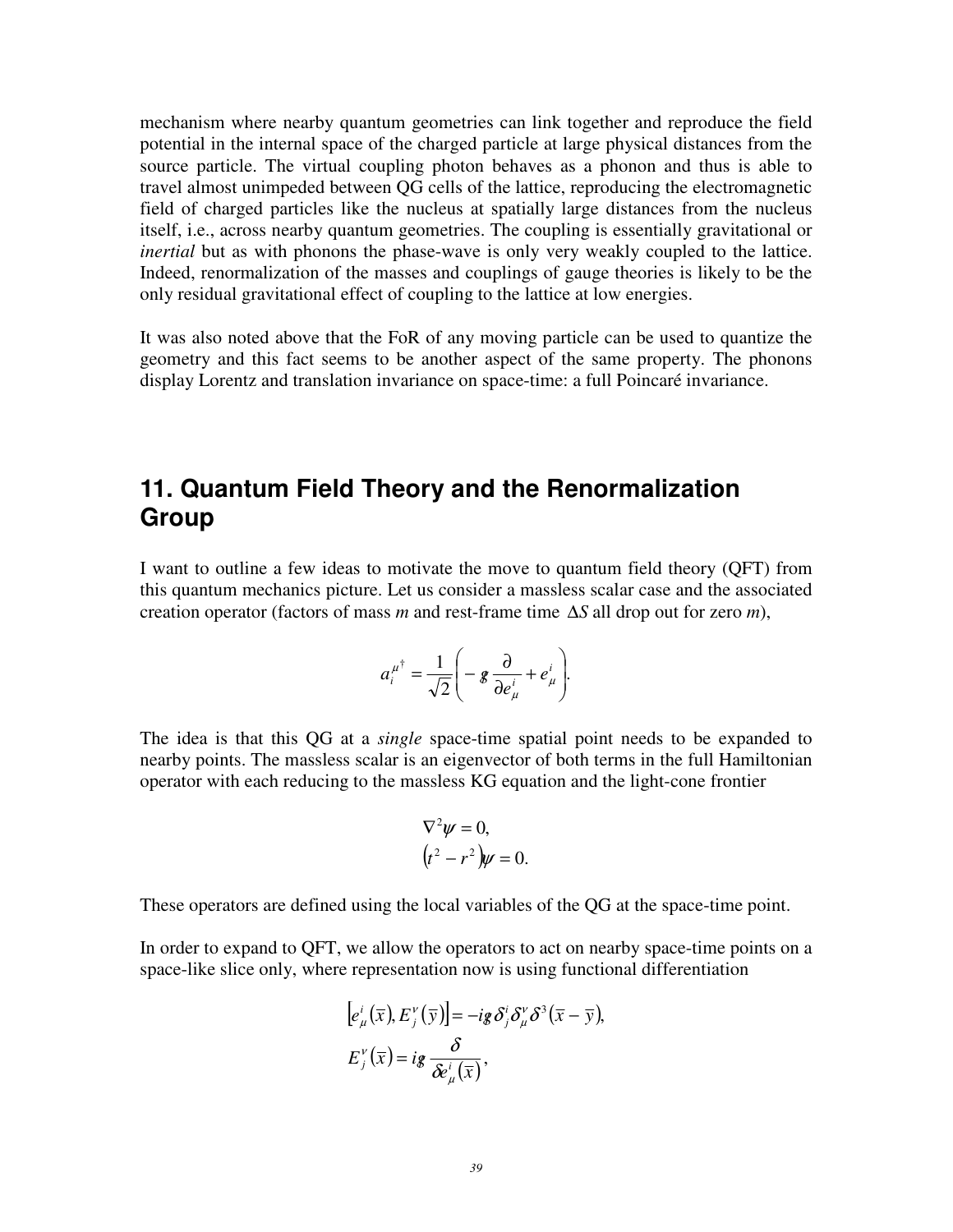and using a massless particle moving along the *x-*axis

$$
\dot{X}^{\mu} = (1,1,0,0), \quad P_{\nu} = (E_0, -E_0, 0,0),
$$

We are going to obtain two transverse modes once the solutions to the wave equation are restricted to the light-cone frontier. We get the QFT operators of a massless spin 1 particle:

$$
\phi^i(\overline{x}) = (e_0^i(\overline{x}) + e_1^i(\overline{x}))
$$
  

$$
\pi^i(\overline{x}) = (E_i^0(\overline{x}) - E_1^i(\overline{x}))
$$
  

$$
i = 2,3
$$

Clearly the natural parallel transport of the massless scalar produced a spin-1 representation and given the original particle position and momentum were specified as vectors this is not surprising. The idea is then that massless particles do not interact gravitationally and do not affect space-time but map out a flat Minkowski space-time. We are allowing the spatial part of the wave operator to transport freely across nearby spacetime points' QGs. Somewhat hand-wavingly, but in order to "restore" Lorentz invariance, the Energy part of the Hamiltonian requires the extra terms of the del-squared operator to be added and introduces some of the nearby QG interactions we are speculating about:

$$
H = \frac{\partial^2}{\partial t^2} + \frac{1}{2} \sum_{i=1,2} \left[ \pi^i(\overline{x}) \right]^2 \mapsto \frac{\partial^2}{\partial t^2} + \frac{1}{2} \sum_{i=1,2} \left[ \pi^i(\overline{x}) \right]^2 - \left[ \frac{\partial \phi^i(\overline{x})}{\partial x^{\overline{\mu}}} \right]^2,
$$
  

$$
\overline{x} = \left( x^{\overline{\mu}} \right), \quad \overline{\mu} = 1,2,3.
$$

Now returning to the full Hamiltonian we can speculate that the massive-phonons will get excited and couple only via higher-order terms than the mass operator and the surface constraint. This even leads us to a possible re-interpretation of  $\lambda \phi^4$  QFT and the renormalization group. Mass renormalization is not needed unless  $\lambda > 0$ .

The full Hamiltonian is then

$$
H_{\text{Full}} = H + \frac{1}{g^2} f(e^i_\mu),
$$

and phonons, i.e. massless and massive particles , get coupled via higher order terms, i.e.,

$$
f(e_{\mu}^{i}) \approx m^{2} g^{2} (e_{\mu}^{i})^{2} + \lambda (e_{\mu}^{i})^{4} \cdots
$$

and if we restrict to a schematic of the full higher order interactions of the spin-1 case we can look at spin 0,  $\lambda \phi^4$  QFT. Renormalization allows a finite interaction interpretation of the Feyman perturbation expansion of the interacting theory only when the mass and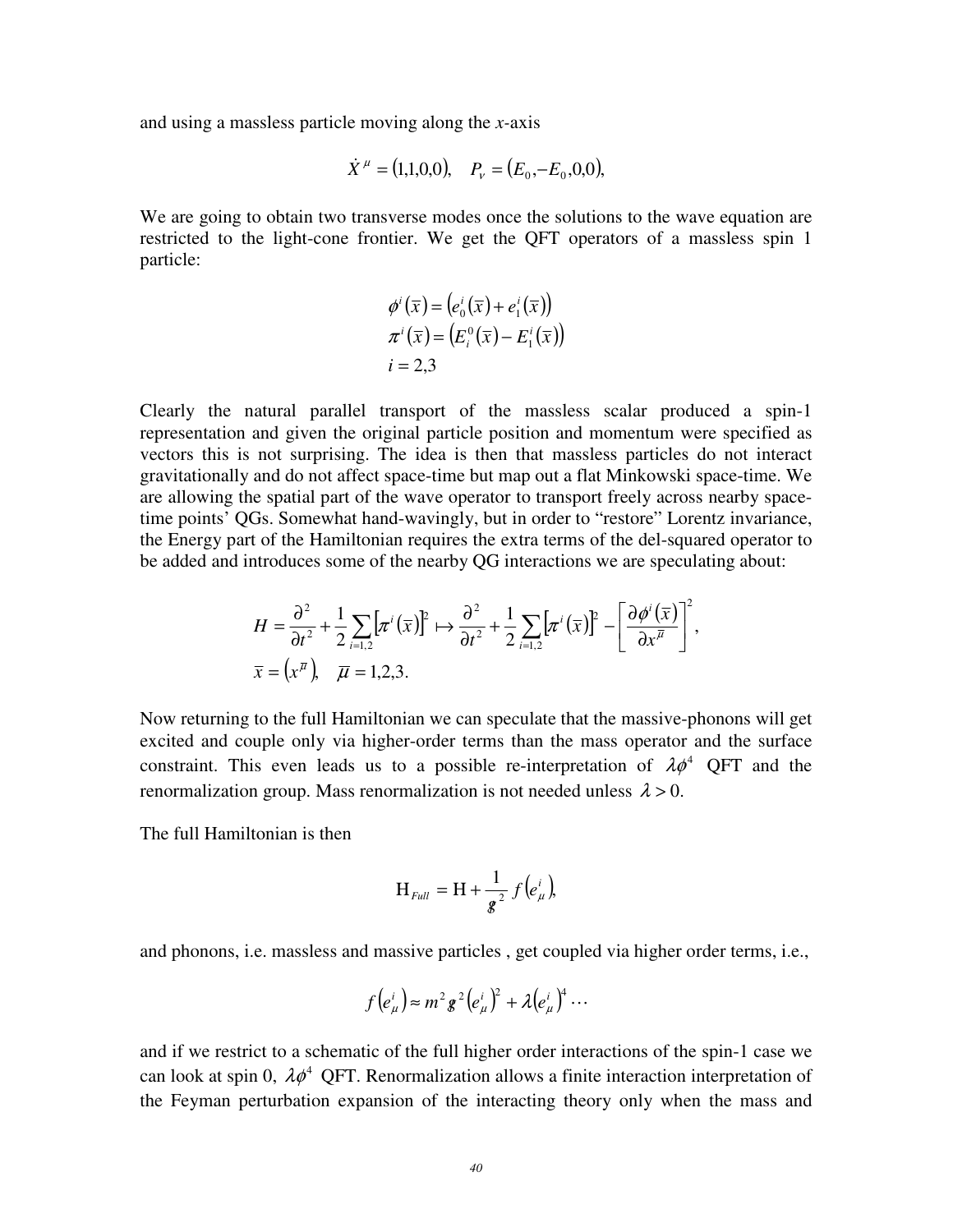coupling are allowed to be energy/momentum scale  $p$  dependent and a distance cutoff  $\Lambda$ , is introduced:

$$
m^2 g^2 = m^2 g^2 (p\Lambda),
$$
  

$$
\lambda = \lambda (p\Lambda).
$$

However, this immediately looks reminiscent of the cutoff I introduced in my effective theory to map the single massive QG excitation to the Schwarzschild metric. The idea is that QFT is an approximation to a full quantum gravity theory and the renormalized mass reflects the distance effects of the phonons, i.e., particles, coupling to gravitons and the respective coupling/screening associated. Note the momentum integrals are over external space-time degrees of freedom in the QG.

This contrasts starkly to the currently accepted idea that gravitational effects are ignored in the QFT formulation of particle physics and renormalization is only dealing with inertial mass; *not* gravitational mass. However, we are developing a picture unifying the renormalized inertial mass of QFT with the gravitational mass of a quantum gravity via gravitons that are a coupling of nearby quantum geometries and that allow higher-order interactions of particles that are themselves low-mass phonon-type excitations of the space-time lattice. A natural scale cutoff just reflects the effective distance that these effects can propagate.

A Renormalization group flow analysis intuitively similar to that of statistical systems will likely play a role to implement these ideas. It encourages one to make a connection between the above effective theory linking the mapped Schrödinger equation to the Schwarzschild metric to a renormalization group analysis of statistical lattice systems near their (second order phase transition) critical point temperature. The general idea would be to look for stable/limiting properties of the theory as the lattice on space-time is coarsened following the ideas of Ken Wilson, e.g., see [13].

In summary, a picture that emerges appears to be that massless particles are phonon-like excitations of the space-time represented by a lattice of QGs that do not couple or *very* weakly couple via gravitation because they are 0-eigenvalue eigenvectors of the energy and distance element operators separately of the full Hamiltonian. They have inertial energy/momentum but not gravitational mass. Then, massive particles are also eigenvectors of the two parts of the full Hamiltonian, but of non-zero eigen-value, i.e., mass *m*. Higher order non-linear terms in the Hamiltonian mean these particles couple to the lattice and these disturbances move across the lattice of QGs; inducing a mass due to local interaction with the lattice and a long-range curvature or disruption of the lattice as well. The higher order effects mean some kind of RG analysis seems relevant to the theory as it scales up from the single QG level to macroscopic space-time. The renormalized mass and coupling from the RG analysis of QFT then appears to be a gravitational effect instead of a pure inertial energy-momentum renormalization. The two terms in the full Hamiltonian, the energy Hamiltonian and the distance element operator may correspond to the stress-energy and space-time curvature tensors and hence imply a parallel with the EFEs. Noting that the two terms are built out of conjugate variables of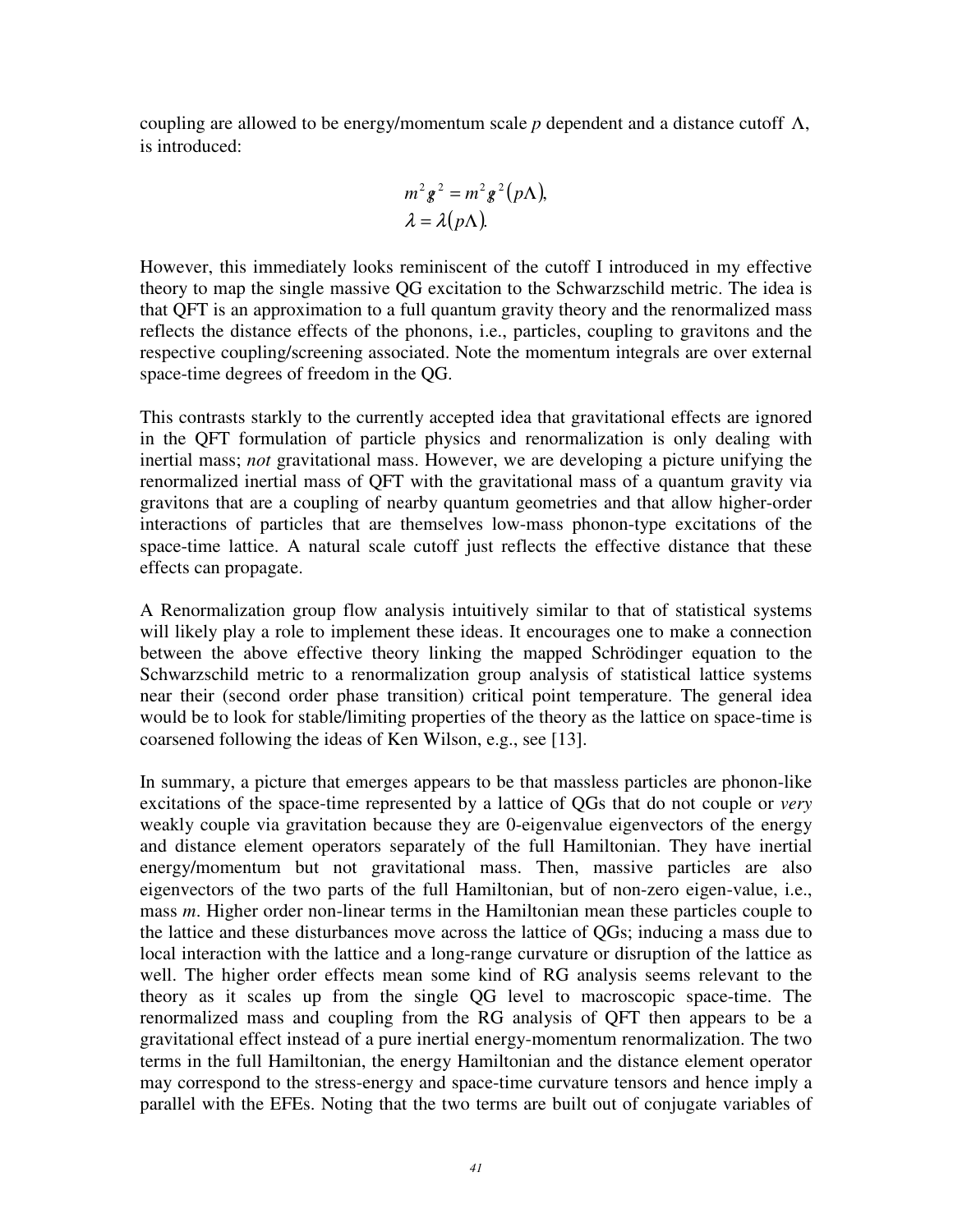the QG just the way a quantum harmonic oscillator is constructed or more generally a phonon Hamiltonian for a lattice with implied, if not explicit, higher order interaction terms between lattice sites.

### **12. Observations**

I divide the observations into two sections, the first are observations based solely on the mapping of the Schrödinger equation to a quantum geometry; the second set are more speculative as possible extensions of the theory:

- *i)* The mathematics presented here are essentially not new. However, with the simple statement that canonically conjugate quantum variables are the vierbein on space-time and the vierbein in the Hamiltonian, instead of position and momentum, we derive a radically new interpretation of all the physics of the Standard Model that is already known. The picture allows particles at deterministic points and a quantum metric to be exactly equivalent to the standard model. This model is a well-defined quantum geometry at each point, inheriting *IP*, Hilbert space and so on from quantum mechanics.
- *ii)* This Quantum geometry correctly has the energy spectrum of the relativistic Bohr Model of the Hydrogen atom in a well-defined limit.
- *iii)* Born reciprocity is maintained.
- *iv)* The fact that I can *force* the Schwarzschild metric into this theory with relatively little effort is very provocative.

More speculative observations based upon trying to extend this point QG theory across space-time and essentially extending the theory to include a full theory of quantum gravity include:

- *v)* Some kind of coupling between space-time points will become a quantum gravity theory.
- *vi)* We have seen a resolution to the problem of time in quantum gravity by identifying an internal variables space-like surface as special in terms of restframe time ∆*S* and relating it to the (now *internal*) time co-ordinate *t* that we are familiar with in the KG equation.
- *vii)* What metric is mapped out by this process? We have something that looks like  $ds^2 = \eta_{00} dt^2 + \cdots$  but we do not really know anything about the space-like part. However, simple ideas for generalizing to transport across a space-like surface can be easily fitted to the Schwarzschild metric.
- *viii)* One thing appears definite: quantizing gravity in addition to the Standard Model will not make sense. It would be double counting quantum geometry.
- *ix)* Combining the canonically conjugate operators into creation and annihilation operators seems to indicate a new theory with a sum of the usual Hamiltonian and the space-time distance element for its Hamiltonian. A parallel to phonons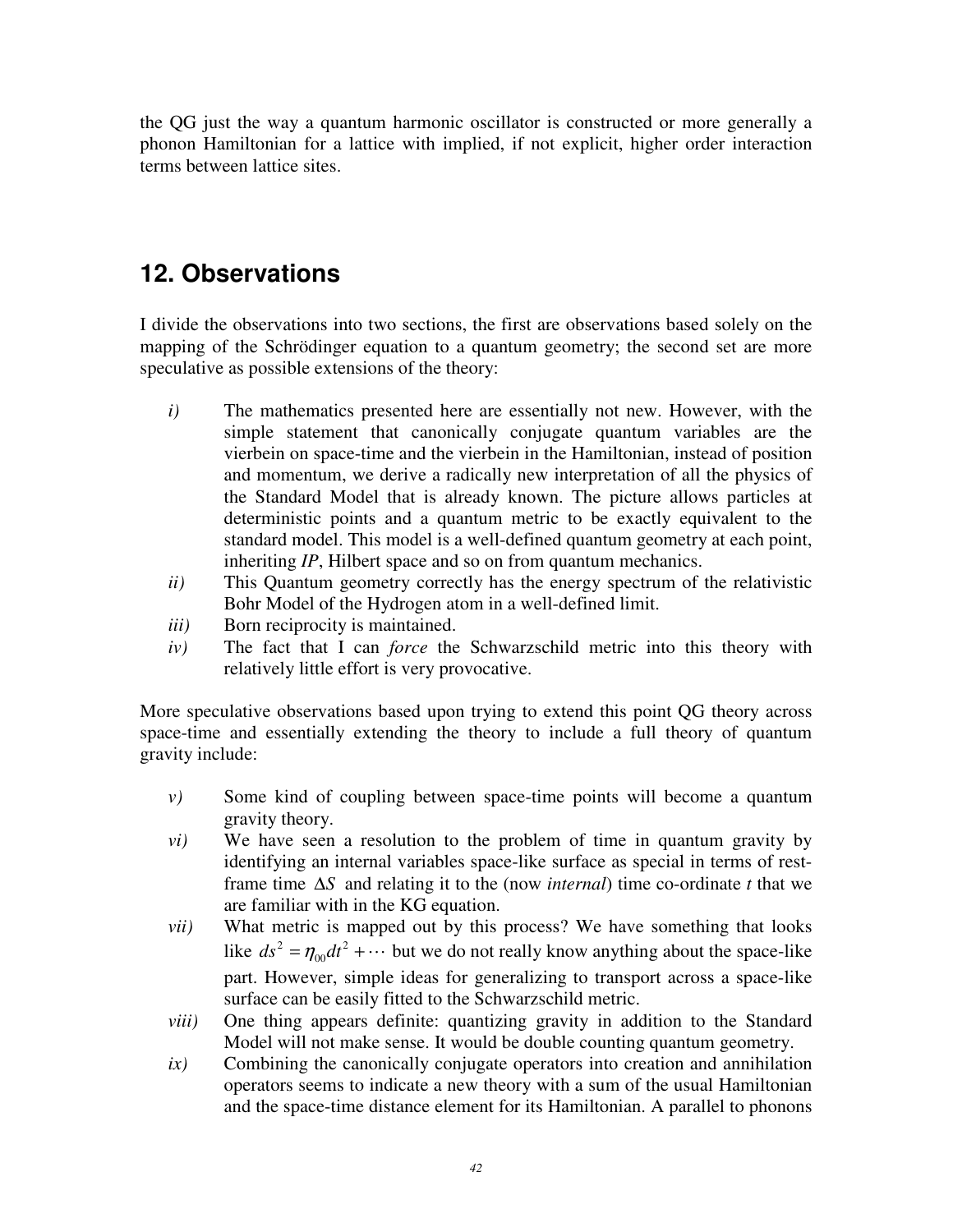on a lattice as excitations of this theory is suggested. These are presumably low-mass or massless elementary particles. Gravitational interactions correspond to twists and vibrations on the lattice itself, i.e., not phonons.

- *x)* A hierarchy of masses for particles of any given set of quantum numbers and a non-zero mass seems an almost inevitable conclusion while those without masses would likely not have such a hierarchy. This bears a resemblance to nature.
- *xi)* The gravitons of this theory will only interact via higher-order terms in the Full Hamiltonian and they seem to lend themselves to description in a Renormalization Group framework. It might even be related to the renormalization group observed in the Standard Model.
- *xii)* There seems to be a hint that the vacuum of this theory might have no concept of *time* with every point in space-time being a quantum geometry but the Hamiltonian has a *symmetry breaking* potential term that simultaneously defines the distance element metric and singles out, at least for massive elementary particles, a timeline that includes the concept of time itself together with the usual spatial 3D Inner Product of quantum mechanics and its Hilbert space, and therefore makes a lattice of quantum geometries over a space-like 3D surface the root building blocks of the physics for these particles, at low energies at least.
- *xiii)* It seems plausible that the Bohr model of the atom is *not* describing a "*single"* quantum geometry as these are presumably at the Planck length, but it is some kind of long-range quantum coherence effect, i.e., phonon like, that occurs across many minimum lattice (Planck) lengths of the theory.

## **13. Direction of Future Work**

To prove any usefulness for these ideas one would like to calculate something different to the Standard Model: either predict a measurable difference to it or at the very least be able to more easily calculate some quantity we already know to be true of the Standard Model. This should guide future work, my ideas include:

- i) *Derive* the form of the effective coupling constant for a massive particle instead of *fitting* to the Schwarzschild metric; describe the coupling of gravitons to space-time and therefore quantum gravity theory and not just quantum geometry at a point. The Renormalization Group could be a productive avenue and the ideas of the RG applied to statistical physics seem promising where various power law properties of observables can be derived that depend only weakly on the specific details of system interactions.
- ii) Alternatively, a deeper fit to the full Einstein Field Equations might be productive and thus derive their equivalent formulation in terms of the above *Full* Hamiltonian interaction terms.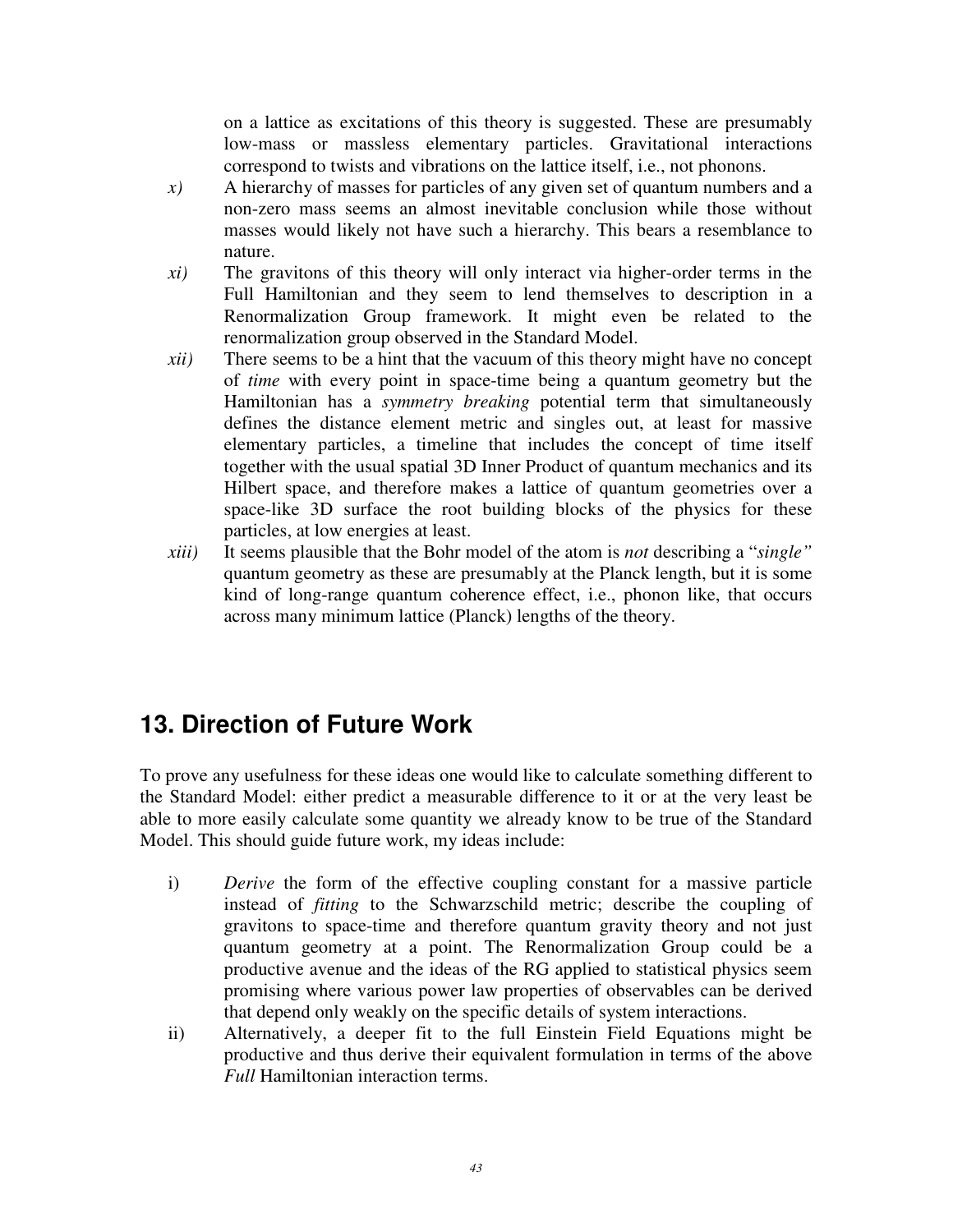- iii) Incorporate some QFT results. See how QFT and quantum gravity separate out of the full quantum gravity theory.
- iv) Develop the structure of the vacuum further.
- v) Perhaps global effects may prove to differentiate this QG from QM. Because I locally forced this theory to reproduce QM, finding a difference to the Standard Model might be contained in global effects, e.g., winding numbers of the above mappings. It might quantize some parameters immediately along the lines of Dirac's quantization of the electric charge being explained by the existence of one magnetic monopole. This might give rise to physical topological defects that correspond to physical phenomena that are different to the Standard Model, we already suspect this may explain the mass generations of fermions.
- vi) Perhaps some result can be calculated more easily in this picture than the Standard Model.

### **14. Conclusion**

This paper presents one simple idea: the metric in the Hamiltonian and the metric in the distance element that defines space-time are different and indeed are quantum canonical conjugates to each other. This simple postulate can be shown to replicate the quantum mechanics described by the Standard Model with this *quantum geometry* theory. The introduction of a dimensionless coupling  $g$  into the commutators in the same place usually occupied by  $\hbar$  can be argued to be related to Newton's gravitational constant,  $G$ .

#### **15. Acknowledgements**

About three years ago I asked John Preskill whether the idea of a quantum geometry that reproduces the Bohr atom sounded interesting. Off-the-cuff, he raised the Correspondence Principle as an issue. How do we get general relativity and Keplerian orbits for electrons in a classical electric field out of the picture? Nevertheless, he thought it was an interesting question. This encouraged me to do something to back up the idea and I came up with the toy calculation that I outline in the Appendix. But it is very vague. Three years later, after a lot of thinking in spare moments, brought me to a second (nonrelativistic) toy calculation that while provocative was still not very compelling because it required every observer to see a different quantum geometry in order that they all agree on the same properties for the same point-particle, i.e., a non-local theory. Then, I moved to the relativistic case as a last ditch attempt. It was surprising how it fell together over a few months. It even quickly presented a hook to fit to general relativity in a certain limit. The asymptotic match to electronic Keplerian orbits part of Preskill's question was harder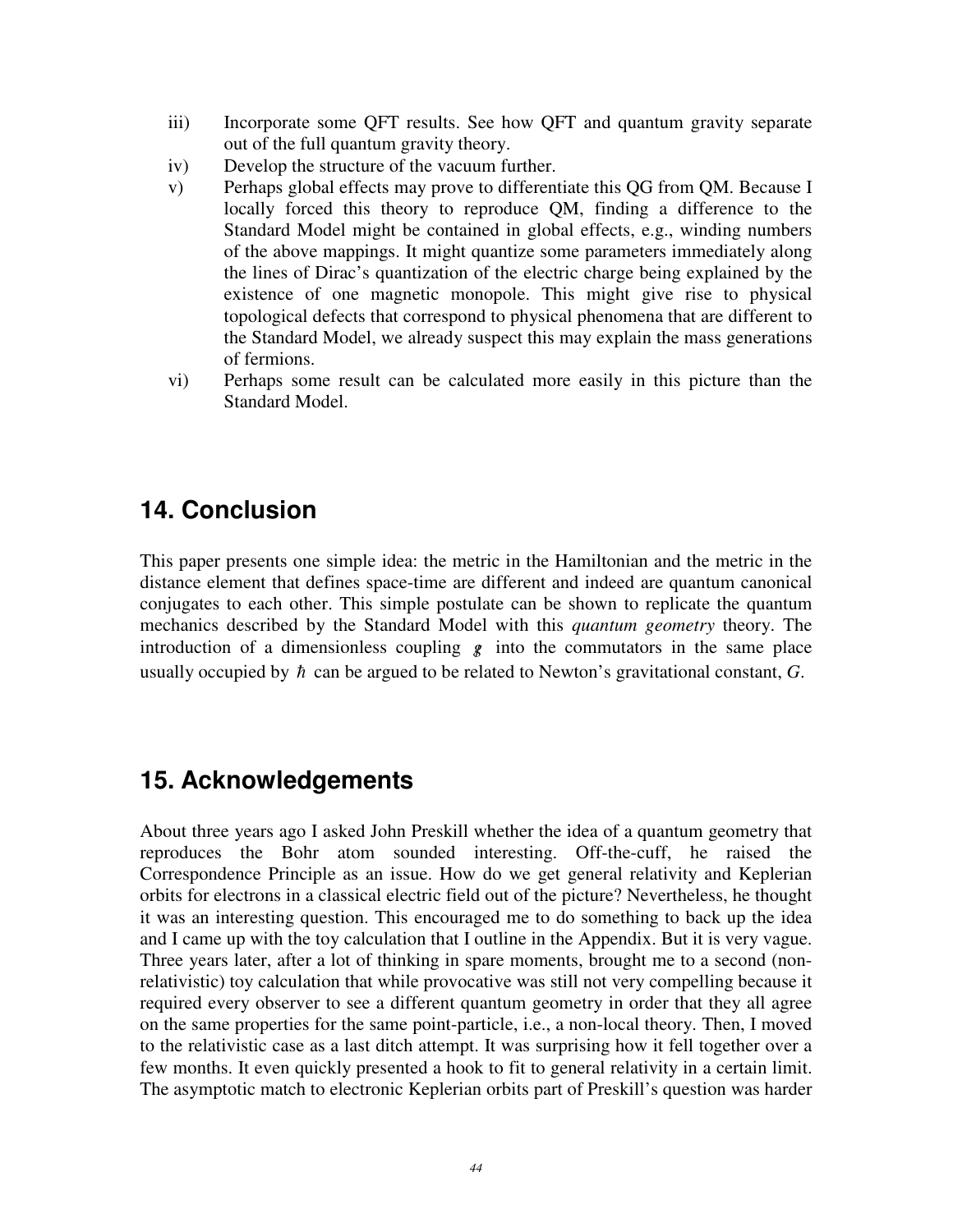and requires the phonon idea to allow massless gauge particles to propagate across the nearby space-time point quantum geometries *effortlessly*. This will be the only way *internal* electromagnetic fields could migrate up to the physical world as electric and magnetic field effects.

The majority of the tools for this work were half-recalled/half-reworked lectures (e.g., [5], [6] jogged my memory) from Part III of the Mathematics Tripos at Cambridge 1987- 88 academic year! After the initial draft to jot the ideas down, I then did a cursory literature search and found the claim that there are hints in string theory of the phasespace metric being different to the space-time metric [7], plus this same paper gave a very nice review of the to-me-forgotten idea of Born reciprocity which is highly pertinent to this paper's work. I made a slightly better jab at recalling the problem of time in quantum gravity and looked up a few reviews [2] [3] on this subject as the problem immediately presented itself in the course of this work. The degeneracy of quantum gravity in 2+1 D [8] and below is also a pertinent issue. In addition to the problem of time in quantum gravity, there are various open questions about how a low energy limit of the various candidates for a quantum geometry theory would connect to the world we observe [14]. Expanding the number of variables in the way this paper does is a critical step. Lastly, the extensive work that has been done on a Geometrical version of quantum mechanics since Kibble's observation [9] that the commutators of quantum mechanics have an analogy in the definition of the *IP* in the study of differentiable manifolds seems relevant: review here [10].

I insist on full responsibility for any errors, glaring or otherwise, plus the non-exhaustive literature search I have been able to do and therefore obviously recognize might invalidate this entire exercise and send it up in a puff of irrelevant hot air! That said, any determinative feedback, positive or negative, will be deeply appreciated.

Rob Navin May 2019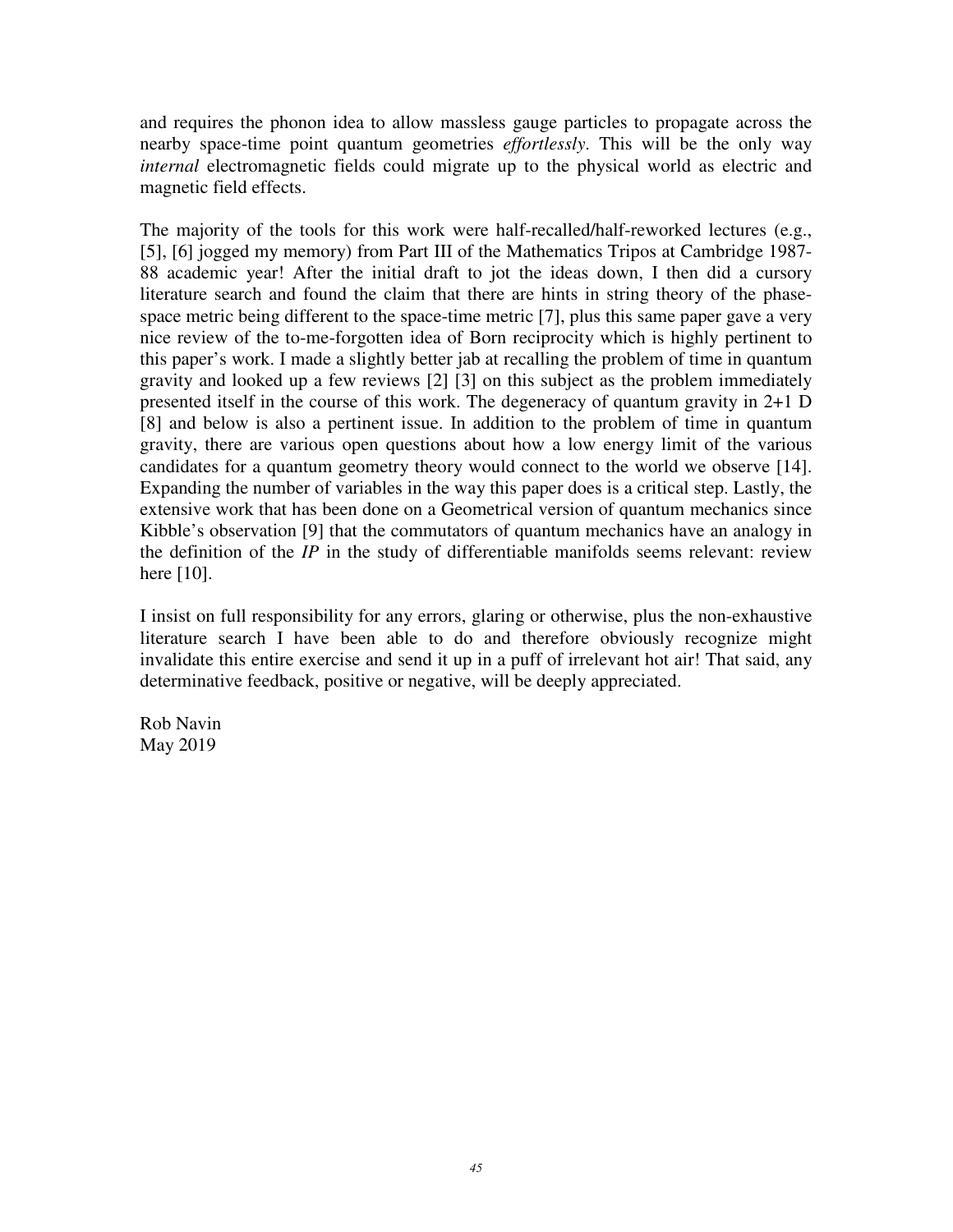# **Appendix**

Assuming a connection between Schrödinger's equation and the central limit theorem and its forward Kolmogorov equation, i.e., the heat equation, has provided a central motivation for this work. I lay out here the ideas and back of the envelope calculation using stochastic calculus that provided the motivation for the ideas presented in this paper.

The Wick Rotation ( $t \rightarrow -it$ ) of the Schrödinger equation produces the Heat equation, the Forward Kolmogorov equation of the normal process. Now the Central Limit Theorem is often heuristically summarized as saying that all shock distributions with well defined second moment, after repeated application, will eventually converge to a normal distribution. The random walk being the classic example and Brownian motion in gases is another. However, this is not true if the state density of the state variable is not everywhere even, e.g., stock prices are never negative, so they will never be normally distributed while transforming to say daily returns on stock prices lends itself to modeling with a Gaussian distribution. Furthermore, in reverse, we can transform the time and distance variables of the heat equation to obtain many possible non-normally distributed variables in many time-like parameters to give a large class of parabolic differential equations: first order in time-like and second order in space-like variables, including lognormal processes and mean-reverting processes and so on.

So, a subtler reformulation of the central limit theorem would be to say, after observing many iterations of a stochastic process, the variables in which the process looks most *normal* are special, they pick out a special state-variable, *distance*, with state density *constant* and further the growth of the variance of this distribution picks out the *direction* and, analogously to space, the calibration of *time*. The latter statement is clearly intertwined with the second law of thermodynamics.

Practically, small devices with *central limit* tendencies are useful to measure time and space, even on a curved (Riemannian) geometry as well as a flat (Euclidean) space: an hour glass filled with sand will calibrate and measure *time* and a gas' random dispersion will calibrate and measure distance. *Equivalently*, using small devices with *Schrödinger* properties will perform the same tasks: a small clock that consists of many atomic decays to calibrate and measure *time* and the number of de Broglie wavelength's of a quantum particle (such as the electron, but more practically the photon) to calibrate distances.

Lastly, let me draw attention to the idea of changes of variables in stochastic calculus. A fundamental tool for the practitioner of stochastic calculus, applying the theory to realworld processes that may not be normal, is the idea of making a variable change. One can do it on the Kolmogorov equations directly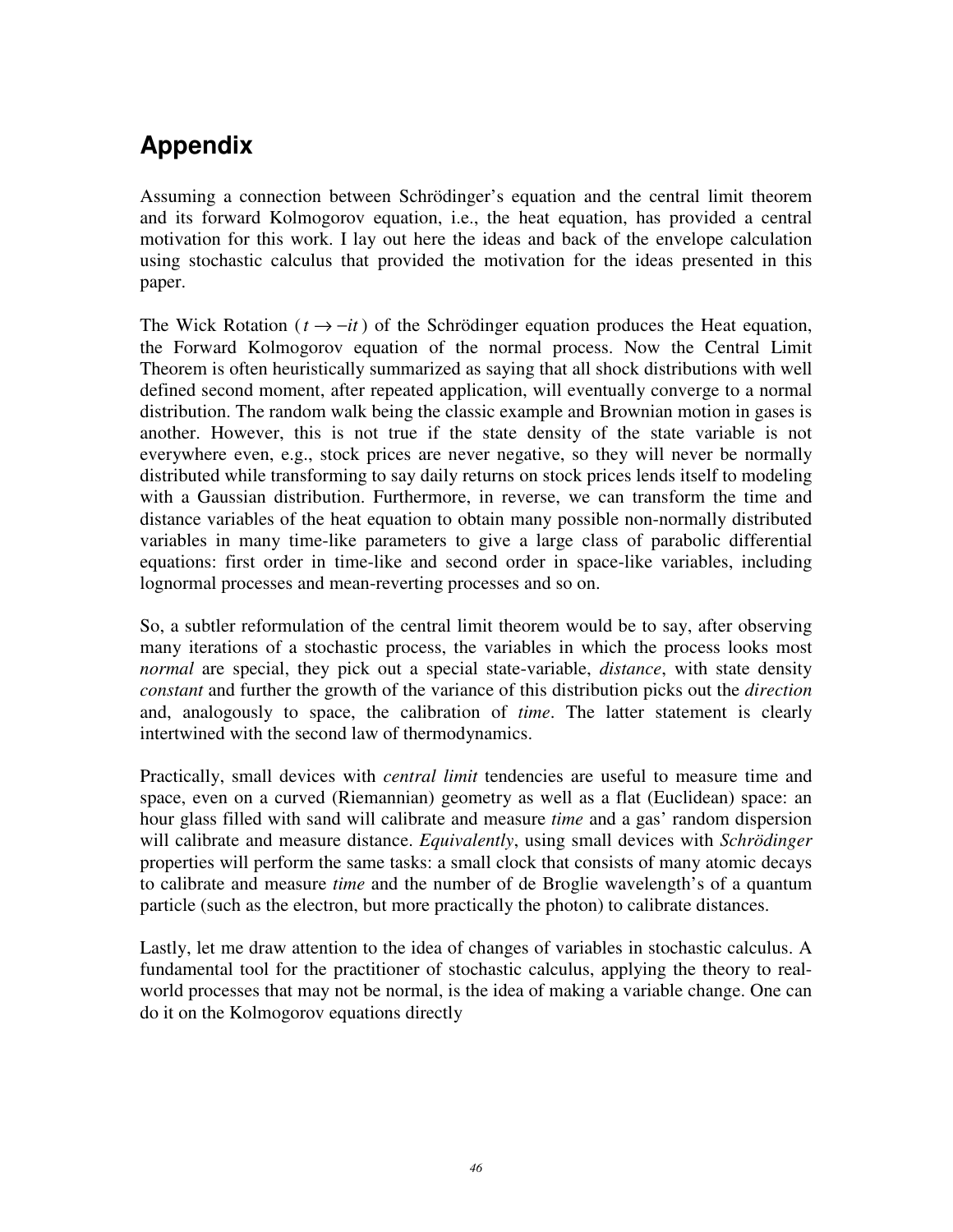$$
x, t \rightarrow x', t'
$$
  
\n
$$
x' = x'(x, t)
$$
  
\n
$$
t' = t'(x, t)
$$

but this is a potentially very complex and not very intuitive process. Introducing a Wiener process (which describes Brownian motion essentially) for a normally distributed process, such as a gas diffusion density or future stock price distribution density and putting this together with Ito's Lemma for deriving related processes on variables that are an algebraic formula in the underlying state variable, leads to quick and accurate tools to do these variable changes. Non-normal processes such as lognormal and mean-reverting are all obtainable with such variable substitutions.

Given these ideas the Bohr model of the atom might simply require a change of variables to reveal quantum geometry as the root "cause" of quantum mechanics. So, hand-waving, in the formula

$$
ds^2 = \eta_{\mu\nu} dX^{\mu} dX^{\nu}
$$

*either* the co-ordinate distance  $dX^{\mu}$  might be *stochastic* or the metric  $\eta_{\mu\nu}$  might be *stochastic*, where by *stochastic* I mean *quantum*.

This has the hallmarks of a *paradox*: it seems to be telling us that the Bohr atom structure is due to the space-time foam of quantum gravity which heuristically one believes is not visible until the Planck Length, i.e., 25 orders of magnitude smaller than the Hydrogen atom!

In summary, perhaps the Schrödinger equation therefore plays a very important role, possibly even in fully relativistic quantum physics, as merely the observer's clock and space calibration device. The fact that a simple Wick Rotation relates the two is also provocative. Further, the intuition I am arguing for is that if we can map the Schrödinger equation *precisely* to a quantum geometry, the actual form of this quantum geometry could provide some illumination to quantum gravity-commonly understood as a quantum geometry itself.

#### **Toy Calculation**

Let us start with a (charged) scalar particle described by the Schrödinger equation but no other charges around. If we prepare the state to be an approximate eigenvector of position (i.e. a minimum uncertainty packet centered at a certain position, say the origin) then it solves the usual Schrödinger equation

$$
i\hbar \frac{\partial}{\partial t}\psi = -\frac{\hbar^2}{2m}\frac{\partial^2}{\partial x^2}\psi
$$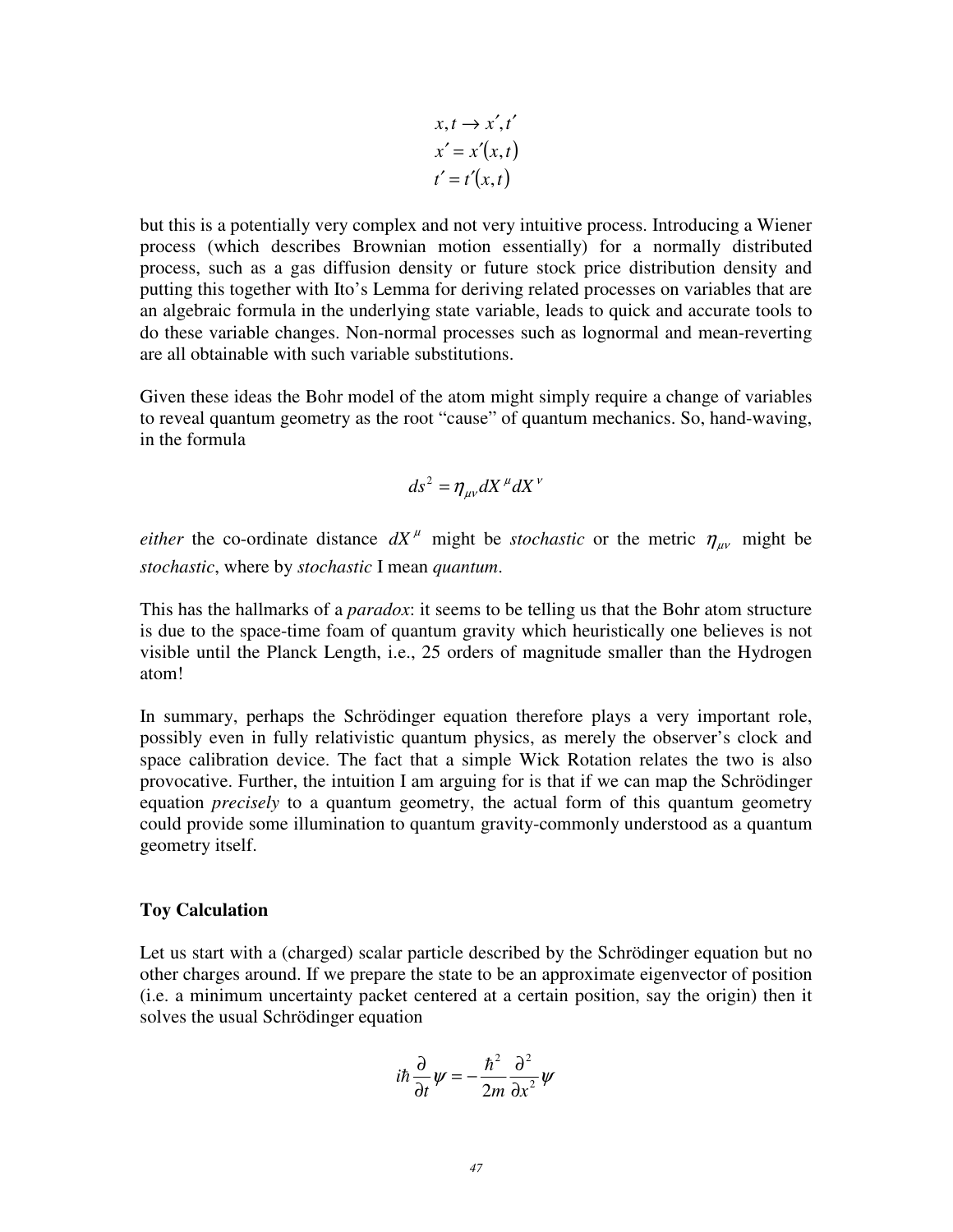This can be solved for a minimum uncertainty packet (see Schiff, Quantum Mechanics, [11]):

$$
\psi = \frac{1}{(2\pi)^{\frac{1}{4}}\left(\Delta x + \frac{i\hbar t}{2m\Delta x}\right)^{\frac{1}{2}}} \exp\left[-\frac{x^2}{4(\Delta x)^2 + \frac{2i\hbar t}{m}}\right]
$$

and has the pleasant property that its density function looks like a Dirac delta for small variance ∆*x* .

$$
|\psi(x,0)|^2 = \frac{1}{(2\pi)^{\frac{1}{2}}(\Delta x)} \exp \left[-\frac{x^2}{2(\Delta x)^2}\right]
$$

Now if we Wick rotate  $t \rightarrow -it$  then

$$
\frac{\partial}{\partial t}\psi - \frac{\hbar}{2m}\frac{\partial^2}{\partial x^2}\psi = 0
$$

and this Forward Kolmogorov (i.e. heat) equation can be solved for the minimum uncertainty packet (which is now the Dirac-delta initial-valued Green's function) equivalently,

$$
\psi = \frac{1}{(2\pi)^{\frac{1}{4}} \left(\Delta x + \frac{\sigma^2 t}{2\Delta x}\right)^{\frac{1}{2}}} \exp\left[-\frac{x^2}{4(\Delta x)^2 + 2\sigma^2 t}\right]}
$$

$$
\sigma^2 = \frac{\hbar}{m}
$$

$$
\psi(x,0) = \frac{1}{(2\pi)^{\frac{1}{4}} (\Delta x)^{\frac{1}{2}}} \exp\left[-\frac{x^2}{4(\Delta x)^2}\right].
$$

This now also allows us to use the formalism of stochastic calculus. It describes a stochastic process where the change in *x, dx* is described by a Wiener process,

$$
dx = \sigma dz
$$

where dz is selected from a Normal distribution of variance dt, i.e.,  $\langle dz^2 \rangle = dt$ .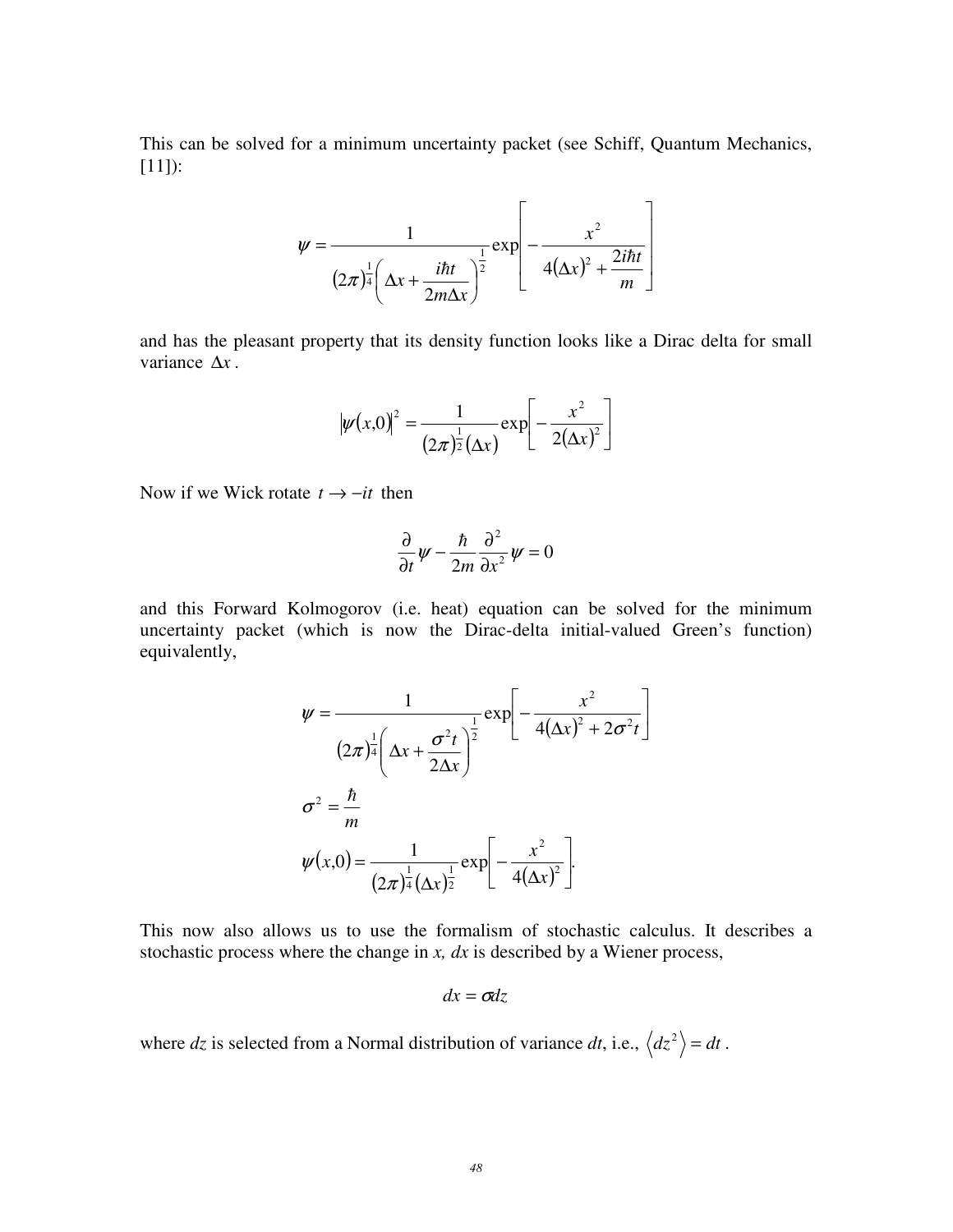The probability distribution of *x* at all times (due to the normal limit theorem) obeys the same forward Kolmogorov (heat) equation at all times

$$
\frac{\partial}{\partial t}\psi - \frac{\sigma^2}{2}\frac{\partial^2}{\partial x^2}\psi = 0
$$

Now, let us examine the spatial part of the space-time metric, in the usual co-variant formalism of classical geometry:

$$
X_i = \eta_{ij} X^j. \tag{1}
$$

Let us assume this describes the flat definite metric of classical physics at all times *t*. The value of  $X_i$  is stochastic. This stochasticity can come from the value of  $X^j$  OR  $X^j$  is fixed and  $\eta_{ij}$  is stochastic (and also  $X_i$  note).

Now let us prepare a particle in a minimum uncertainty packet at position *X, i.e.*   $S^2$  >>  $\Delta x^2$  and note that as time develops we become less certain of the particle's location, it spreads around the point *X* in the usual quantum mechanics picture. We will look at the Wick rotated Schrödinger equation to note that as time *dt* passes,

$$
X^i \to X^i + \sigma dz^i
$$

where  $dz^i$  are three Weiner processes that obey

$$
\left\langle dz^i dz^j \right\rangle = \delta^{ij} dt.
$$

Now this means that while equation [1] holds initially, an instant later we have

$$
X_i\big|_{t+dt} = \eta_{ij} (X^j + \sigma dz^j)
$$
  
=  $(\eta_{ij} + d\eta_{ij})X^j$   
 $\Rightarrow d\eta_{ij} X^j = \eta_{ik} \sigma dz^k$ 

The most general forward Kolmogorov equation would be:

$$
\frac{\partial}{\partial t}\psi(\eta_{ij}X^j)-\frac{\hbar}{2m}\eta_{im}\frac{\partial^2}{\partial(\eta_{ij}X^j)\partial(\eta_{mn}X^n)}\psi(\eta_{ij}X^j)=0
$$

where we have recognized the stochastic variables as a (generally) non-orthogonal set  $\{\eta_{ij}X^j\}$  i.e.  $\{X_i\}$  the uncertain position of the particle in the covariant co-ordinate space. The particle is located exactly at  $(X<sup>i</sup>)$  forever with momentum similarly well-defined, presumably momentum zero but its covariant vector position leading to the invariant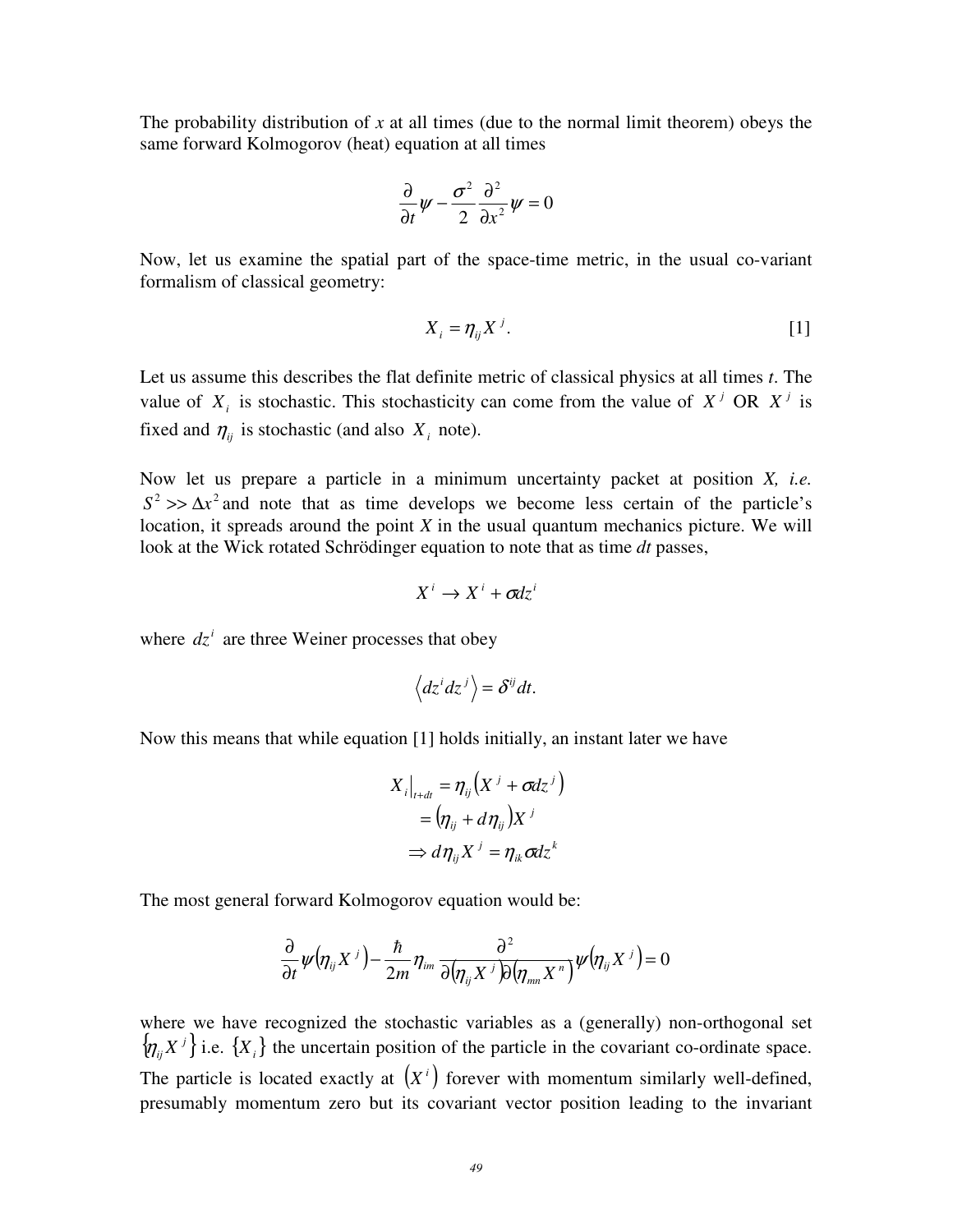distance calculation is a quantum variable, induced by the quantum metric. Furthermore, we see this is a subspace of the full metric space, with a projection onto the vector *X<sup>i</sup>* .

Wick rotating back gives a *hint* at the quantum geometry theory.

$$
i\frac{\partial}{\partial t}\psi(\eta_{ij}X^j)=-\frac{\hbar}{2m}\eta_{im}\frac{\partial^2}{\partial(\eta_{ij}X^j)\partial(\eta_{mn}X^n)}\psi(\eta_{ij}X^j)
$$

However, this lacks any intuition about the meaning of these variables and any well specified quantum model that it hints at.